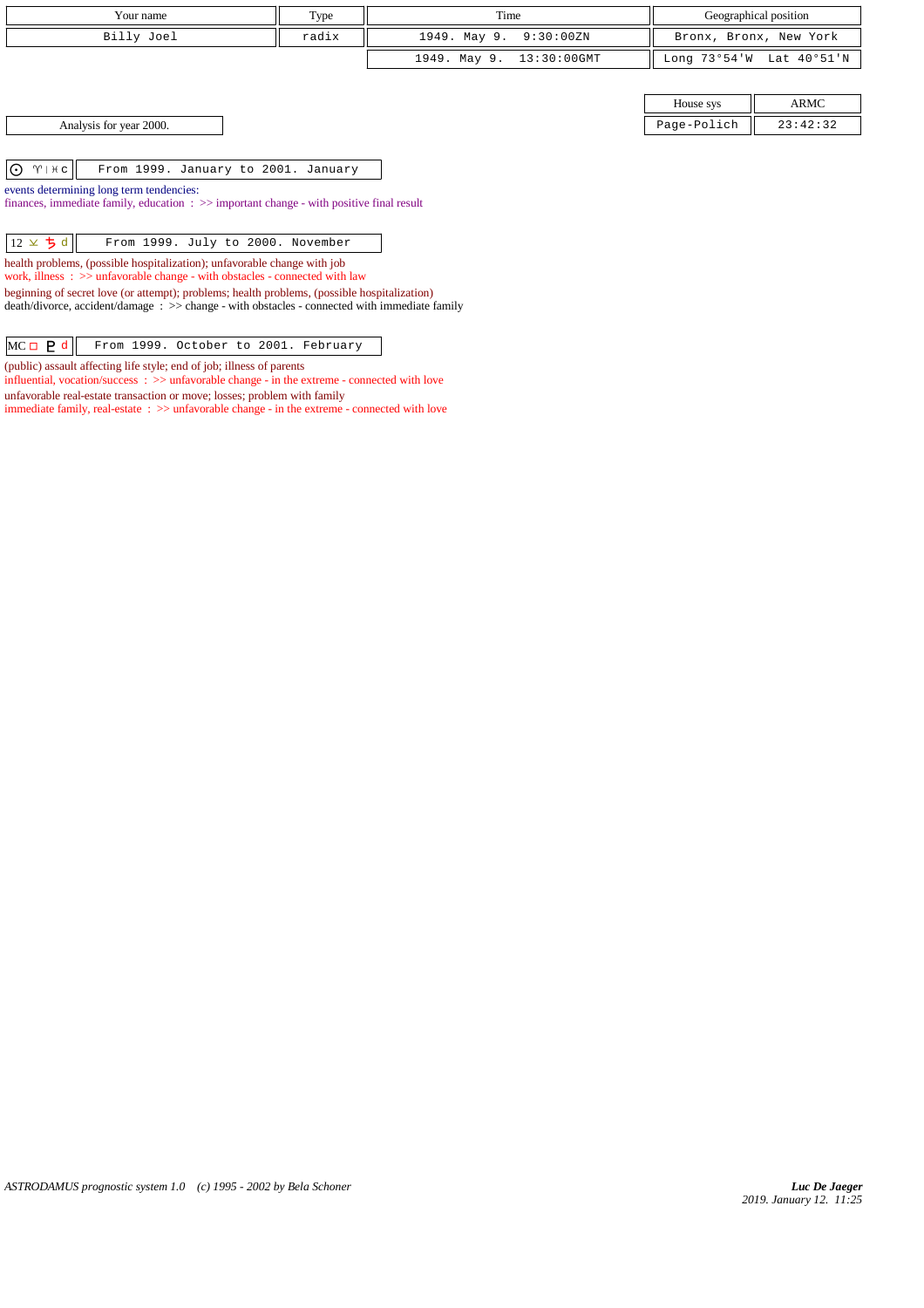| Type<br>Time<br>Geographical position<br>Your name<br>Billy Joel<br>radix<br>1949. May 9.<br>9:30:00ZN<br>Bronx, Bronx, New York                                     |  |
|----------------------------------------------------------------------------------------------------------------------------------------------------------------------|--|
|                                                                                                                                                                      |  |
|                                                                                                                                                                      |  |
| 1949. May 9.<br>$13:30:00$ GMT<br>Long 73°54'W<br>Lat 40°51'N                                                                                                        |  |
|                                                                                                                                                                      |  |
| <b>ARMC</b><br>House sys                                                                                                                                             |  |
| 23:42:32<br>Analysis for year 2001.<br>Page-Polich                                                                                                                   |  |
|                                                                                                                                                                      |  |
| $3 \Box$ $\Box$ $\Box$<br>From 2000. April to 2001. October                                                                                                          |  |
| problem with sibling; unfavorable travel; poor school test result; unfavorable communication                                                                         |  |
| immediate family, travel $\Rightarrow$ unfavorable change - repeatedly - connected with partner/spouse                                                               |  |
| problem with law; unfavorable foreign travel; poor school test results                                                                                               |  |
| law, authority : $\gg$ unfavorable change - repeatedly - connected with partner/spouse                                                                               |  |
|                                                                                                                                                                      |  |
| $2 \Delta$ $9d$<br>From 2000. October to 2001. October                                                                                                               |  |
| improvement of financial situation                                                                                                                                   |  |
| finances : $\gg$ favorable change - with good luck - connected with art                                                                                              |  |
| (if existed) end of risk of divorce; improvement of partner's financial situation                                                                                    |  |
| $sex/rarely childbirth$ , illness : $>>$ favorable change - with good luck - connected with finances                                                                 |  |
|                                                                                                                                                                      |  |
| $3 \times \sigma$ c<br>From 2001. January to 2002. January                                                                                                           |  |
| foreign travel; favorable law procedure<br>authority, law : $\gg$ favorable change - with dynamics - connected with love                                             |  |
|                                                                                                                                                                      |  |
| joy with sibling; domestic travel or examination; favorable communication<br>trade, education $\Rightarrow$ > favorable change - with dynamics - connected with love |  |
|                                                                                                                                                                      |  |

 $\boxed{\Phi}$   $\otimes$  |  $\partial$  d  $\boxed{\ }$  From 2000. November to 2002. May

events determining long term tendencies:

real-estate, immediate family, isolation, secret : >> important change - with tension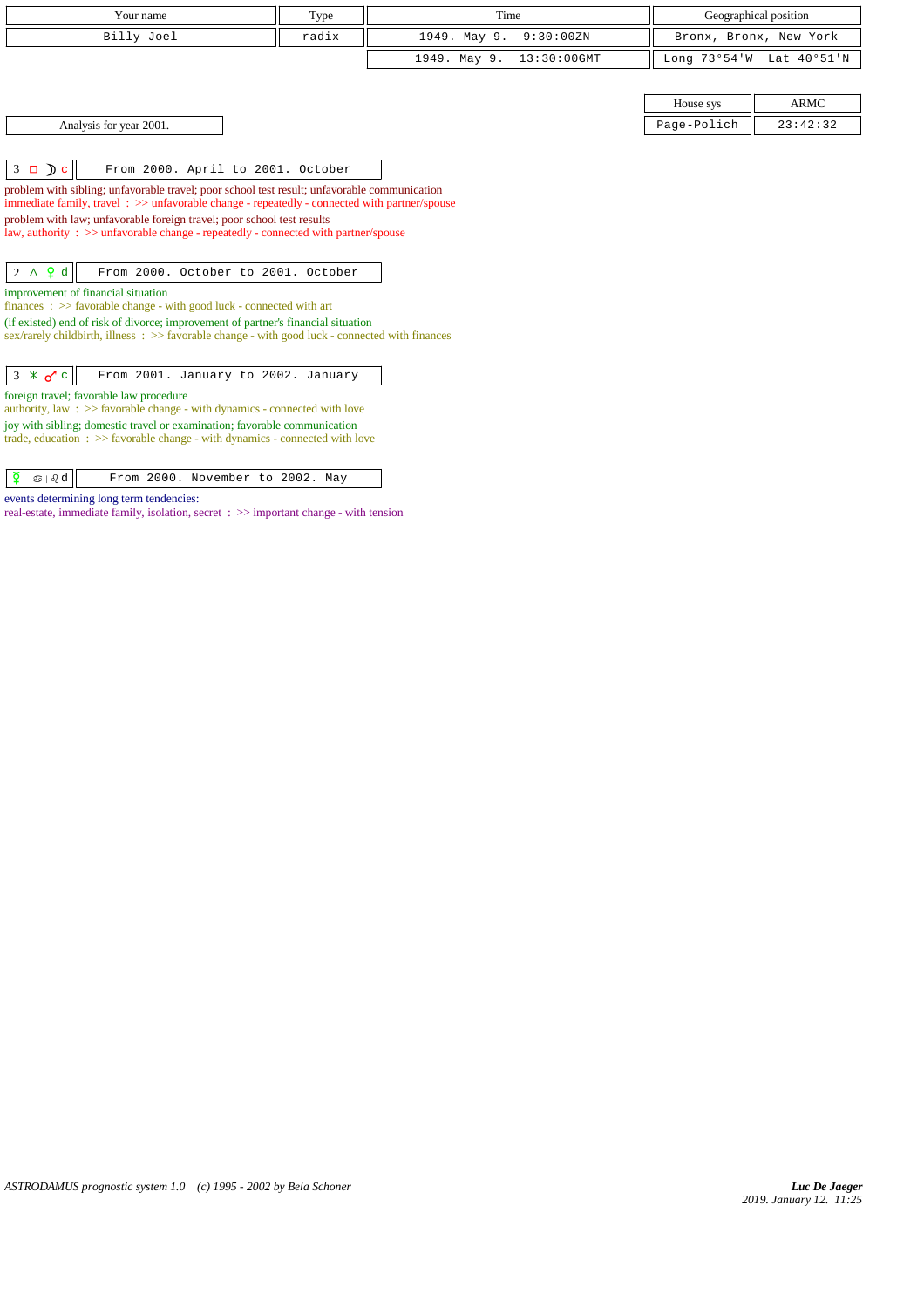| Your name                                                                                                                                                                                                                                                                                                                                                                                                                                                                                                                                                                                                  | Type  | Time                           |              | Geographical position  |  |  |
|------------------------------------------------------------------------------------------------------------------------------------------------------------------------------------------------------------------------------------------------------------------------------------------------------------------------------------------------------------------------------------------------------------------------------------------------------------------------------------------------------------------------------------------------------------------------------------------------------------|-------|--------------------------------|--------------|------------------------|--|--|
| Billy Joel                                                                                                                                                                                                                                                                                                                                                                                                                                                                                                                                                                                                 | radix | 1949. May 9.<br>9:30:00ZN      |              | Bronx, Bronx, New York |  |  |
|                                                                                                                                                                                                                                                                                                                                                                                                                                                                                                                                                                                                            |       | 1949. May 9.<br>$13:30:00$ GMT | Long 73°54'W | Lat 40°51'N            |  |  |
|                                                                                                                                                                                                                                                                                                                                                                                                                                                                                                                                                                                                            |       |                                |              |                        |  |  |
|                                                                                                                                                                                                                                                                                                                                                                                                                                                                                                                                                                                                            |       |                                | House sys    | <b>ARMC</b>            |  |  |
| Analysis for year 2002.                                                                                                                                                                                                                                                                                                                                                                                                                                                                                                                                                                                    |       |                                | Page-Polich  | 23:42:32               |  |  |
|                                                                                                                                                                                                                                                                                                                                                                                                                                                                                                                                                                                                            |       |                                |              |                        |  |  |
| $2 * P c$<br>From 2001. June to 2002. October                                                                                                                                                                                                                                                                                                                                                                                                                                                                                                                                                              |       |                                |              |                        |  |  |
| (if existed) end of risk of divorce; improvement of partner's financial situation<br>sex/rarely childbirth, illness $\therefore$ >> favorable change - in the extreme - connected with love<br>improvement of financial situation<br>$finances : \gg$ favorable change - in the extreme - connected with love<br>Asc of $\frac{6}{5}$ c<br>From 2001. December to 2002. December<br>favorable change related to self<br>desire, friend(s) : $\gg$ important change - with good luck - connected with finances<br>love, publicity $\Rightarrow$ important change - with good luck - connected with finances |       |                                |              |                        |  |  |
| $12$ $\sqrt[3]{4}$ d<br>From 2002. May to 2003. May<br>favorable change with job or illness                                                                                                                                                                                                                                                                                                                                                                                                                                                                                                                |       |                                |              |                        |  |  |
| work, illness $\Rightarrow$ important change - with great luck - connected with law                                                                                                                                                                                                                                                                                                                                                                                                                                                                                                                        |       |                                |              |                        |  |  |
| distant relatives, secret $\Rightarrow$ important change - with great luck - connected with law                                                                                                                                                                                                                                                                                                                                                                                                                                                                                                            |       |                                |              |                        |  |  |
| $11 \Box \Phi$ c<br>From 2002. June to 2003. June                                                                                                                                                                                                                                                                                                                                                                                                                                                                                                                                                          |       |                                |              |                        |  |  |

separation from friends; desires are fulfilled with great difficulties

desire, friend(s) :  $\gg$  important change - with tension - connected with immediate family gynecology problem; end of love; problem with child; unpleasantness

child, love : >> important change - with tension - connected with immediate family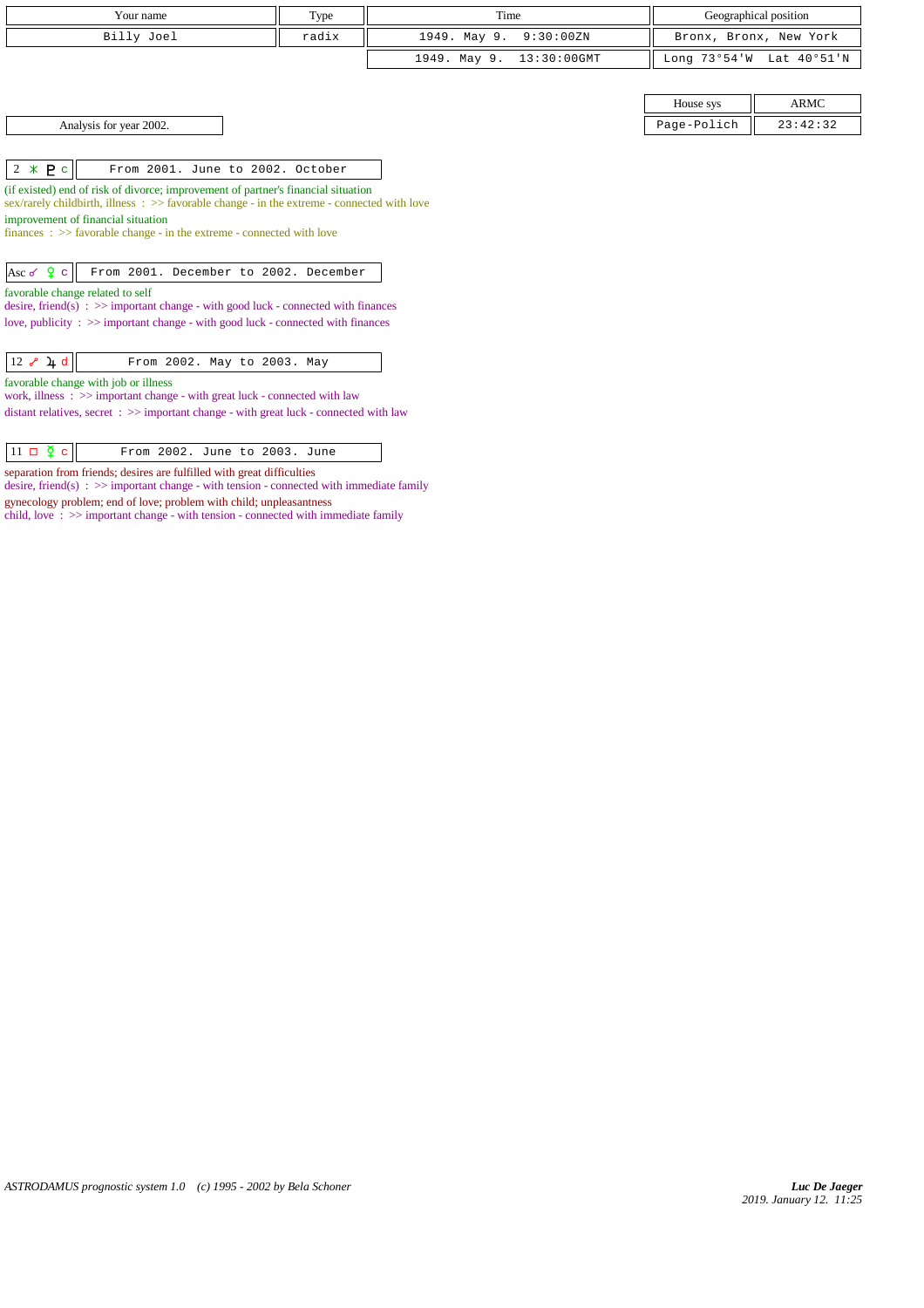| Your name                                                                                                                                                                                                | Type  | Time                        |                        | Geographical position    |  |
|----------------------------------------------------------------------------------------------------------------------------------------------------------------------------------------------------------|-------|-----------------------------|------------------------|--------------------------|--|
| Billy Joel                                                                                                                                                                                               | radix | 1949. May 9.<br>9:30:00ZN   | Bronx, Bronx, New York |                          |  |
|                                                                                                                                                                                                          |       | 13:30:00GMT<br>1949. May 9. |                        | Long 73°54'W Lat 40°51'N |  |
|                                                                                                                                                                                                          |       |                             |                        |                          |  |
|                                                                                                                                                                                                          |       |                             | House sys              | <b>ARMC</b>              |  |
| Analysis for year 2003.                                                                                                                                                                                  |       |                             | Page-Polich            | 23:42:32                 |  |
|                                                                                                                                                                                                          |       |                             |                        |                          |  |
| $3 \times Qd$<br>From 2002. May to 2003. November                                                                                                                                                        |       |                             |                        |                          |  |
| problem with sibling; unfavorable travel; poor school test result; unfavorable communication                                                                                                             |       |                             |                        |                          |  |
| immediate family, administration : >> important change - with positive final result - connected with finances                                                                                            |       |                             |                        |                          |  |
| problem with law; unfavorable foreign travel; poor school test results<br>authority, law $\therefore$ > change - with positive final result - connected with finances                                    |       |                             |                        |                          |  |
|                                                                                                                                                                                                          |       |                             |                        |                          |  |
| From 2002. October to 2003. October<br>Asc $\Delta$ o <sup>r</sup> d                                                                                                                                     |       |                             |                        |                          |  |
| favorable change related to self                                                                                                                                                                         |       |                             |                        |                          |  |
| love, child, desire, friend(s) : $\gg$ favorable change - with dynamics - connected with sex/rarely childbirth                                                                                           |       |                             |                        |                          |  |
| favorable change with marriage or partnership<br>love, sex/rarely childbirth : >> favorable change - with dynamics - connected with finances                                                             |       |                             |                        |                          |  |
|                                                                                                                                                                                                          |       |                             |                        |                          |  |
| $2 \Delta \Psi c$<br>From 2002. December to 2004. April                                                                                                                                                  |       |                             |                        |                          |  |
| improvement of financial situation                                                                                                                                                                       |       |                             |                        |                          |  |
| $finances: >> favorable change - with irregularity - connected with immediate family$                                                                                                                    |       |                             |                        |                          |  |
| (if existed) end of risk of divorce; improvement of partner's financial situation<br>sex/rarely childbirth, illness $\Rightarrow$ favorable change - with irregularity - connected with immediate family |       |                             |                        |                          |  |
|                                                                                                                                                                                                          |       |                             |                        |                          |  |
| $12 \times Qc$<br>From 2003. January to 2004. July                                                                                                                                                       |       |                             |                        |                          |  |
| health problems, (no hospitalization); unfavorable change with job<br>work, illness $\Rightarrow$ >> important change - with positive final result - connected with finances                             |       |                             |                        |                          |  |
| problems; health problems, (no hospitalization)                                                                                                                                                          |       |                             |                        |                          |  |
| secret, distant relatives : >> change - with positive final result - connected with finances                                                                                                             |       |                             |                        |                          |  |
|                                                                                                                                                                                                          |       |                             |                        |                          |  |
| Asc $\times$ d<br>From 2003. February to 2004. August                                                                                                                                                    |       |                             |                        |                          |  |
| risk of divorce, end of love; health problem of partner (scale: 3)<br>partner/spouse, publicity: >> unfavorable change - repeatedly - connected with immediate family                                    |       |                             |                        |                          |  |

health problems; risk of accident or surgery in immediate environment: (scale: 3)

important life events, real-estate, immediate family : >> change - repeatedly - connected with partner/spouse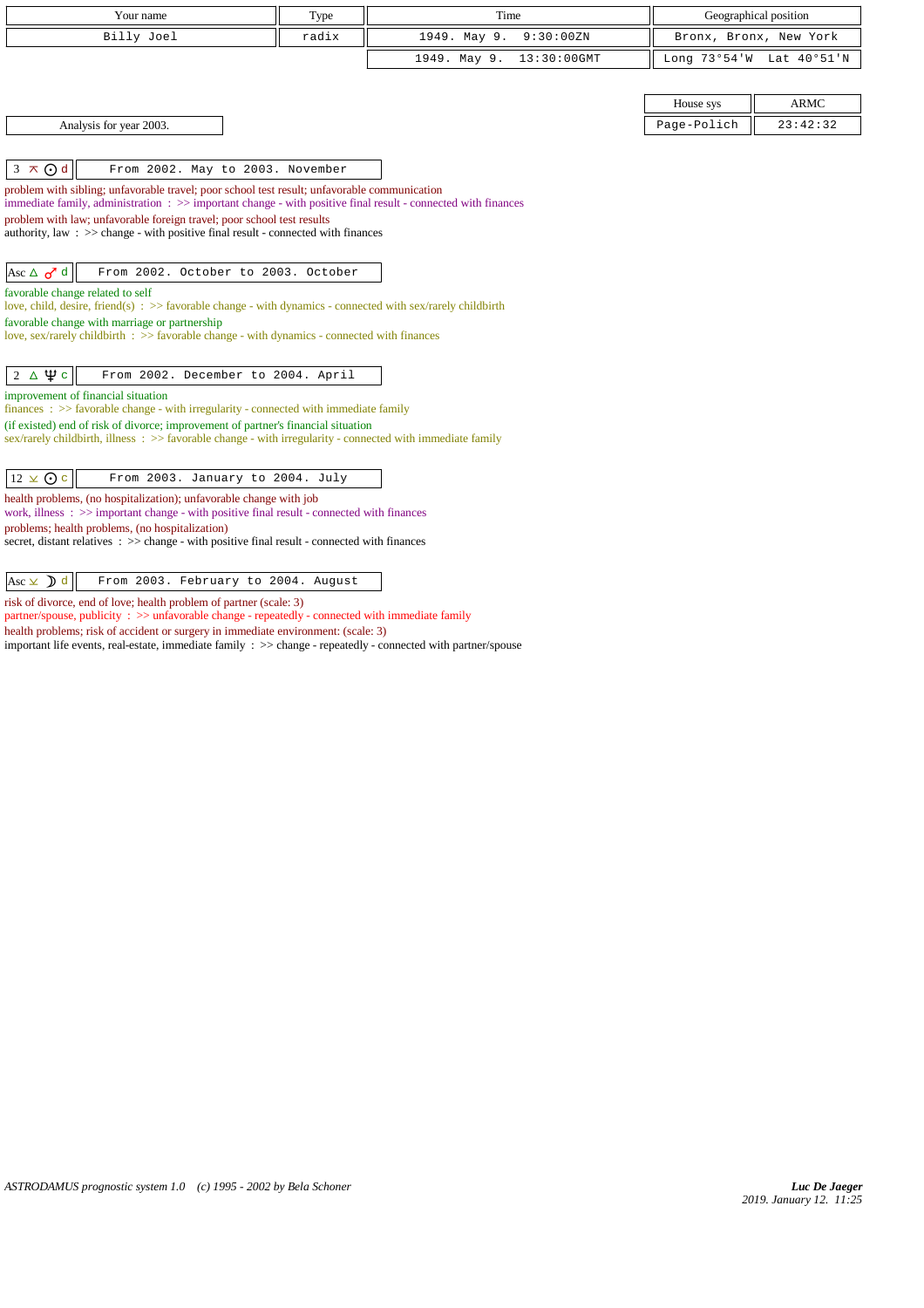| Your name                                                                                                                                                                                    | Type                                                                 | Time         |             | Geographical position |                        |  |
|----------------------------------------------------------------------------------------------------------------------------------------------------------------------------------------------|----------------------------------------------------------------------|--------------|-------------|-----------------------|------------------------|--|
| Billy Joel                                                                                                                                                                                   | radix                                                                | 1949. May 9. | 9:30:00ZN   |                       | Bronx, Bronx, New York |  |
|                                                                                                                                                                                              |                                                                      | 1949. May 9. | 13:30:00GMT | Long 73°54'W          | Lat 40°51'N            |  |
|                                                                                                                                                                                              |                                                                      |              |             |                       |                        |  |
|                                                                                                                                                                                              |                                                                      |              |             | House sys             | ARMC                   |  |
| Analysis for year 2004.                                                                                                                                                                      |                                                                      |              |             | Page-Polich           | 23:42:32               |  |
|                                                                                                                                                                                              |                                                                      |              |             |                       |                        |  |
|                                                                                                                                                                                              | $M \times d$<br>$\mathcal{D}$<br>From 2003. January to 2005. January |              |             |                       |                        |  |
| events determining long term tendencies:<br>important life events, real-estate, immediate family $\Rightarrow$ important change - repeatedly                                                 |                                                                      |              |             |                       |                        |  |
|                                                                                                                                                                                              |                                                                      |              |             |                       |                        |  |
| II   Sod  <br>From 2003. November to 2005. May<br>♂                                                                                                                                          |                                                                      |              |             |                       |                        |  |
| events determining long term tendencies:<br>love, child, desire, friend(s) $\Rightarrow$ important change - with dynamics                                                                    |                                                                      |              |             |                       |                        |  |
|                                                                                                                                                                                              |                                                                      |              |             |                       |                        |  |
| $MC \sim \mu c$<br>From 2004. June to 2005. June                                                                                                                                             |                                                                      |              |             |                       |                        |  |
| improvement in life style; favorable change with job                                                                                                                                         |                                                                      |              |             |                       |                        |  |
| vocation/success, immediate family : >> important change - with great luck - connected with law<br>immediate family, real-estate: >> important change - with great luck - connected with law |                                                                      |              |             |                       |                        |  |

 $\boxed{11 \times 9 \text{ d}}$  From 2004. June to 2005. June gynecology problem; end of love; problem with child; unpleasantness love, child : >> change - with good luck - connected with finances separation from friends; desires are fulfilled with great difficulties desire, friend(s) : >> change - with good luck - connected with finances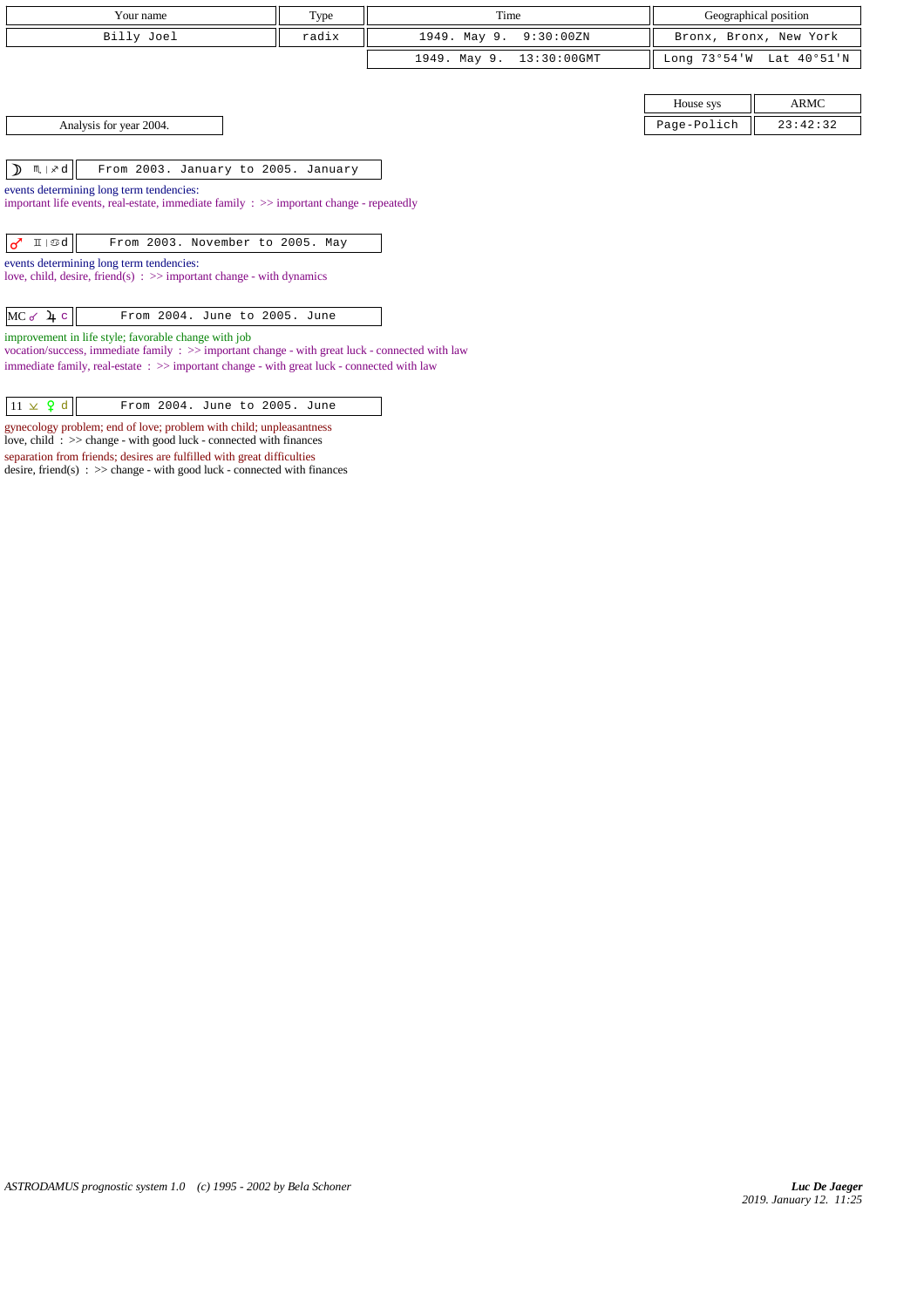| Your name                                                                                                                                                                        |       | Time                        |              | Geographical position  |  |
|----------------------------------------------------------------------------------------------------------------------------------------------------------------------------------|-------|-----------------------------|--------------|------------------------|--|
|                                                                                                                                                                                  | Type  |                             |              |                        |  |
| Billy Joel                                                                                                                                                                       | radix | 1949. May 9.<br>9:30:00 ZN  |              | Bronx, Bronx, New York |  |
|                                                                                                                                                                                  |       | 1949. May 9.<br>13:30:00GMT | Long 73°54'W | Lat 40°51'N            |  |
|                                                                                                                                                                                  |       |                             |              |                        |  |
|                                                                                                                                                                                  |       |                             | House sys    | ARMC                   |  |
| Analysis for year 2005.                                                                                                                                                          |       |                             | Page-Polich  | 23:42:32               |  |
|                                                                                                                                                                                  |       |                             |              |                        |  |
| $MC \sigma$ $Qd$<br>From 2004. April to 2005. October                                                                                                                            |       |                             |              |                        |  |
| improvement in life style; favorable change with job<br>immediate family, vocation/success $\Rightarrow$ important change - with positive final result - connected with finances |       |                             |              |                        |  |
| immediate family, real-estate : >> important change - with positive final result - connected with finances                                                                       |       |                             |              |                        |  |
|                                                                                                                                                                                  |       |                             |              |                        |  |
| $2 \Box$ $\mathbb{H}$ d   From 2004. September to 2005. September                                                                                                                |       |                             |              |                        |  |
|                                                                                                                                                                                  |       |                             |              |                        |  |

financial decline, incidental expenses

finances : >> unfavorable change - unexpectedly - connected with death/divorce

end of love, divorce; risk of accident or surgery, death/separation/divorce in immediate environment: (scale: 5) death/divorce, accident/damage : >> unfavorable change - unexpectedly - connected with distant relatives

separation from friends; desires are fulfilled with great difficulties

desire, friend(s) : >> unfavorable change - repeatedly - connected with partner/spouse

gynecology problem; end of love; problem with child; unpleasantness child, love : >> change - repeatedly - connected with partner/spouse

 $\|11 \times \sigma^r c\|$  From 2005. June to 2006. June

beginning of love; joy with child; pleasantness

love, sex/rarely childbirth : >> favorable change - with dynamics - connected with finances

beginning of new friendship; desire(s), pleasantness desire, friend(s) : >> favorable change - with dynamics - connected with love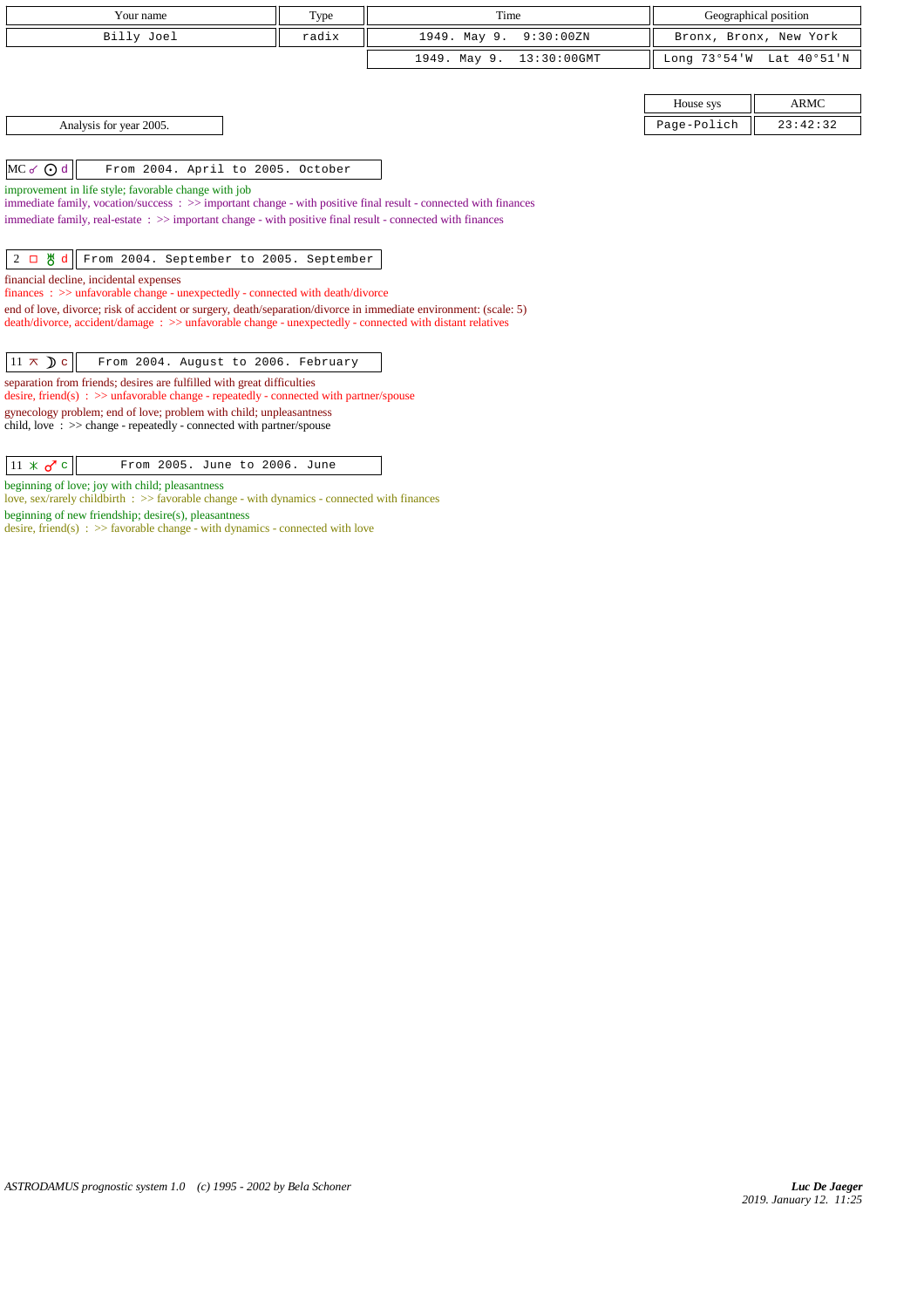| Your name                                                                                                                                                                                                                       | Type  | Time                           | Geographical position |                          |
|---------------------------------------------------------------------------------------------------------------------------------------------------------------------------------------------------------------------------------|-------|--------------------------------|-----------------------|--------------------------|
| Billy Joel                                                                                                                                                                                                                      | radix | 1949. May 9.<br>9:30:00 ZN     |                       | Bronx, Bronx, New York   |
|                                                                                                                                                                                                                                 |       | $13:30:00$ GMT<br>1949. May 9. |                       | Long 73°54'W Lat 40°51'N |
|                                                                                                                                                                                                                                 |       |                                |                       |                          |
|                                                                                                                                                                                                                                 |       |                                | House sys             | <b>ARMC</b>              |
| Analysis for year 2006.                                                                                                                                                                                                         |       |                                | Page-Polich           | 23:42:32                 |
|                                                                                                                                                                                                                                 |       |                                |                       |                          |
| ₽<br>$\gamma$   $\#$ c<br>From 2005. July to 2007. January                                                                                                                                                                      |       |                                |                       |                          |
| events determining long term tendencies:                                                                                                                                                                                        |       |                                |                       |                          |
| desire, friend(s) : $\gg$ important change - with good luck                                                                                                                                                                     |       |                                |                       |                          |
| Asc $\Box$ $\Phi$ d<br>From 2005. October to 2006. October                                                                                                                                                                      |       |                                |                       |                          |
| health problems; risk of accident or surgery, death/separation/divorce in immediate environment: (scale: 6)<br>real-estate, immediate family, isolation, secret : >> important change - with tension - connected with conctract |       |                                |                       |                          |
| risk of divorce, end of love; health problem of partner (scale: 6)                                                                                                                                                              |       |                                |                       |                          |
| education, publicity $\Rightarrow$ important change - with tension - connected with immediate family                                                                                                                            |       |                                |                       |                          |
| $2 \times 5d$<br>From 2005. October to 2007. February                                                                                                                                                                           |       |                                |                       |                          |
| end of love, divorce; risk of accident or surgery, death/separation/divorce in immediate environment: (scale: 5)                                                                                                                |       |                                |                       |                          |
| death/divorce, accident/damage : >> unfavorable change - with obstacles - connected with immediate family                                                                                                                       |       |                                |                       |                          |
| financial decline, incidental expenses<br>finances: >> change - with obstacles - connected with death/divorce                                                                                                                   |       |                                |                       |                          |
|                                                                                                                                                                                                                                 |       |                                |                       |                          |
| $2 \times \overline{2}$ c<br>From 2006. February to 2007. February                                                                                                                                                              |       |                                |                       |                          |
| improvement of financial situation                                                                                                                                                                                              |       |                                |                       |                          |
| $finances: \gg important change - with tension - connected with immediate family$<br>$accident/damage$ , surgery : $\gg$ important change - with tension - connected with immediate family                                      |       |                                |                       |                          |
|                                                                                                                                                                                                                                 |       |                                |                       |                          |

 $\begin{array}{|c|c|c|c|}\n\hline\n3 & \times & \text{4 c} & \text{From 2006. May to 2007. May}\n\hline\n\end{array}$ 

problem with sibling; unfavorable travel; poor school test result; unfavorable communication immediate family, education : >> unfavorable change - with great luck - connected with law problem with law; unfavorable foreign travel; poor school test results law, authority : >> change - with great luck - connected with work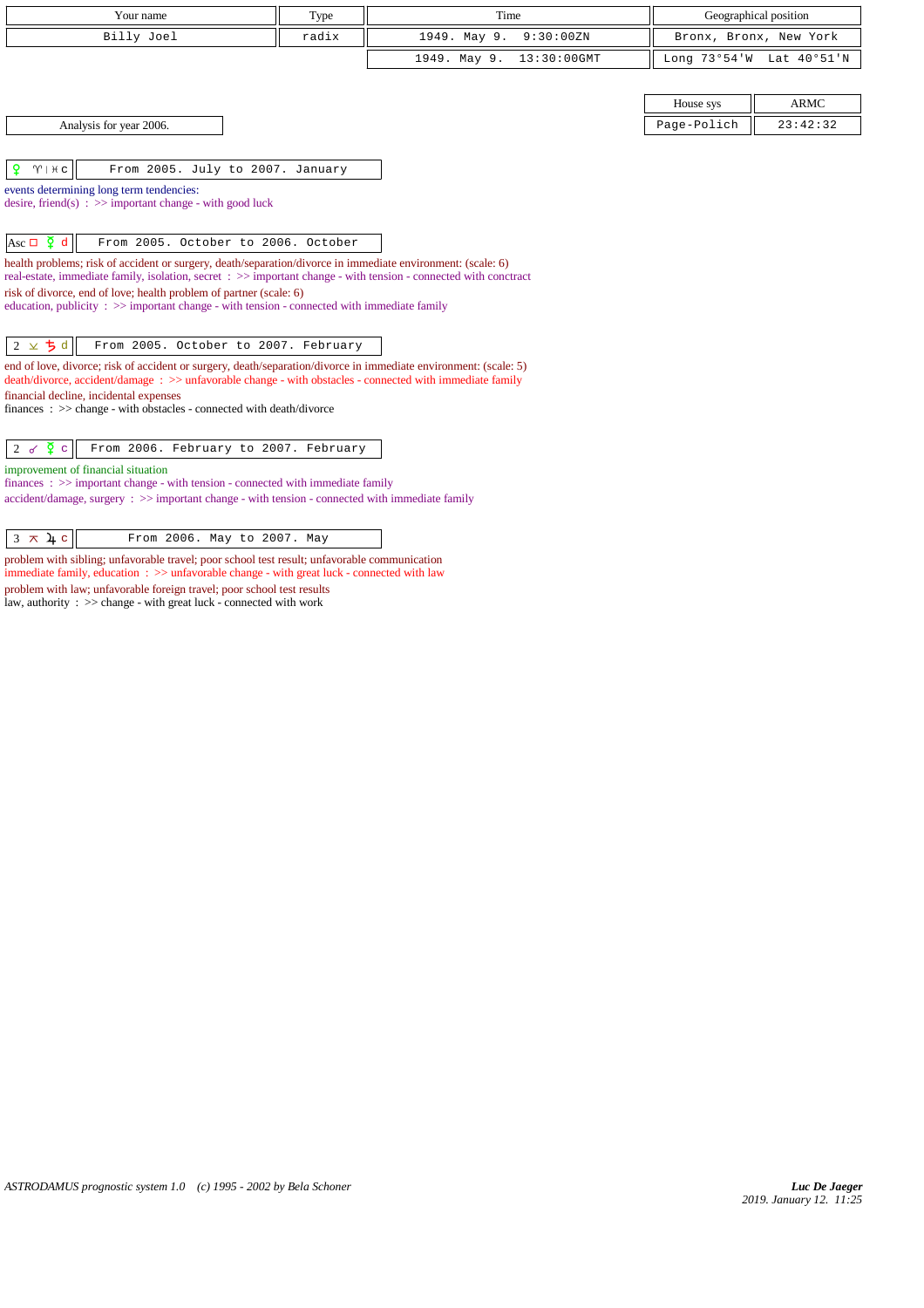| Your name                                                             | Type  | Time                     | Geographical position |                          |
|-----------------------------------------------------------------------|-------|--------------------------|-----------------------|--------------------------|
| Billy Joel                                                            | radix | 1949. May 9. 9:30:00ZN   |                       | Bronx, Bronx, New York   |
|                                                                       |       | 1949. May 9. 13:30:00GMT |                       | Long 73°54'W Lat 40°51'N |
|                                                                       |       |                          |                       |                          |
|                                                                       |       |                          | House sys             | ARMC                     |
| Analysis for year 2007.                                               |       |                          | Page-Polich           | 23:42:32                 |
|                                                                       |       |                          |                       |                          |
| $MC \times 5c$<br>From 2007. February to 2008. June                   |       |                          |                       |                          |
| (public) assault affecting life style; end of job; illness of parents |       |                          |                       |                          |

vocation/success, influential : >> unfavorable change - with obstacles - connected with law

death/divorce, accident/damage : >> change - with obstacles - connected with immediate family

unfavorable real-estate transaction or move; losses; problem with family

*ASTRODAMUS prognostic system 1.0 (c) 1995 - 2002 by Bela Schoner*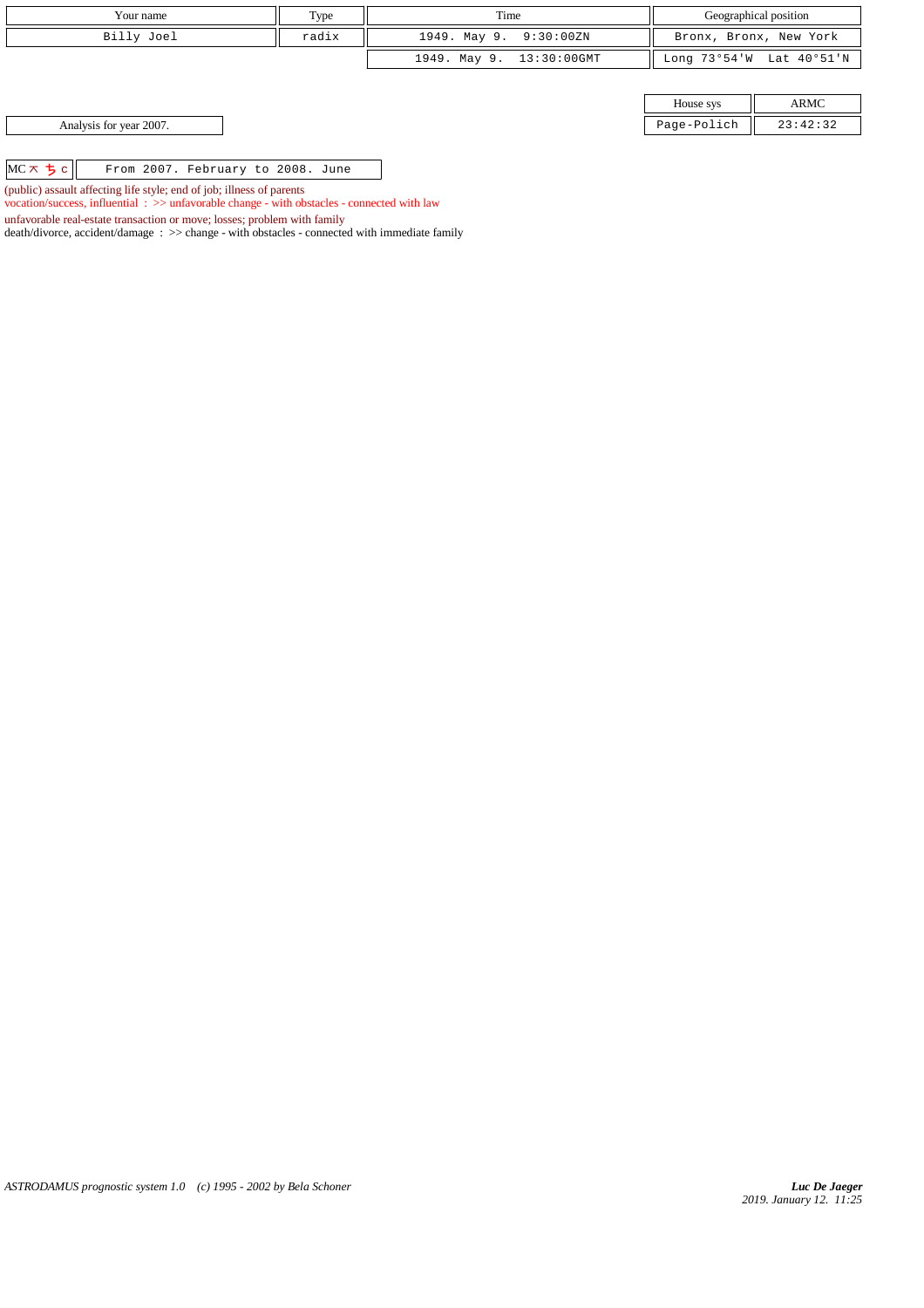| Your name                                                                                                                                                                                                                  | Type  | Time                           |                        | Geographical position |
|----------------------------------------------------------------------------------------------------------------------------------------------------------------------------------------------------------------------------|-------|--------------------------------|------------------------|-----------------------|
| Billy Joel                                                                                                                                                                                                                 | radix | 1949. May 9.<br>9:30:00ZN      | Bronx, Bronx, New York |                       |
|                                                                                                                                                                                                                            |       | 1949. May 9.<br>$13:30:00$ GMT | Long 73°54'W           | Lat 40°51'N           |
|                                                                                                                                                                                                                            |       |                                |                        |                       |
|                                                                                                                                                                                                                            |       |                                | House sys              | <b>ARMC</b>           |
| Analysis for year 2008.                                                                                                                                                                                                    |       |                                | Page-Polich            | 23:42:32              |
|                                                                                                                                                                                                                            |       |                                |                        |                       |
| From 2007. September to 2008. September<br>$12 \Box \sigma d$                                                                                                                                                              |       |                                |                        |                       |
| beginning of secret love (or attempt); problems; health problems, (possible hospitalization)<br>accident/damage, surgery : >> unfavorable change - with dynamics - connected with love                                     |       |                                |                        |                       |
| health problems, (possible hospitalization); unfavorable change with job                                                                                                                                                   |       |                                |                        |                       |
| illness, work $\Rightarrow$ >> unfavorable change - with dynamics - connected with love                                                                                                                                    |       |                                |                        |                       |
|                                                                                                                                                                                                                            |       |                                |                        |                       |
| $12 \triangle P c$<br>From 2007. September to 2009. January                                                                                                                                                                |       |                                |                        |                       |
| beginning of secret love (or attempt); resolution of problems<br>secret, distant relatives $\Rightarrow$ favorable change - in the extreme - connected with love                                                           |       |                                |                        |                       |
| favorable change with job or illness                                                                                                                                                                                       |       |                                |                        |                       |
| illness, work $\Rightarrow$ >> favorable change - in the extreme - connected with love                                                                                                                                     |       |                                |                        |                       |
| Asc $\sigma$ $\odot$ $\circ$<br>From 2007. November to 2009. May                                                                                                                                                           |       |                                |                        |                       |
| favorable change related to self                                                                                                                                                                                           |       |                                |                        |                       |
| finances, immediate family, education : >> important change - with positive final result - connected with administration<br>education, love: $\gg$ important change - with positive final result - connected with finances |       |                                |                        |                       |
|                                                                                                                                                                                                                            |       |                                |                        |                       |
| $12 \times D d$<br>From 2007. December to 2009. June                                                                                                                                                                       |       |                                |                        |                       |
| favorable change with job or illness                                                                                                                                                                                       |       |                                |                        |                       |
| illness, work : >> favorable change - repeatedly - connected with partner/spouse<br>resolution of problems                                                                                                                 |       |                                |                        |                       |
| isolation, secret $\Rightarrow$ Savorable change - repeatedly - connected with partner/spouse                                                                                                                              |       |                                |                        |                       |
|                                                                                                                                                                                                                            |       |                                |                        |                       |
| $MC \times$ # $c$<br>From 2008. May to 2009. May                                                                                                                                                                           |       |                                |                        |                       |
| (public) assault affecting life style; end of job; illness of parents<br>immediate family, authority: $\gg$ unfavorable change - unexpectedly - connected with accident/damage                                             |       |                                |                        |                       |
| unfavorable real-estate transaction or move; losses; problem with family                                                                                                                                                   |       |                                |                        |                       |
| accident/damage, death/divorce : >> change - unexpectedly - connected with distant relatives                                                                                                                               |       |                                |                        |                       |
|                                                                                                                                                                                                                            |       |                                |                        |                       |

11 & 8 d From 2008. May to 2009. May

beginning of new friendship; desire(s), pleasantness

friend(s), desire :  $\gg$  important change - unexpectedly - connected with accident/damage

sex/rarely childbirth, love : >> important change - unexpectedly - connected with accident/damage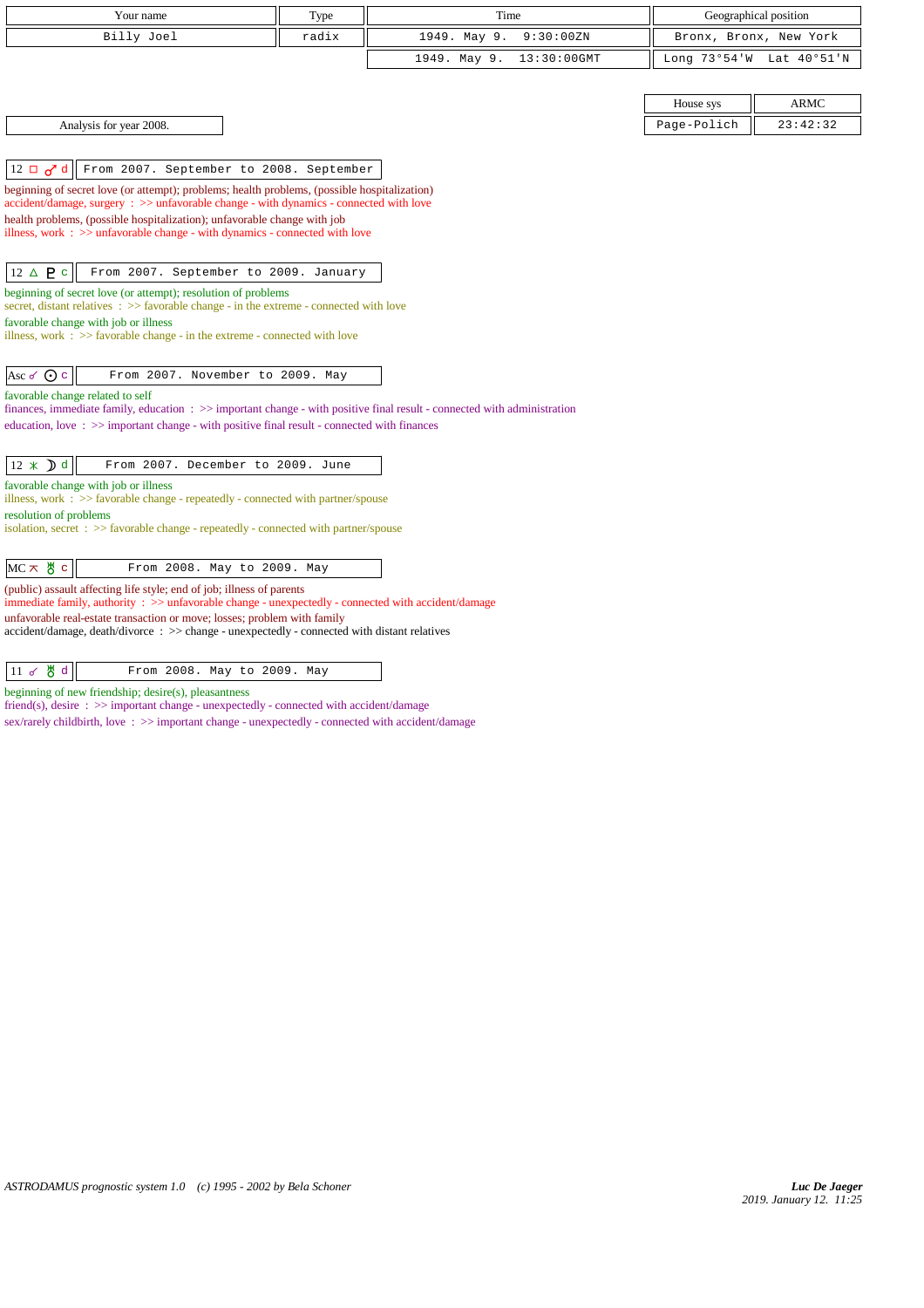|                              | Your name                                                                                                                                                                                                                  | Type  | Time                           | Geographical position  |             |
|------------------------------|----------------------------------------------------------------------------------------------------------------------------------------------------------------------------------------------------------------------------|-------|--------------------------------|------------------------|-------------|
|                              | Billy Joel                                                                                                                                                                                                                 | radix | 1949. May 9.<br>9:30:00ZN      | Bronx, Bronx, New York |             |
|                              |                                                                                                                                                                                                                            |       | $13:30:00$ GMT<br>1949. May 9. | Long $73°54'W$         | Lat 40°51'N |
|                              |                                                                                                                                                                                                                            |       |                                |                        |             |
|                              |                                                                                                                                                                                                                            |       |                                | House sys              | ARMC        |
|                              | Analysis for year 2009.                                                                                                                                                                                                    |       |                                | Page-Polich            | 23:42:32    |
|                              |                                                                                                                                                                                                                            |       |                                |                        |             |
| $2 \triangle$ D c            | From 2008. May to 2009. November                                                                                                                                                                                           |       |                                |                        |             |
|                              | improvement of financial situation<br>finances : >> favorable change - repeatedly - connected with partner/spouse                                                                                                          |       |                                |                        |             |
|                              | (if existed) end of risk of divorce; improvement of partner's financial situation                                                                                                                                          |       |                                |                        |             |
|                              | illness, sex/rarely childbirth $\therefore$ > favorable change - repeatedly - connected with partner/spouse                                                                                                                |       |                                |                        |             |
| $2 \Delta \mu d$             | From 2008. August to 2009. August                                                                                                                                                                                          |       |                                |                        |             |
|                              | improvement of financial situation                                                                                                                                                                                         |       |                                |                        |             |
|                              | finances: >> favorable change - with great luck - connected with law                                                                                                                                                       |       |                                |                        |             |
|                              | (if existed) end of risk of divorce; improvement of partner's financial situation<br>illness, sex/rarely childbirth : $\gg$ favorable change - with great luck - connected with law                                        |       |                                |                        |             |
|                              |                                                                                                                                                                                                                            |       |                                |                        |             |
| $3 \times 9d$                | From 2008. November to 2009. November                                                                                                                                                                                      |       |                                |                        |             |
|                              | problem with sibling; unfavorable travel; poor school test result; unfavorable communication<br>education, trade $\Rightarrow$ $\Rightarrow$ change - with good luck - connected with finances                             |       |                                |                        |             |
|                              | problem with law; unfavorable foreign travel; poor school test results                                                                                                                                                     |       |                                |                        |             |
|                              | law, foreign countries $\Rightarrow$ $\Rightarrow$ change - with good luck - connected with finances                                                                                                                       |       |                                |                        |             |
| Asc $\times$ $\uppsi$ d      | From 2008. November to 2010. March                                                                                                                                                                                         |       |                                |                        |             |
|                              | risk of divorce, end of love; health problem of partner (scale: 3)                                                                                                                                                         |       |                                |                        |             |
|                              | partner/spouse, publicity : >> unfavorable change - with irregularity - connected with immediate family                                                                                                                    |       |                                |                        |             |
|                              | health problems; risk of accident or surgery in immediate environment: (scale: 3)<br>vocation/success, immediate family, real-estate : >> change - with irregularity - connected with hesitation                           |       |                                |                        |             |
|                              |                                                                                                                                                                                                                            |       |                                |                        |             |
| $2 \times d$ c               | From 2009. February to 2010. February                                                                                                                                                                                      |       |                                |                        |             |
|                              | end of love, divorce; risk of accident or surgery, death/separation/divorce in immediate environment: (scale: 4)<br>sex/rarely childbirth, accident/damage: $\gg$ unfavorable change - with dynamics - connected with love |       |                                |                        |             |
|                              | financial decline, incidental expenses                                                                                                                                                                                     |       |                                |                        |             |
|                              | $finances : \gg change - with dynamics - connected with love$                                                                                                                                                              |       |                                |                        |             |
|                              | From 2009. January to 2010. May                                                                                                                                                                                            |       |                                |                        |             |
| $3 * 5c$                     | foreign travel; favorable law procedure                                                                                                                                                                                    |       |                                |                        |             |
|                              | law, foreign countries : >> favorable change - with obstacles - connected with vocation/success<br>joy with sibling; domestic travel or examination; favorable communication                                               |       |                                |                        |             |
|                              | administration, education $\Rightarrow$ > favorable change - with obstacles - connected with law                                                                                                                           |       |                                |                        |             |
|                              |                                                                                                                                                                                                                            |       |                                |                        |             |
| $12 \times \Psi$ c           | From 2009. February to 2010. June                                                                                                                                                                                          |       |                                |                        |             |
|                              | favorable change with job or illness<br>work, illness $\Rightarrow$ > important change - with irregularity - connected with immediate family                                                                               |       |                                |                        |             |
|                              | secret, isolation : >> important change - with irregularity - connected with immediate family                                                                                                                              |       |                                |                        |             |
|                              |                                                                                                                                                                                                                            |       |                                |                        |             |
| $4 \# \mathbb{M} \mathbb{Q}$ | From 2009. March to 2010. September                                                                                                                                                                                        |       |                                |                        |             |

events determining long term tendencies:

work, illness, vocation/success, immediate family : >> important change - with great luck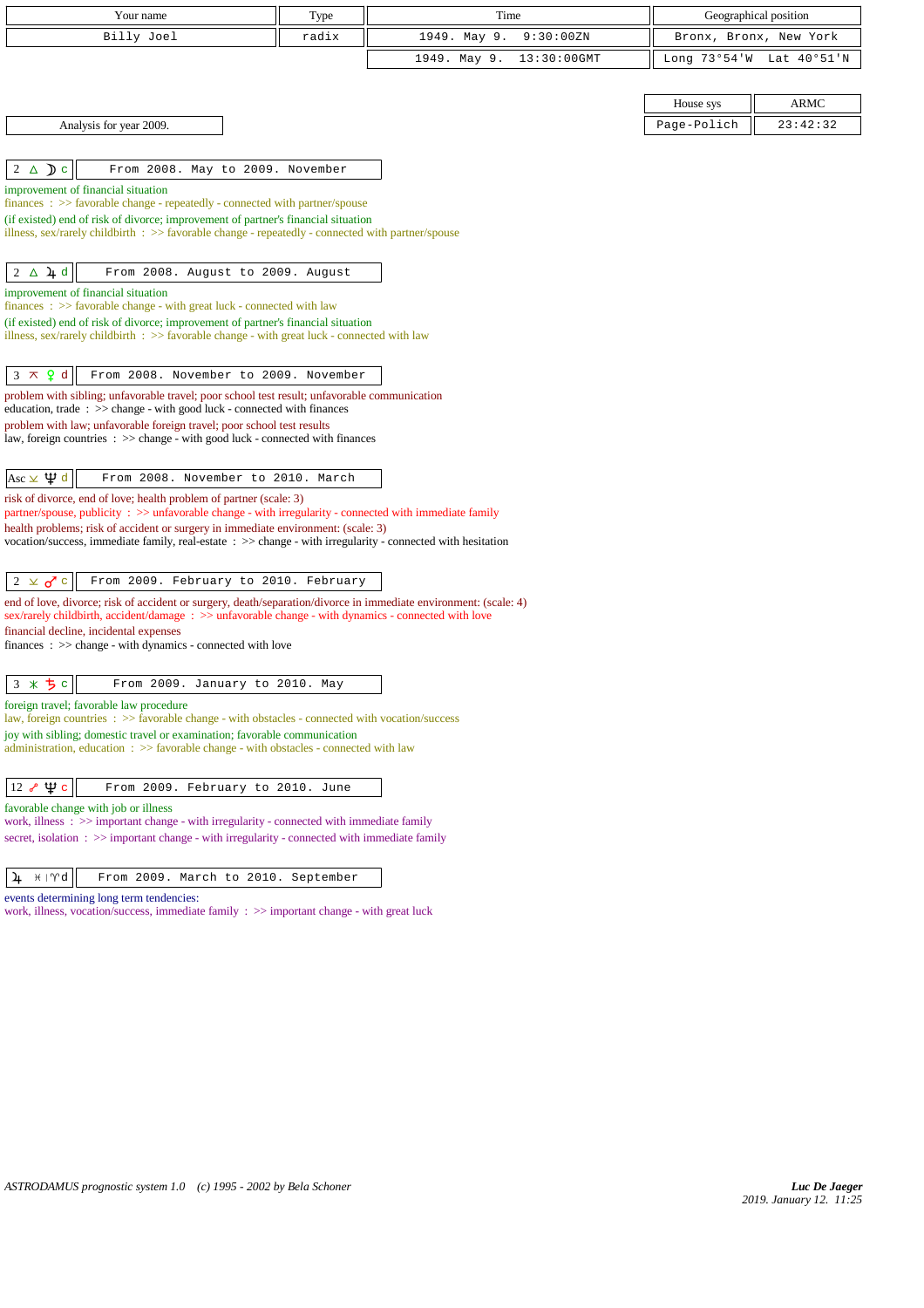| Your name                                                                                                                                | Type  | Time                        |             | Geographical position    |
|------------------------------------------------------------------------------------------------------------------------------------------|-------|-----------------------------|-------------|--------------------------|
| Billy Joel                                                                                                                               | radix | 1949. May 9.<br>9:30:00 ZN  |             | Bronx, Bronx, New York   |
|                                                                                                                                          |       | 13:30:00GMT<br>1949. May 9. |             | Long 73°54'W Lat 40°51'N |
|                                                                                                                                          |       |                             |             |                          |
|                                                                                                                                          |       |                             | House sys   | <b>ARMC</b>              |
| Analysis for year 2010.                                                                                                                  |       |                             | Page-Polich | 23:42:32                 |
|                                                                                                                                          |       |                             |             |                          |
| $11 \times 5d$<br>From 2009. June to 2010. October                                                                                       |       |                             |             |                          |
| beginning of love; joy with child; pleasantness                                                                                          |       |                             |             |                          |
| love, sex/rarely childbirth : >> favorable change - with obstacles - connected with law                                                  |       |                             |             |                          |
| beginning of new friendship; desire(s), pleasantness<br>desire, friend(s) : $\gg$ favorable change - with obstacles - connected with law |       |                             |             |                          |
|                                                                                                                                          |       |                             |             |                          |
| ₩<br>$81$ $\sqrt{c}$<br>From 2009. June to 2010. December                                                                                |       |                             |             |                          |
| events determining long term tendencies:                                                                                                 |       |                             |             |                          |
| accident/damage, surgery, death/divorce, foreign countries, law: >> important change - unexpectedly                                      |       |                             |             |                          |
|                                                                                                                                          |       |                             |             |                          |
| $3$ of $\frac{14}{9}$ c<br>From 2010. April to 2011. April                                                                               |       |                             |             |                          |
| joy with sibling; domestic travel or examination; favorable communication                                                                |       |                             |             |                          |
| transportation, immediate family $\Rightarrow$ >> important change - unexpectedly - connected with death/divorce                         |       |                             |             |                          |
| distant relatives, law : $\gg$ important change - unexpectedly - connected with death/divorce                                            |       |                             |             |                          |
|                                                                                                                                          |       |                             |             |                          |
| $Asc \times P d$<br>From 2010. February to 2011. June                                                                                    |       |                             |             |                          |

risk of divorce, end of love; health problem of partner (scale: 2)

health problems;

love, sex/rarely childbirth : >> unfavorable change - in the extreme - connected with child

love, child, finances : >> change - in the extreme - connected with sex/rarely childbirth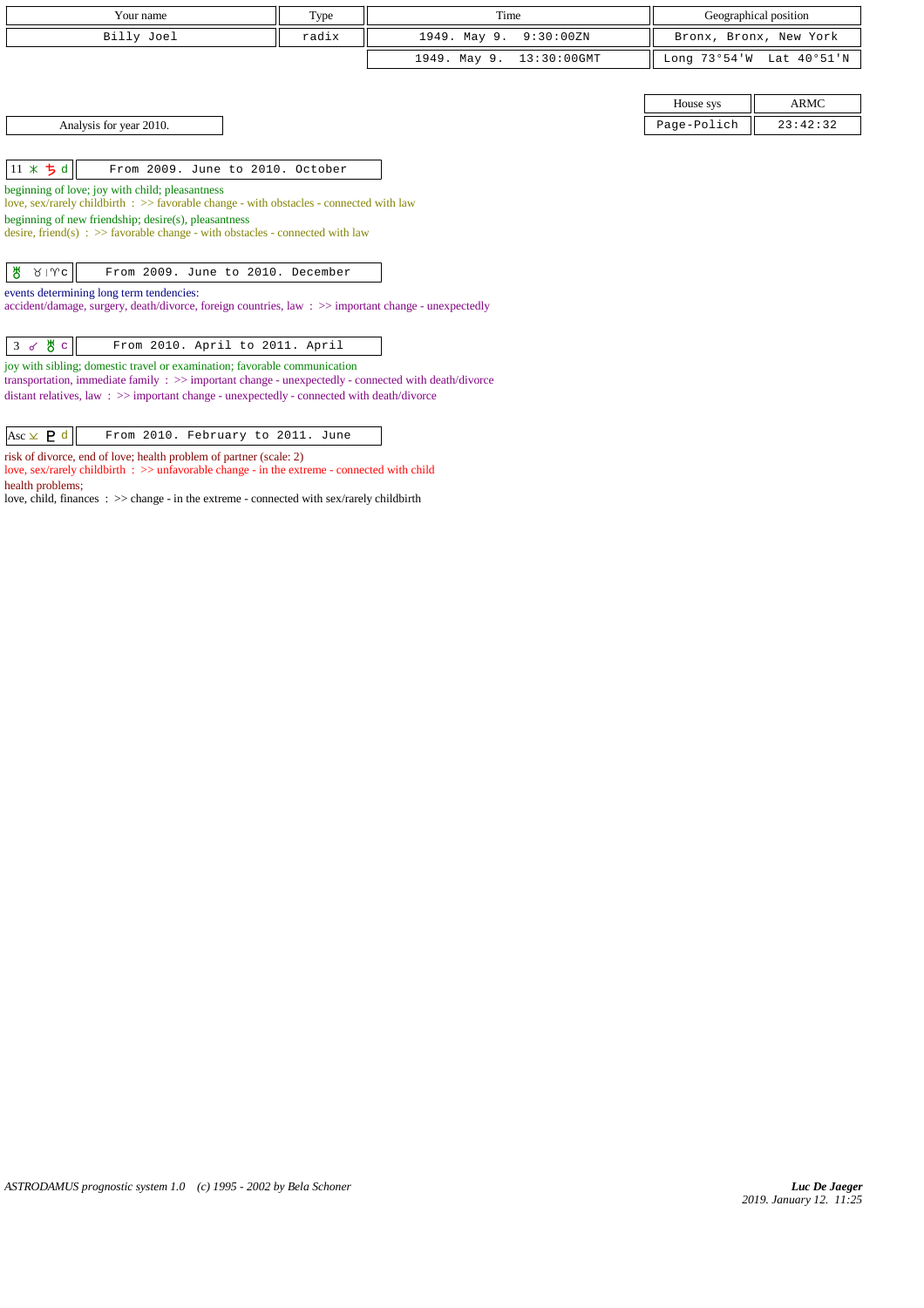| Your name                                                                                                                                                                                                      | Type  | Time                           |             | Geographical position    |
|----------------------------------------------------------------------------------------------------------------------------------------------------------------------------------------------------------------|-------|--------------------------------|-------------|--------------------------|
| Billy Joel                                                                                                                                                                                                     | radix | 1949. May 9.<br>9:30:00ZN      |             | Bronx, Bronx, New York   |
|                                                                                                                                                                                                                |       | 1949. May 9.<br>$13:30:00$ GMT |             | Long 73°54'W Lat 40°51'N |
|                                                                                                                                                                                                                |       |                                |             |                          |
|                                                                                                                                                                                                                |       |                                | House sys   | <b>ARMC</b>              |
| Analysis for year 2011.                                                                                                                                                                                        |       |                                | Page-Polich | 23:42:32                 |
|                                                                                                                                                                                                                |       |                                |             |                          |
| $12 \times \overline{2}$ d<br>From 2010. September to 2011. September                                                                                                                                          |       |                                |             |                          |
| favorable change with job or illness<br>distant relatives, work $\Rightarrow$ > favorable change - with tension - connected with conctract                                                                     |       |                                |             |                          |
| resolution of problems                                                                                                                                                                                         |       |                                |             |                          |
| isolation, secret : $\gg$ favorable change - with tension - connected with immediate family                                                                                                                    |       |                                |             |                          |
| $11 \times 4c$<br>From 2010. October to 2011. October                                                                                                                                                          |       |                                |             |                          |
| gynecology problem; end of love; problem with child; unpleasantness                                                                                                                                            |       |                                |             |                          |
| child, love $\Rightarrow$ >> unfavorable change - with great luck - connected with law<br>separation from friends; desires are fulfilled with great difficulties                                               |       |                                |             |                          |
| friend(s), desire $\Rightarrow$ >> change - with great luck - connected with law                                                                                                                               |       |                                |             |                          |
|                                                                                                                                                                                                                |       |                                |             |                          |
| $MC$ of $Q$ d<br>From 2010. October to 2011. October                                                                                                                                                           |       |                                |             |                          |
| improvement in life style; favorable change with job                                                                                                                                                           |       |                                |             |                          |
| vocation/success, immediate family : >> important change - with good luck - connected with finances<br>real-estate, immediate family $\Rightarrow$ important change - with good luck - connected with finances |       |                                |             |                          |

 $\boxed{5}$   $\circ$  | II c From 2010. August to 2012. February

events determining long term tendencies:

partner/spouse, external environment, accident/damage, surgery, death/divorce : >> important change - with obstacles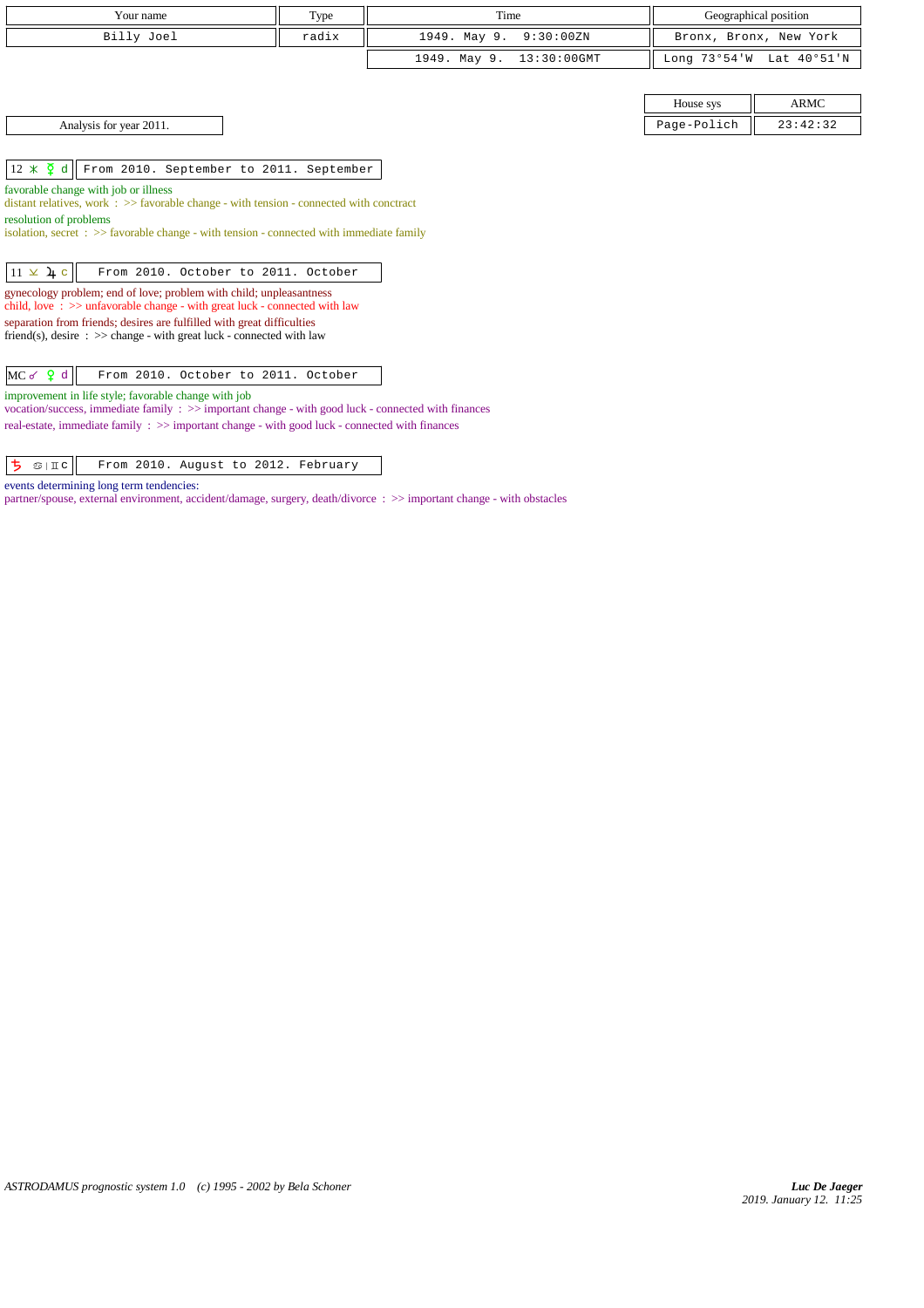| Your name                                                                                                                                                              | Type  | Time                           |             | Geographical position    |
|------------------------------------------------------------------------------------------------------------------------------------------------------------------------|-------|--------------------------------|-------------|--------------------------|
| Billy Joel                                                                                                                                                             | radix | 1949. May 9.<br>9:30:00ZN      |             | Bronx, Bronx, New York   |
|                                                                                                                                                                        |       | 1949. May 9.<br>$13:30:00$ GMT |             | Long 73°54'W Lat 40°51'N |
|                                                                                                                                                                        |       |                                |             |                          |
|                                                                                                                                                                        |       |                                | House sys   | <b>ARMC</b>              |
| Analysis for year 2012.                                                                                                                                                |       |                                | Page-Polich | 23:42:32                 |
|                                                                                                                                                                        |       |                                |             |                          |
| ち<br>$\underline{\mathbf{a}}$   $\mathbf{m}$ d<br>From 2011. December to 2013. June                                                                                    |       |                                |             |                          |
| events determining long term tendencies:                                                                                                                               |       |                                |             |                          |
| partner/spouse, external environment, accident/damage, surgery, death/divorce: >> important change - with obstacles                                                    |       |                                |             |                          |
| $MC \triangle 9 c$<br>From 2012. April to 2013. April                                                                                                                  |       |                                |             |                          |
| improvement in life style; favorable change with job                                                                                                                   |       |                                |             |                          |
| vocation/success, immediate family $\Rightarrow$ favorable change - with good luck - connected with finances                                                           |       |                                |             |                          |
| favorable real-estate transaction or move; joy with family<br>real-estate, immediate family : >> favorable change - with good luck - connected with finances           |       |                                |             |                          |
|                                                                                                                                                                        |       |                                |             |                          |
| $11 \times 4d$<br>From 2012. April to 2013. April                                                                                                                      |       |                                |             |                          |
| separation from friends; desires are fulfilled with great difficulties<br>friend(s), desire $\Rightarrow$ >> unfavorable change - with great luck - connected with law |       |                                |             |                          |
| gynecology problem; end of love; problem with child; unpleasantness<br>child, love $\Rightarrow$ > change - with great luck - connected with law                       |       |                                |             |                          |

 $\boxed{12 \times \zeta$  c From 2012. May to 2013. May

favorable change with job or illness

distant relatives, work : >> favorable change - with tension - connected with conctract resolution of problems

 $i$  isolation, secret :  $\gg$  favorable change - with tension - connected with immediate family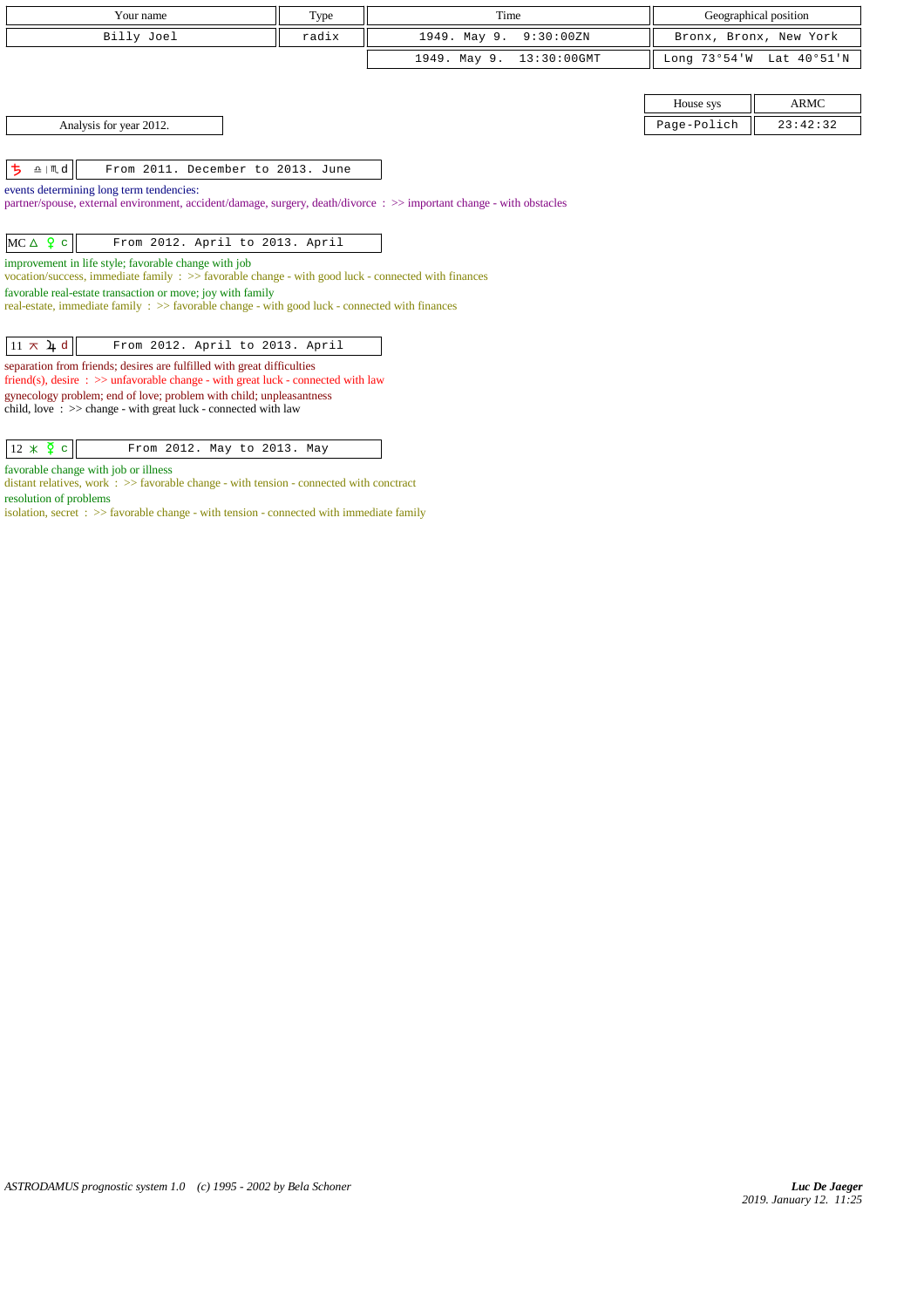| Your name                                                                                                                                                                                | Type  | Time                        |              | Geographical position  |
|------------------------------------------------------------------------------------------------------------------------------------------------------------------------------------------|-------|-----------------------------|--------------|------------------------|
| Billy Joel                                                                                                                                                                               | radix | 9:30:00ZN<br>1949. May 9.   |              | Bronx, Bronx, New York |
|                                                                                                                                                                                          |       | 1949. May 9.<br>13:30:00GMT | Long 73°54'W | Lat 40°51'N            |
|                                                                                                                                                                                          |       |                             |              |                        |
|                                                                                                                                                                                          |       |                             | House sys    | ARMC                   |
| Analysis for year 2013.                                                                                                                                                                  |       |                             | Page-Polich  | 23:42:32               |
|                                                                                                                                                                                          |       |                             |              |                        |
| $Asc \Box P c$<br>From 2012. August to 2013. December                                                                                                                                    |       |                             |              |                        |
| health problems;<br>love, child, finances : >> unfavorable change - in the extreme - connected with sex/rarely childbirth                                                                |       |                             |              |                        |
| risk of divorce, end of love; health problem of partner (scale: 2)                                                                                                                       |       |                             |              |                        |
| love, sex/rarely childbirth $\Rightarrow$ unfavorable change - in the extreme - connected with child                                                                                     |       |                             |              |                        |
|                                                                                                                                                                                          |       |                             |              |                        |
| $3 \Delta \theta d$<br>From 2012. October to 2013. October                                                                                                                               |       |                             |              |                        |
| joy with sibling; domestic travel or examination; favorable communication<br>transportation, immediate family $\Rightarrow$ > favorable change - unexpectedly - connected with isolation |       |                             |              |                        |
| foreign travel; favorable law procedure<br>distant relatives, law $\Rightarrow$ Savorable change - unexpectedly - connected with transportation                                          |       |                             |              |                        |

 $\frac{18}{6}$   $\sqrt{10}$  From 2013. February to 2014. August

## events determining long term tendencies:

accident/damage, surgery, death/divorce, foreign countries, law : >> important change - unexpectedly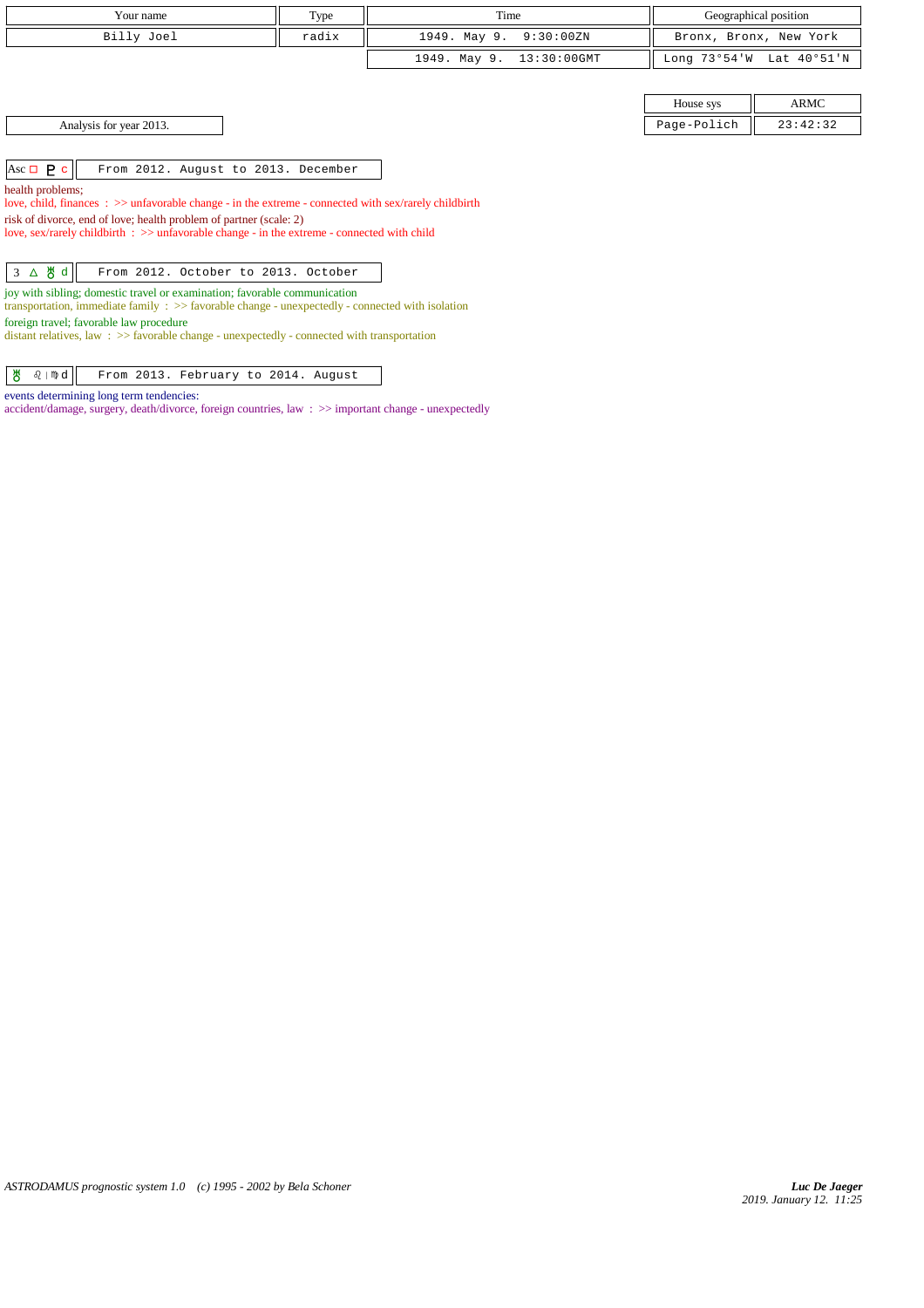| Your name                                                                                                                                                                                                    | Type  | Time                        |                        | Geographical position    |
|--------------------------------------------------------------------------------------------------------------------------------------------------------------------------------------------------------------|-------|-----------------------------|------------------------|--------------------------|
| Billy Joel                                                                                                                                                                                                   | radix | 1949. May 9.<br>9:30:00ZN   | Bronx, Bronx, New York |                          |
|                                                                                                                                                                                                              |       | 1949. May 9.<br>13:30:00GMT |                        | Long 73°54'W Lat 40°51'N |
|                                                                                                                                                                                                              |       |                             |                        |                          |
|                                                                                                                                                                                                              |       |                             | House sys              | <b>ARMC</b>              |
| Analysis for year 2014.                                                                                                                                                                                      |       |                             | Page-Polich            | 23:42:32                 |
|                                                                                                                                                                                                              |       |                             |                        |                          |
| 11 8 5 c<br>From 2013. June to 2014. October                                                                                                                                                                 |       |                             |                        |                          |
| beginning of love; joy with child; pleasantness<br>love, sex/rarely childbirth : >> important change - with obstacles - connected with law                                                                   |       |                             |                        |                          |
| desire, friend(s) : $\gg$ important change - with obstacles - connected with law                                                                                                                             |       |                             |                        |                          |
|                                                                                                                                                                                                              |       |                             |                        |                          |
| ,∦   Щ с<br>From 2013. May to 2014. November<br>4                                                                                                                                                            |       |                             |                        |                          |
| events determining long term tendencies:<br>work, illness, vocation/success, immediate family $\Rightarrow$ important change - with great luck                                                               |       |                             |                        |                          |
|                                                                                                                                                                                                              |       |                             |                        |                          |
| $12 \times \Psi d$<br>From 2013. September to 2015. January                                                                                                                                                  |       |                             |                        |                          |
| favorable change with job or illness                                                                                                                                                                         |       |                             |                        |                          |
| work, illness $\therefore$ > favorable change - with irregularity - connected with immediate family<br>resolution of problems                                                                                |       |                             |                        |                          |
| secret, isolation : >> favorable change - with irregularity - connected with immediate family                                                                                                                |       |                             |                        |                          |
|                                                                                                                                                                                                              |       |                             |                        |                          |
| $2 \pi d$<br>From 2013. December to 2014. December                                                                                                                                                           |       |                             |                        |                          |
| financial decline, incidental expenses<br>$finances : \gg$ unfavorable change - with dynamics - connected with love                                                                                          |       |                             |                        |                          |
| end of love, divorce; risk of accident or surgery, death/separation/divorce in immediate environment: (scale: 4)                                                                                             |       |                             |                        |                          |
| sex/rarely childbirth, accident/damage : >> change - with dynamics - connected with love                                                                                                                     |       |                             |                        |                          |
| 3 * 5 d<br>From 2013. November to 2015. March                                                                                                                                                                |       |                             |                        |                          |
| foreign travel; favorable law procedure                                                                                                                                                                      |       |                             |                        |                          |
| law, foreign countries : >> favorable change - with obstacles - connected with vocation/success                                                                                                              |       |                             |                        |                          |
| joy with sibling; domestic travel or examination; favorable communication<br>administration, education $\Rightarrow$ favorable change - with obstacles - connected with law                                  |       |                             |                        |                          |
|                                                                                                                                                                                                              |       |                             |                        |                          |
| Asc $\pi \Psi c$<br>From 2014. January to 2015. May                                                                                                                                                          |       |                             |                        |                          |
| health problems; risk of accident or surgery in immediate environment: (scale: 3)<br>vocation/success, immediate family, real-estate : >> unfavorable change - with irregularity - connected with hesitation |       |                             |                        |                          |
| risk of divorce, end of love; health problem of partner (scale: 3)                                                                                                                                           |       |                             |                        |                          |
| partner/spouse, publicity : $\gg$ change - with irregularity - connected with immediate family                                                                                                               |       |                             |                        |                          |
| $3 \times 9$ c<br>From 2014. March to 2015. March                                                                                                                                                            |       |                             |                        |                          |
| problem with law; unfavorable foreign travel; poor school test results                                                                                                                                       |       |                             |                        |                          |
| law, foreign countries : >> change - with good luck - connected with finances                                                                                                                                |       |                             |                        |                          |
| problem with sibling; unfavorable travel; poor school test result; unfavorable communication<br>education, trade: >> change - with good luck - connected with finances                                       |       |                             |                        |                          |
|                                                                                                                                                                                                              |       |                             |                        |                          |
| $2\Delta$ 4 c<br>From 2014. June to 2015. June                                                                                                                                                               |       |                             |                        |                          |
| improvement of financial situation<br>finances: >> favorable change - with great luck - connected with law                                                                                                   |       |                             |                        |                          |
| (if existed) end of risk of divorce; improvement of partner's financial situation                                                                                                                            |       |                             |                        |                          |
| illness, sex/rarely childbirth : >> favorable change - with great luck - connected with law                                                                                                                  |       |                             |                        |                          |
|                                                                                                                                                                                                              |       |                             |                        |                          |
| $\mathcal{D}$ d<br>2d<br>From 2014. March to 2015. September<br>improvement of financial situation                                                                                                           |       |                             |                        |                          |
| finances: >> important change - repeatedly - connected with partner/spouse                                                                                                                                   |       |                             |                        |                          |
| illness, surgery : >> important change - repeatedly - connected with partner/spouse                                                                                                                          |       |                             |                        |                          |
|                                                                                                                                                                                                              |       |                             |                        |                          |
|                                                                                                                                                                                                              |       |                             |                        |                          |
|                                                                                                                                                                                                              |       |                             |                        |                          |
|                                                                                                                                                                                                              |       |                             |                        |                          |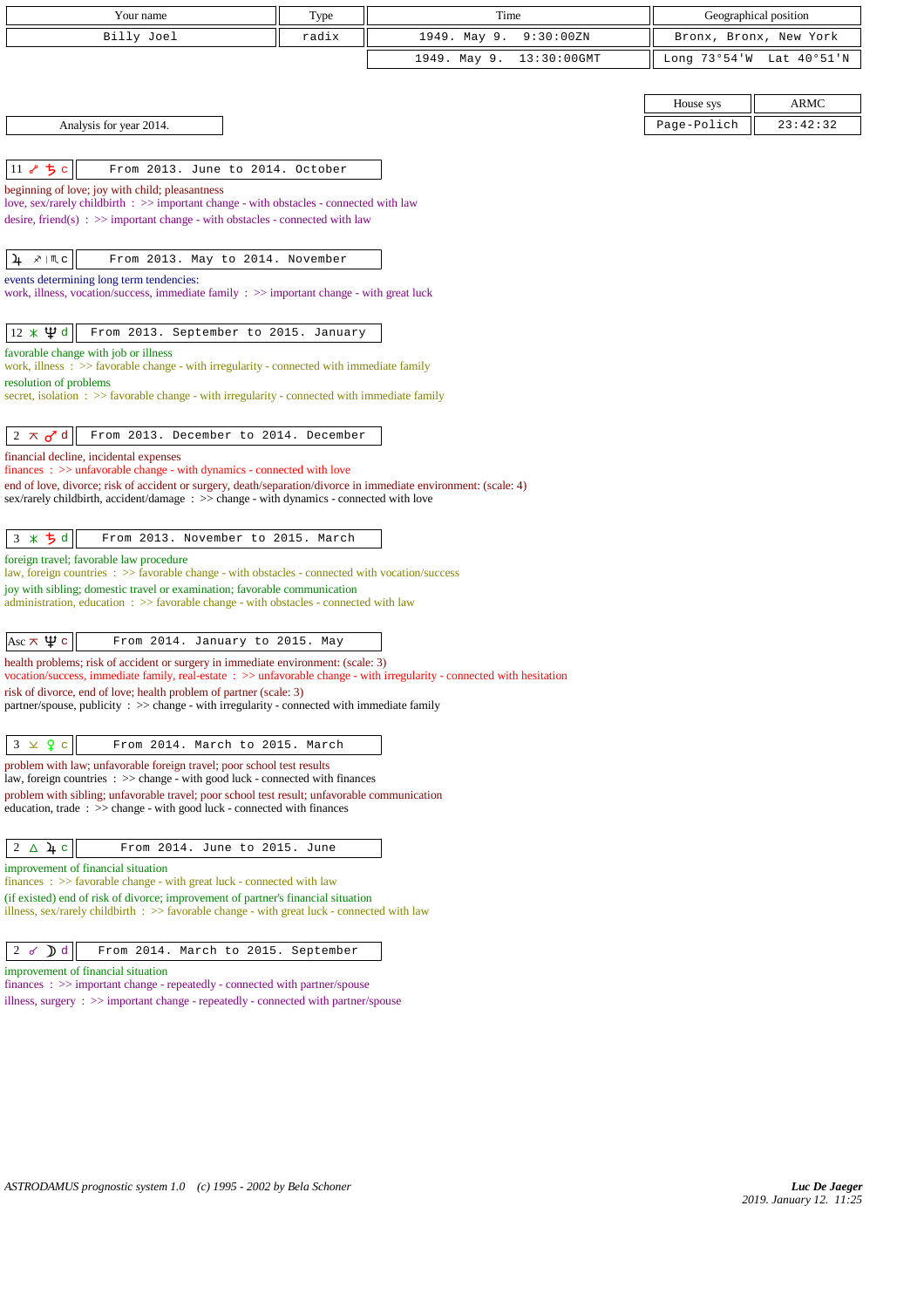| Your name                                                                                                                                                                               | Type  | Time                        |             | Geographical position    |
|-----------------------------------------------------------------------------------------------------------------------------------------------------------------------------------------|-------|-----------------------------|-------------|--------------------------|
| Billy Joel                                                                                                                                                                              | radix | 1949. May 9.<br>9:30:00ZN   |             | Bronx, Bronx, New York   |
|                                                                                                                                                                                         |       | 1949. May 9.<br>13:30:00GMT |             | Long 73°54'W Lat 40°51'N |
|                                                                                                                                                                                         |       |                             |             |                          |
|                                                                                                                                                                                         |       |                             | House sys   | <b>ARMC</b>              |
| Analysis for year 2015.                                                                                                                                                                 |       |                             | Page-Polich | 23:42:32                 |
|                                                                                                                                                                                         |       |                             |             |                          |
| $11 \triangle \texttt{M}$ c<br>From 2014. September to 2015. September                                                                                                                  |       |                             |             |                          |
| beginning of new friendship; desire(s), pleasantness<br>friend(s), desire $\Rightarrow$ Savorable change - unexpectedly - connected with transportation                                 |       |                             |             |                          |
| beginning of love; joy with child; pleasantness                                                                                                                                         |       |                             |             |                          |
| sex/rarely childbirth, love: $\gg$ favorable change - unexpectedly - connected with transportation                                                                                      |       |                             |             |                          |
| $MC \times$ 8 d<br>From 2014. September to 2015. September                                                                                                                              |       |                             |             |                          |
| unfavorable real-estate transaction or move; losses; problem with family                                                                                                                |       |                             |             |                          |
| accident/damage, death/divorce : >> unfavorable change - unexpectedly - connected with distant relatives                                                                                |       |                             |             |                          |
| (public) assault affecting life style; end of job; illness of parents<br>immediate family, authority : >> change - unexpectedly - connected with accident/damage                        |       |                             |             |                          |
|                                                                                                                                                                                         |       |                             |             |                          |
| $12 \times D$ c<br>From 2014. July to 2016. January                                                                                                                                     |       |                             |             |                          |
| favorable change with job or illness                                                                                                                                                    |       |                             |             |                          |
| illness, work $\Rightarrow$ important change - repeatedly - connected with partner/spouse<br>surgery, accident/damage: >> important change - repeatedly - connected with partner/spouse |       |                             |             |                          |
|                                                                                                                                                                                         |       |                             |             |                          |
| Asc $\triangle$ $\odot$ d<br>From 2014. August to 2016. February                                                                                                                        |       |                             |             |                          |
| favorable change related to self                                                                                                                                                        |       |                             |             |                          |
| finances, immediate family, education $\Rightarrow$ Savorable change - with positive final result - connected with administration<br>favorable change with marriage or partnership      |       |                             |             |                          |
| education, love $\Rightarrow$ >> favorable change - with positive final result - connected with finances                                                                                |       |                             |             |                          |
|                                                                                                                                                                                         |       |                             |             |                          |
| 12 $\sigma$ $\mathsf{P}$ d<br>From 2014. December to 2016. April                                                                                                                        |       |                             |             |                          |
| beginning of secret love (or attempt); resolution of problems<br>secret, distant relatives : >> important change - in the extreme - connected with love                                 |       |                             |             |                          |
| illness, work $\Rightarrow$ >> important change - in the extreme - connected with love                                                                                                  |       |                             |             |                          |
|                                                                                                                                                                                         |       |                             |             |                          |
| $12 \times \sigma$ c<br>From 2015. May to 2016. May                                                                                                                                     |       |                             |             |                          |

health problems, (possible hospitalization); unfavorable change with job illness, work : >> unfavorable change - with dynamics - connected with love beginning of secret love (or attempt); problems; health problems, (possible hospitalization) accident/damage, surgery : >> change - with dynamics - connected with love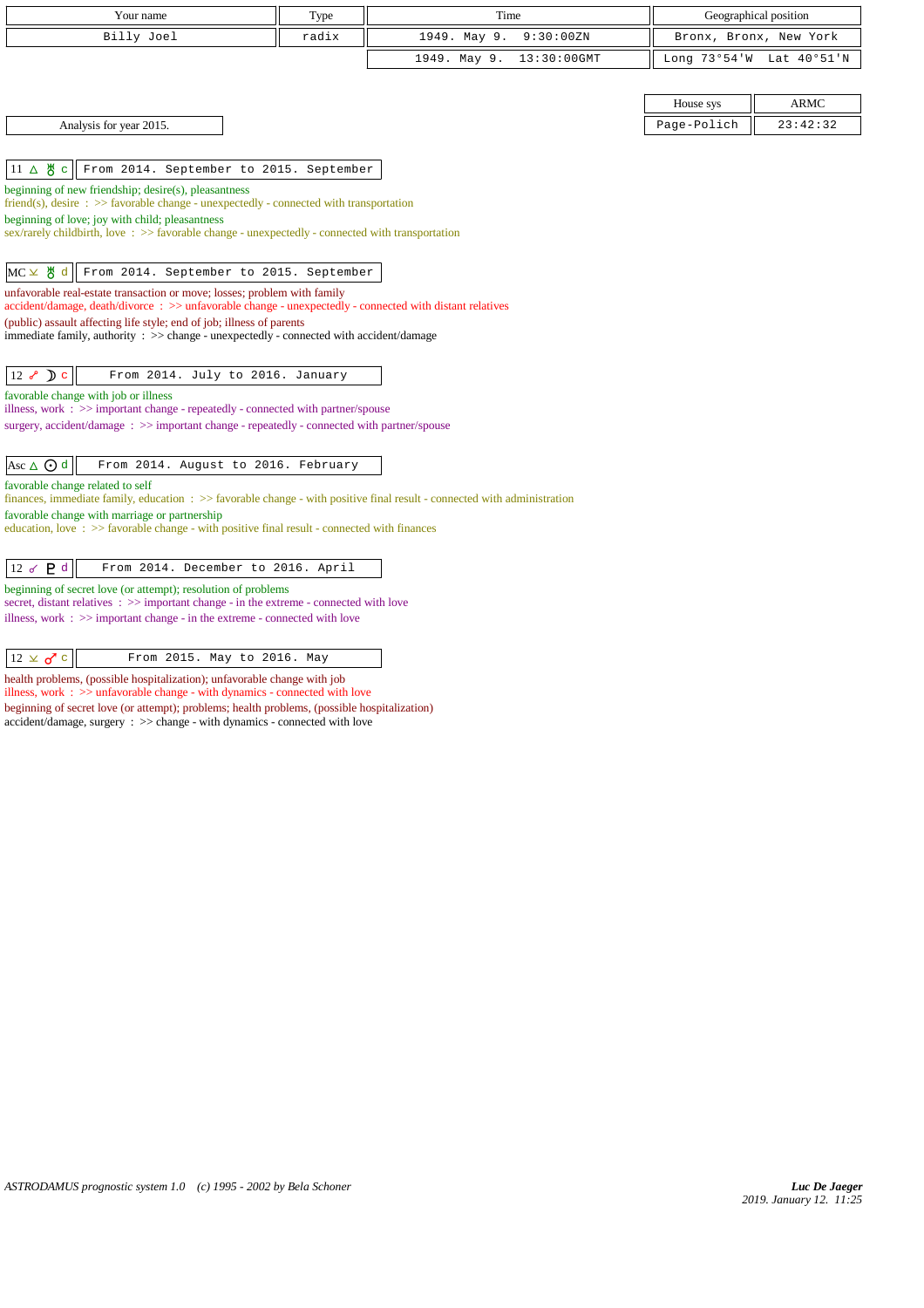| Your name                                                             | Type  | Time                     | Geographical position  |                          |  |
|-----------------------------------------------------------------------|-------|--------------------------|------------------------|--------------------------|--|
| Billy Joel                                                            | radix | 1949. May 9. 9:30:00ZN   | Bronx, Bronx, New York |                          |  |
|                                                                       |       | 1949. May 9. 13:30:00GMT |                        | Long 73°54'W Lat 40°51'N |  |
|                                                                       |       |                          |                        |                          |  |
|                                                                       |       |                          | House sys              | ARMC                     |  |
| Analysis for year 2016.                                               |       |                          | Page-Polich            | 23:42:32                 |  |
|                                                                       |       |                          |                        |                          |  |
| $MCD$ ちょ<br>From 2015. October to 2017. February                      |       |                          |                        |                          |  |
| (public) assault affecting life style; end of job; illness of parents |       |                          |                        |                          |  |

vocation/success, influential : >> unfavorable change - with obstacles - connected with law

death/divorce, accident/damage : >> unfavorable change - with obstacles - connected with immediate family

unfavorable real-estate transaction or move; losses; problem with family

*ASTRODAMUS prognostic system 1.0 (c) 1995 - 2002 by Bela Schoner*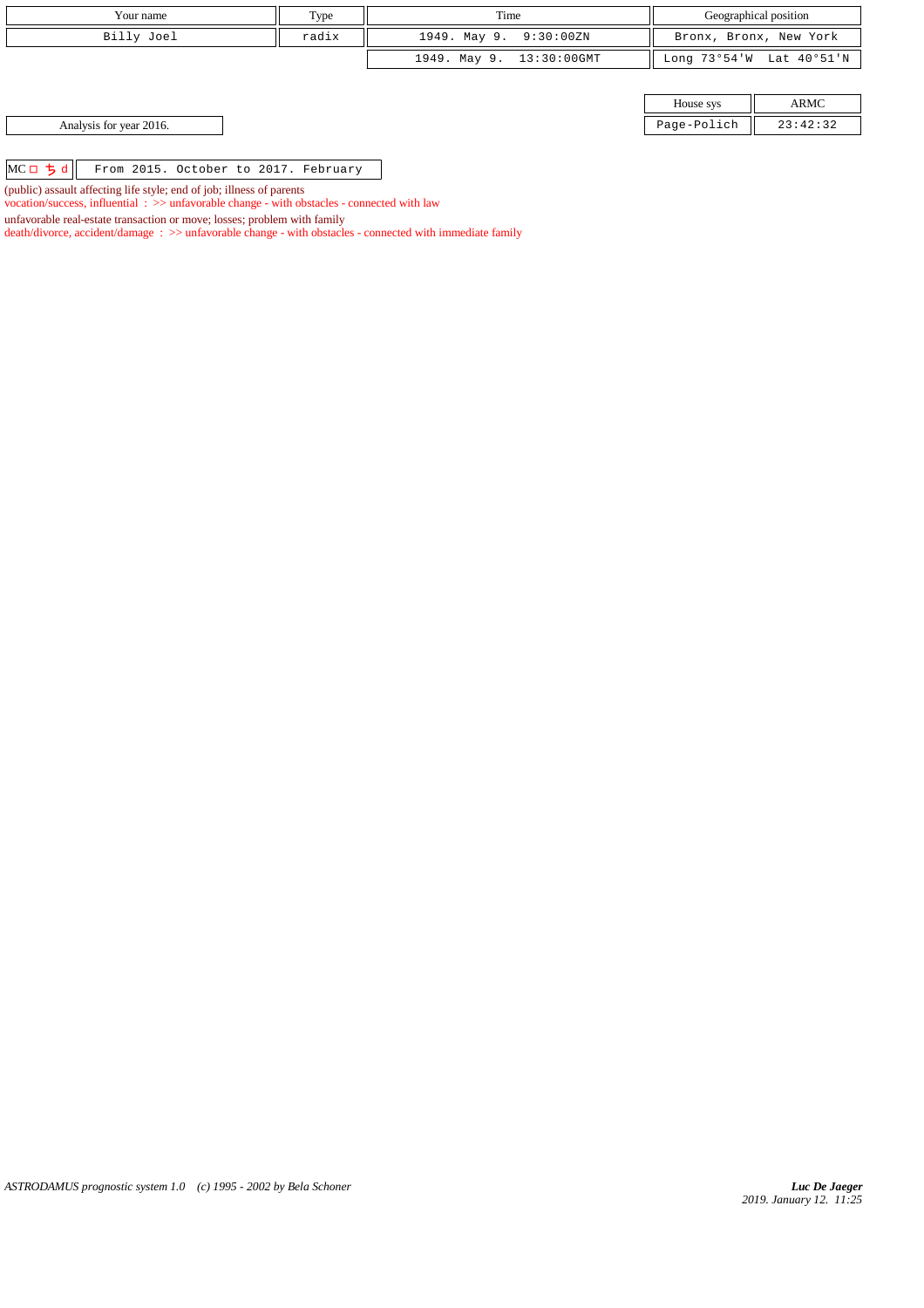| Your name                                                                                                                                                                                                             | Type  | Time                        |             | Geographical position    |
|-----------------------------------------------------------------------------------------------------------------------------------------------------------------------------------------------------------------------|-------|-----------------------------|-------------|--------------------------|
| Billy Joel                                                                                                                                                                                                            | radix | 9:30:00 ZN<br>1949. May 9.  |             | Bronx, Bronx, New York   |
|                                                                                                                                                                                                                       |       | 13:30:00GMT<br>1949. May 9. |             | Long 73°54'W Lat 40°51'N |
|                                                                                                                                                                                                                       |       |                             |             |                          |
|                                                                                                                                                                                                                       |       |                             | House sys   | <b>ARMC</b>              |
| Analysis for year 2017.                                                                                                                                                                                               |       |                             | Page-Polich | 23:42:32                 |
|                                                                                                                                                                                                                       |       |                             |             |                          |
| $3 \square 4d$<br>From 2016. September to 2017. September                                                                                                                                                             |       |                             |             |                          |
| problem with sibling; unfavorable travel; poor school test result; unfavorable communication                                                                                                                          |       |                             |             |                          |
| immediate family, education : >> unfavorable change - with great luck - connected with law<br>problem with law; unfavorable foreign travel; poor school test results                                                  |       |                             |             |                          |
| law, authority : $\gg$ unfavorable change - with great luck - connected with work                                                                                                                                     |       |                             |             |                          |
|                                                                                                                                                                                                                       |       |                             |             |                          |
| $2 \triangle \frac{5}{4}$ d<br>From 2016. December to 2017. December                                                                                                                                                  |       |                             |             |                          |
| improvement of financial situation<br>$finances : \gg$ favorable change - with tension - connected with immediate family                                                                                              |       |                             |             |                          |
| (if existed) end of risk of divorce; improvement of partner's financial situation                                                                                                                                     |       |                             |             |                          |
| $sex/rarely childbirth$ , illness : $>>$ favorable change - with tension - connected with immediate family                                                                                                            |       |                             |             |                          |
| 2 ロ ち c<br>From 2017. February to 2018. June                                                                                                                                                                          |       |                             |             |                          |
| financial decline, incidental expenses                                                                                                                                                                                |       |                             |             |                          |
| finances: >> unfavorable change - with obstacles - connected with death/divorce<br>end of love, divorce; risk of accident or surgery, death/separation/divorce in immediate environment: (scale: 5)                   |       |                             |             |                          |
| death/divorce, accident/damage : >> unfavorable change - with obstacles - connected with immediate family                                                                                                             |       |                             |             |                          |
|                                                                                                                                                                                                                       |       |                             |             |                          |
| Asc $\times$ $\overline{2}$ c<br>From 2017. March to 2018. March                                                                                                                                                      |       |                             |             |                          |
| risk of divorce, end of love; health problem of partner (scale: 6)<br>education, publicity : >> change - with tension - connected with immediate family                                                               |       |                             |             |                          |
| health problems; risk of accident or surgery, death/separation/divorce in immediate environment: (scale: 6)<br>real-estate, immediate family, isolation, secret : >> change - with tension - connected with conctract |       |                             |             |                          |
|                                                                                                                                                                                                                       |       |                             |             |                          |
| $\text{I} \otimes \text{I} \otimes \text{I}$<br>From 2017. January to 2018. July                                                                                                                                      |       |                             |             |                          |

events determining long term tendencies: desire, friend(s)  $\Rightarrow$  important change - with good luck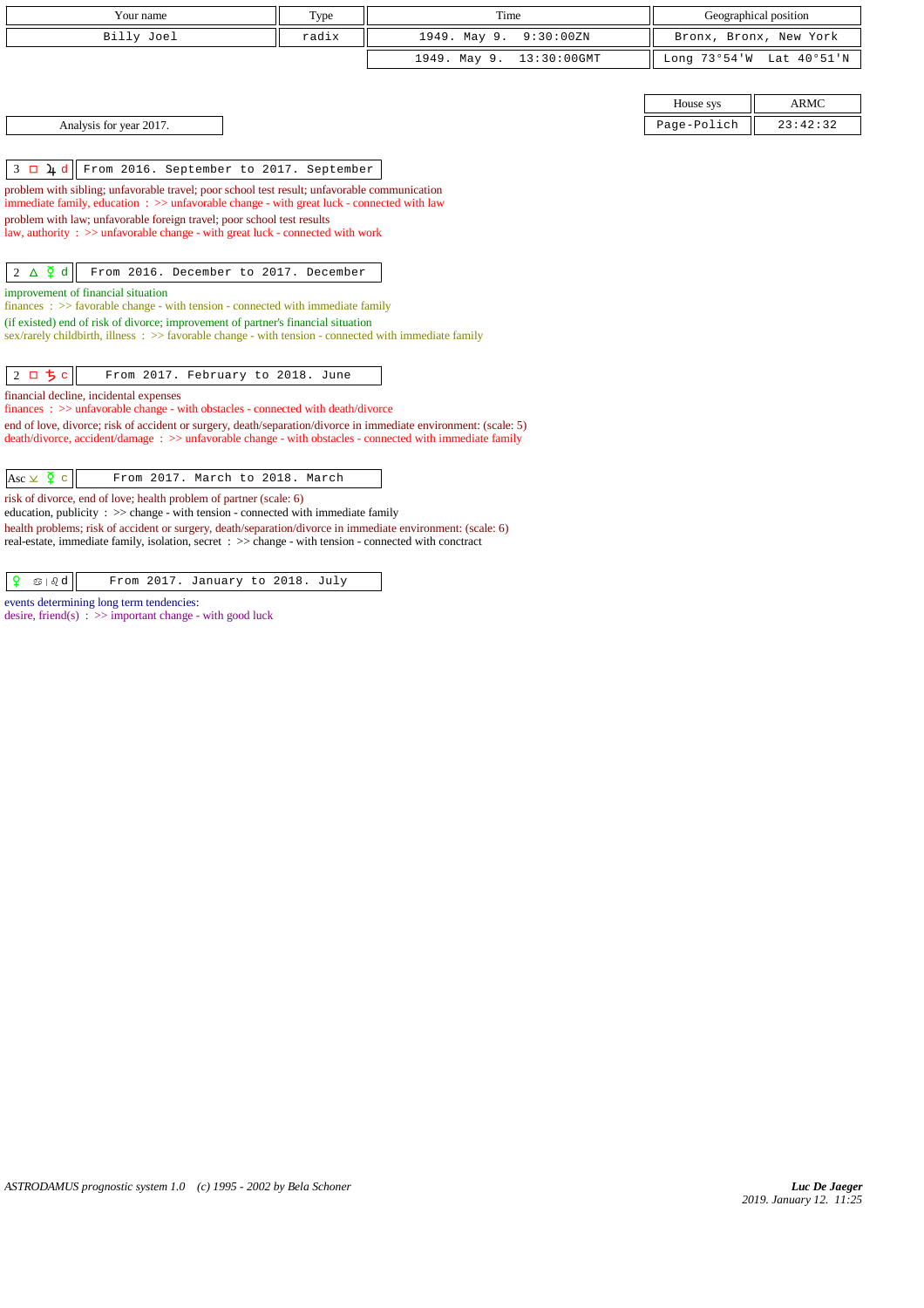| Your name                                                                                                                                                           | Type  | Time                           |              | Geographical position  |
|---------------------------------------------------------------------------------------------------------------------------------------------------------------------|-------|--------------------------------|--------------|------------------------|
| Billy Joel                                                                                                                                                          | radix | 1949. May 9.<br>9:30:00ZN      |              | Bronx, Bronx, New York |
|                                                                                                                                                                     |       | 1949. May 9.<br>$13:30:00$ GMT | Long 73°54'W | Lat 40°51'N            |
|                                                                                                                                                                     |       |                                |              |                        |
|                                                                                                                                                                     |       |                                | House sys    | ARMC                   |
| Analysis for year 2018.                                                                                                                                             |       |                                | Page-Polich  | 23:42:32               |
|                                                                                                                                                                     |       |                                |              |                        |
| $11 \times d d$<br>From 2017. August to 2018. August                                                                                                                |       |                                |              |                        |
| beginning of love; joy with child; pleasantness<br>love, sex/rarely childbirth : >> favorable change - with dynamics - connected with finances                      |       |                                |              |                        |
| beginning of new friendship; desire(s), pleasantness<br>desire, friend(s) : $\gg$ favorable change - with dynamics - connected with love                            |       |                                |              |                        |
|                                                                                                                                                                     |       |                                |              |                        |
| $11 \square$ d<br>From 2017. November to 2019. May                                                                                                                  |       |                                |              |                        |
| separation from friends; desires are fulfilled with great difficulties<br>desire, friend(s) : $\gg$ unfavorable change - repeatedly - connected with partner/spouse |       |                                |              |                        |
| gynecology problem; end of love; problem with child; unpleasantness<br>child, love: $\gg$ unfavorable change - repeatedly - connected with partner/spouse           |       |                                |              |                        |
| 2 $\times$ 뿅 $c$<br>From 2018. May to 2019. May                                                                                                                     |       |                                |              |                        |

end of love, divorce; risk of accident or surgery, death/separation/divorce in immediate environment: (scale: 5) death/divorce, accident/damage : >> unfavorable change - unexpectedly - connected with distant relatives financial decline, incidental expenses

finances : >> change - unexpectedly - connected with death/divorce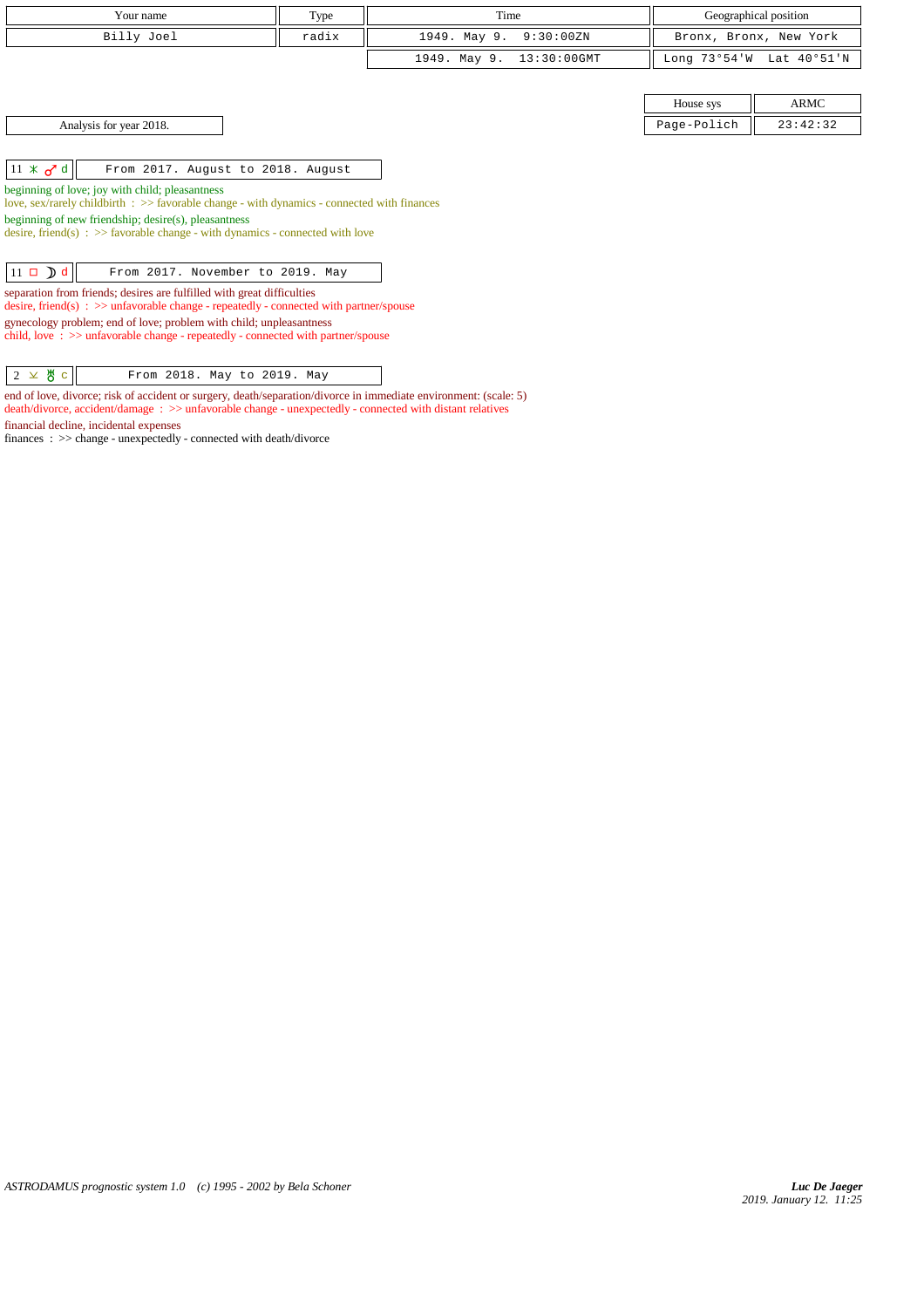| Your name                                                                                                                                                              | Type  | Time                        |             | Geographical position    |
|------------------------------------------------------------------------------------------------------------------------------------------------------------------------|-------|-----------------------------|-------------|--------------------------|
| Billy Joel                                                                                                                                                             | radix | 1949. May 9.<br>9:30:00 ZN  |             | Bronx, Bronx, New York   |
|                                                                                                                                                                        |       | 1949. May 9.<br>13:30:00GMT |             | Long 73°54'W Lat 40°51'N |
|                                                                                                                                                                        |       |                             |             |                          |
|                                                                                                                                                                        |       |                             | House sys   | <b>ARMC</b>              |
| Analysis for year 2019.                                                                                                                                                |       |                             | Page-Polich | 23:42:32                 |
|                                                                                                                                                                        |       |                             |             |                          |
| $MC \triangle O$ c<br>From 2018. April to 2019. October                                                                                                                |       |                             |             |                          |
| improvement in life style; favorable change with job<br>immediate family, vocation/success: >> favorable change - with positive final result - connected with finances |       |                             |             |                          |
| favorable real-estate transaction or move; joy with family                                                                                                             |       |                             |             |                          |
| immediate family, real-estate: >> favorable change - with positive final result - connected with finances                                                              |       |                             |             |                          |
| $11 \Box 2 c$<br>From 2018. July to 2019. July                                                                                                                         |       |                             |             |                          |
| separation from friends; desires are fulfilled with great difficulties<br>desire, friend(s) : $\gg$ important change - with good luck - connected with finances        |       |                             |             |                          |
| gynecology problem; end of love; problem with child; unpleasantness<br>love, child: >> important change - with good luck - connected with finances                     |       |                             |             |                          |
|                                                                                                                                                                        |       |                             |             |                          |
| $MC \triangle \ 4d$<br>From 2018. August to 2019. August                                                                                                               |       |                             |             |                          |
| improvement in life style; favorable change with job<br>vocation/success, immediate family $\Rightarrow$ favorable change - with great luck - connected with law       |       |                             |             |                          |
| favorable real-estate transaction or move; joy with family<br>immediate family, real-estate: >> favorable change - with great luck - connected with law                |       |                             |             |                          |
| From 2018. September to 2020. March<br>$H \mid \mathfrak{m} \subset$<br>♂                                                                                              |       |                             |             |                          |
| events determining long term tendencies:<br>love, child, desire, friend(s) : $\gg$ important change - with dynamics                                                    |       |                             |             |                          |

 $\boxed{\mathcal{D}$   $\theta$  |  $\mathfrak{S}c$  | From 2018. December to 2020. December

events determining long term tendencies:

important life events, real-estate, immediate family : >> important change - repeatedly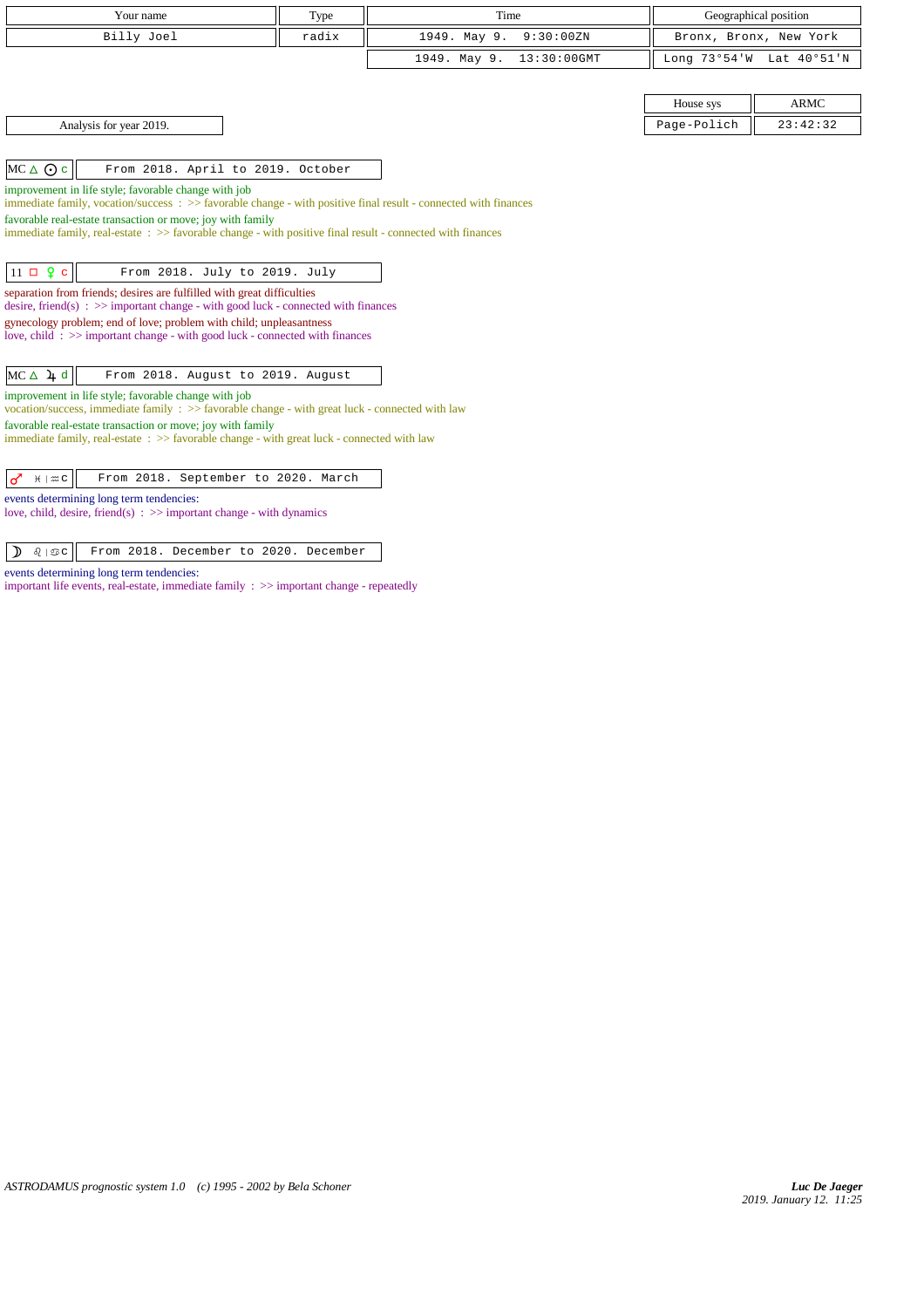| Your name                                                                                                                                                                                                      | Type  | Time                        |             | Geographical position    |
|----------------------------------------------------------------------------------------------------------------------------------------------------------------------------------------------------------------|-------|-----------------------------|-------------|--------------------------|
| Billy Joel                                                                                                                                                                                                     | radix | 1949. May 9.<br>9:30:00ZN   |             | Bronx, Bronx, New York   |
|                                                                                                                                                                                                                |       | 1949. May 9.<br>13:30:00GMT |             | Long 73°54'W Lat 40°51'N |
|                                                                                                                                                                                                                |       |                             |             |                          |
|                                                                                                                                                                                                                |       |                             |             | <b>ARMC</b>              |
|                                                                                                                                                                                                                |       |                             | House sys   |                          |
| Analysis for year 2020.                                                                                                                                                                                        |       |                             | Page-Polich | 23:42:32                 |
|                                                                                                                                                                                                                |       |                             |             |                          |
| Asc $\pi$ D c<br>From 2019. June to 2020. December                                                                                                                                                             |       |                             |             |                          |
| health problems; risk of accident or surgery in immediate environment: (scale: 3)<br>important life events, real-estate, immediate family : >> unfavorable change - repeatedly - connected with partner/spouse |       |                             |             |                          |
| risk of divorce, end of love; health problem of partner (scale: 3)                                                                                                                                             |       |                             |             |                          |
| partner/spouse, publicity : $\gg$ change - repeatedly - connected with immediate family                                                                                                                        |       |                             |             |                          |
|                                                                                                                                                                                                                |       |                             |             |                          |
| $12 \Box$ O d<br>From 2019. July to 2021. January                                                                                                                                                              |       |                             |             |                          |
| problems; health problems, (no hospitalization)                                                                                                                                                                |       |                             |             |                          |
| secret, distant relatives : >> important change - with positive final result - connected with finances<br>health problems, (no hospitalization); unfavorable change with job                                   |       |                             |             |                          |
| work, illness $\Rightarrow$ > important change - with positive final result - connected with finances                                                                                                          |       |                             |             |                          |
|                                                                                                                                                                                                                |       |                             |             |                          |
| $2 d \nleftrightarrow d$<br>From 2019. December to 2021. April                                                                                                                                                 |       |                             |             |                          |
| improvement of financial situation                                                                                                                                                                             |       |                             |             |                          |
| $finances : \gg important change - with irregularity - connected with immediate family$<br>$death/divorce, accident/damage : \gg important change - with irregularity - connected with immediate family$       |       |                             |             |                          |
|                                                                                                                                                                                                                |       |                             |             |                          |
| Asc of $\sigma$ c<br>From 2020. March to 2021. March                                                                                                                                                           |       |                             |             |                          |
| favorable change related to self                                                                                                                                                                               |       |                             |             |                          |
| love, child, desire, friend(s) : >> important change - with dynamics - connected with sex/rarely childbirth                                                                                                    |       |                             |             |                          |
| love, sex/rarely childbirth : >> important change - with dynamics - connected with finances                                                                                                                    |       |                             |             |                          |
|                                                                                                                                                                                                                |       |                             |             |                          |
| $3 \times 0c$<br>From 2020. March to 2021. September                                                                                                                                                           |       |                             |             |                          |
| problem with law; unfavorable foreign travel; poor school test results<br>authority, law $\Rightarrow$ important change - with positive final result - connected with finances                                 |       |                             |             |                          |

problem with sibling; unfavorable travel; poor school test result; unfavorable communication immediate family, administration : >> change - with positive final result - connected with finances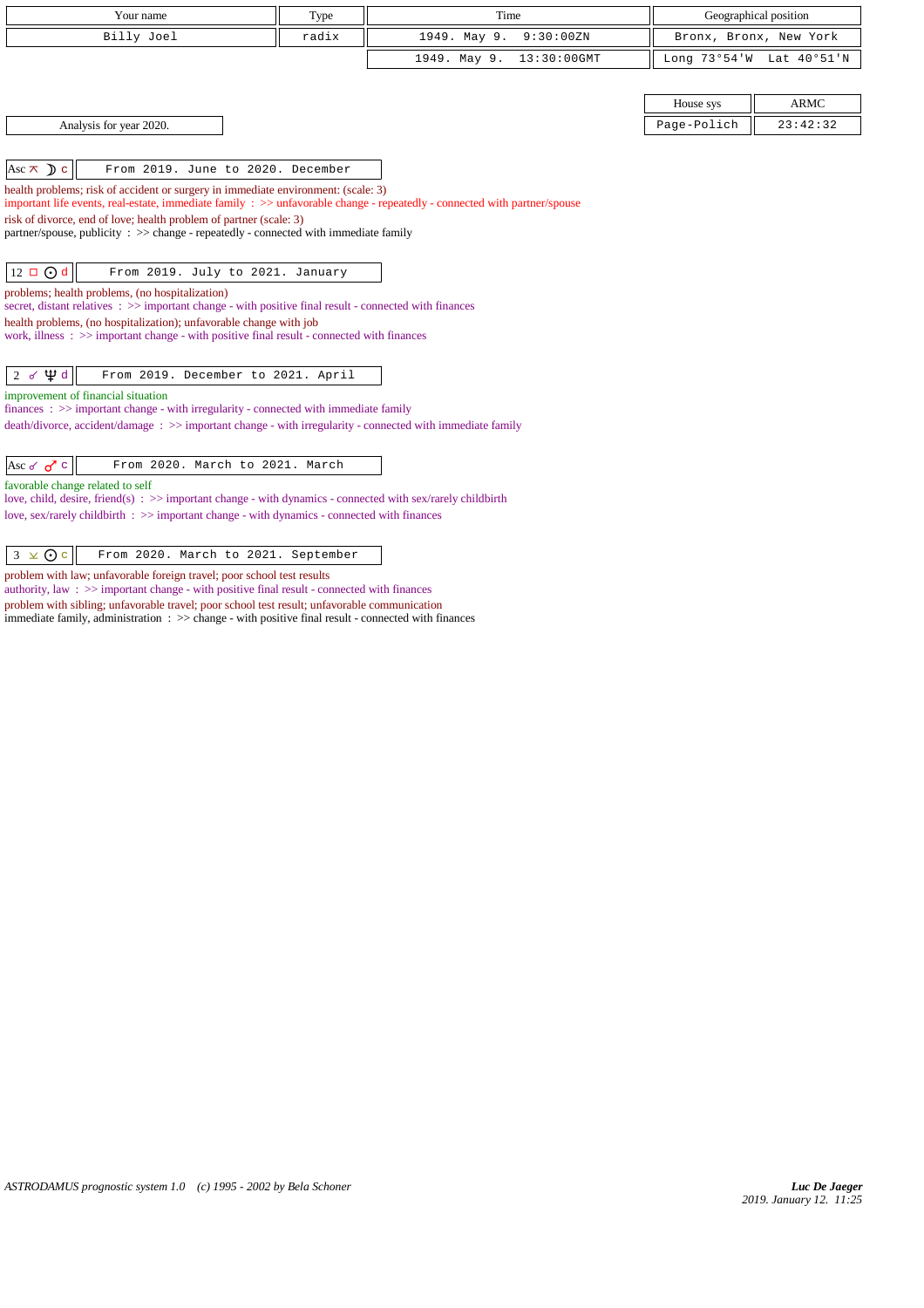| Your name                                                                                                                                                                                                                                                                                                                                                                                                                                                                                                                       | Type  | Time                       |             | Geographical position    |  |
|---------------------------------------------------------------------------------------------------------------------------------------------------------------------------------------------------------------------------------------------------------------------------------------------------------------------------------------------------------------------------------------------------------------------------------------------------------------------------------------------------------------------------------|-------|----------------------------|-------------|--------------------------|--|
| Billy Joel                                                                                                                                                                                                                                                                                                                                                                                                                                                                                                                      | radix | 1949. May 9.<br>9:30:00 ZN |             | Bronx, Bronx, New York   |  |
|                                                                                                                                                                                                                                                                                                                                                                                                                                                                                                                                 |       | 1949. May 9. 13:30:00GMT   |             | Long 73°54'W Lat 40°51'N |  |
|                                                                                                                                                                                                                                                                                                                                                                                                                                                                                                                                 |       |                            |             |                          |  |
|                                                                                                                                                                                                                                                                                                                                                                                                                                                                                                                                 |       |                            | House sys   | <b>ARMC</b>              |  |
| Analysis for year 2021.                                                                                                                                                                                                                                                                                                                                                                                                                                                                                                         |       |                            | Page-Polich | 23:42:32                 |  |
|                                                                                                                                                                                                                                                                                                                                                                                                                                                                                                                                 |       |                            |             |                          |  |
| $11 \times \xi$ d<br>From 2020. August to 2021. August                                                                                                                                                                                                                                                                                                                                                                                                                                                                          |       |                            |             |                          |  |
| gynecology problem; end of love; problem with child; unpleasantness<br>child, love $\Rightarrow$ $\Rightarrow$ change - with tension - connected with immediate family<br>separation from friends; desires are fulfilled with great difficulties<br>desire, friend(s) : $\gg$ change - with tension - connected with immediate family<br>$12 * 4c$<br>From 2020. September to 2021. September<br>favorable change with job or illness<br>work, illness $\Rightarrow$ >> favorable change - with great luck - connected with law |       |                            |             |                          |  |
| resolution of problems<br>distant relatives, secret $\Rightarrow$ >> favorable change - with great luck - connected with law                                                                                                                                                                                                                                                                                                                                                                                                    |       |                            |             |                          |  |
| Asc $\Delta$ 9 d<br>From 2021. February to 2022. February                                                                                                                                                                                                                                                                                                                                                                                                                                                                       |       |                            |             |                          |  |
| favorable change related to self<br>desire, friend(s) : $\gg$ favorable change - with good luck - connected with finances<br>favorable change with marriage or partnership<br>love, publicity $\Rightarrow$ favorable change - with good luck - connected with finances                                                                                                                                                                                                                                                         |       |                            |             |                          |  |

 $\begin{array}{|c|c|c|c|c|}\n\hline\n2 & \times & \mathbf{P} & \mathbf{d} & \text{From 2021. March to 2022. July}\n\hline\n\end{array}$ (if existed) end of risk of divorce; improvement of partner's financial situation sex/rarely childbirth, illness :  $\gg$  favorable change - in the extreme - connected with love improvement of financial situation

finances : >> favorable change - in the extreme - connected with love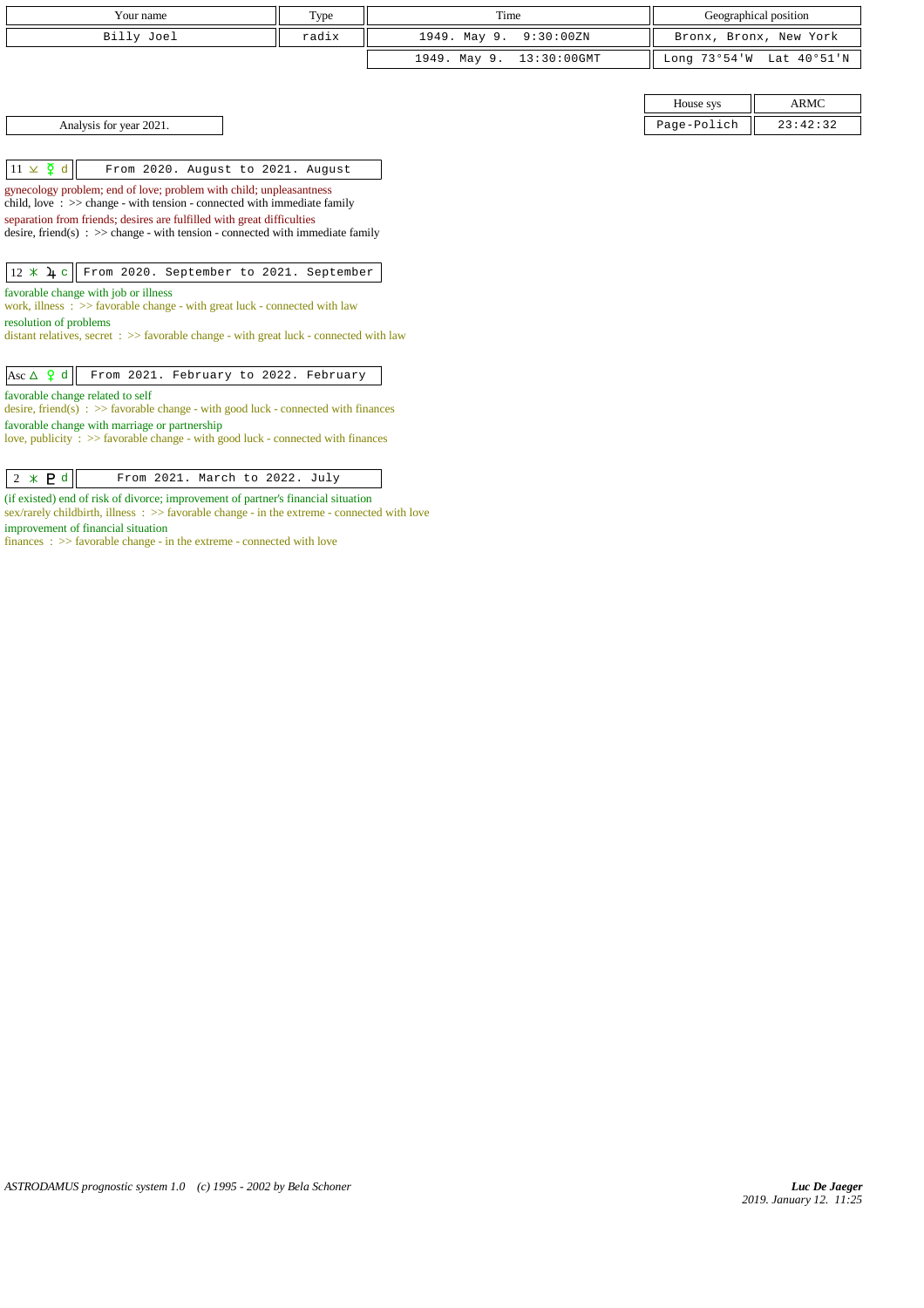| Your name                                                                                                                      | Type  | Time                        |              | Geographical position  |
|--------------------------------------------------------------------------------------------------------------------------------|-------|-----------------------------|--------------|------------------------|
| Billy Joel                                                                                                                     | radix | 1949. May 9.<br>9:30:00ZN   |              | Bronx, Bronx, New York |
|                                                                                                                                |       | 13:30:00GMT<br>1949. May 9. | Long 73°54'W | Lat 40°51'N            |
|                                                                                                                                |       |                             |              |                        |
|                                                                                                                                |       |                             | House sys    | <b>ARMC</b>            |
| Analysis for year 2022.                                                                                                        |       |                             | Page-Polich  | 23:42:32               |
|                                                                                                                                |       |                             |              |                        |
| ⊻<br>$\gamma$   $\star$ c<br>From 2021. September to 2023. March                                                               |       |                             |              |                        |
| events determining long term tendencies:                                                                                       |       |                             |              |                        |
| real-estate, immediate family, isolation, secret : >> important change - with tension                                          |       |                             |              |                        |
|                                                                                                                                |       |                             |              |                        |
| $3 \times d d$<br>From 2022. January to 2023. January                                                                          |       |                             |              |                        |
| foreign travel; favorable law procedure<br>authority, law $\Rightarrow$ important change - with dynamics - connected with love |       |                             |              |                        |
| trade, education $\Rightarrow$ important change - with dynamics - connected with love                                          |       |                             |              |                        |
|                                                                                                                                |       |                             |              |                        |

 $2 d Q c$  From 2022. April to 2023. April

improvement of financial situation

finances :  $\gg$  important change - with good luck - connected with art

sex/rarely childbirth, illness : >> important change - with good luck - connected with finances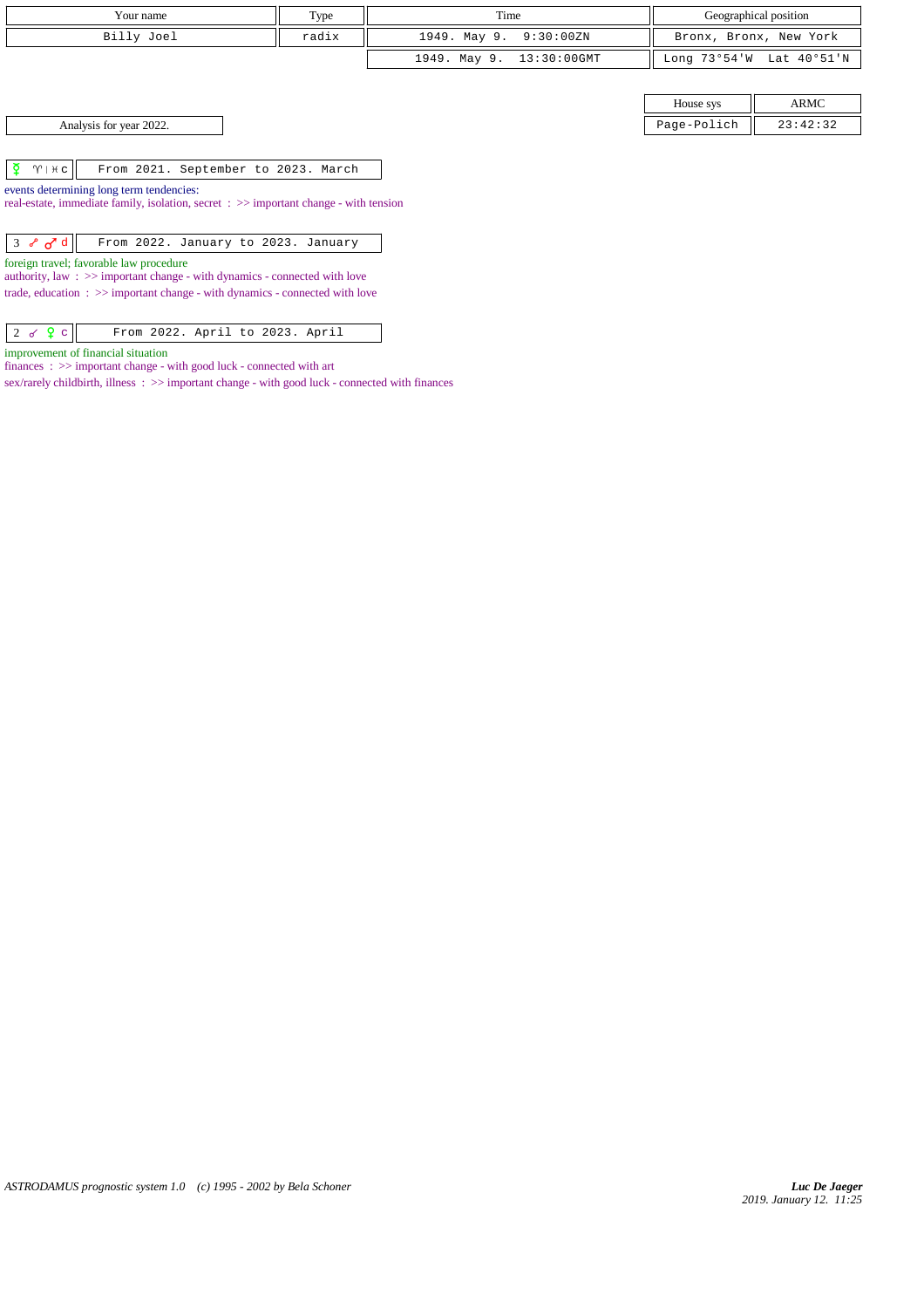| Your name                                                                                                                                                                         | Type  | Time                        |              | Geographical position  |
|-----------------------------------------------------------------------------------------------------------------------------------------------------------------------------------|-------|-----------------------------|--------------|------------------------|
| Billy Joel                                                                                                                                                                        | radix | 1949. May 9.<br>9:30:00ZN   |              | Bronx, Bronx, New York |
|                                                                                                                                                                                   |       | 13:30:00GMT<br>1949. May 9. | Long 73°54'W | Lat 40°51'N            |
|                                                                                                                                                                                   |       |                             |              |                        |
|                                                                                                                                                                                   |       |                             | House sys    | <b>ARMC</b>            |
| Analysis for year 2023.                                                                                                                                                           |       |                             | Page-Polich  | 23:42:32               |
|                                                                                                                                                                                   |       |                             |              |                        |
| $3 \times Dd$<br>From 2022. April to 2023. October                                                                                                                                |       |                             |              |                        |
| problem with law; unfavorable foreign travel; poor school test results<br>law, authority : $\gg$ unfavorable change - repeatedly - connected with partner/spouse                  |       |                             |              |                        |
| problem with sibling; unfavorable travel; poor school test result; unfavorable communication                                                                                      |       |                             |              |                        |
| immediate family, travel $\Rightarrow$ > $\Rightarrow$ change - repeatedly - connected with partner/spouse                                                                        |       |                             |              |                        |
|                                                                                                                                                                                   |       |                             |              |                        |
| $MC \times P$ c<br>From 2022. December to 2024. April                                                                                                                             |       |                             |              |                        |
| (public) assault affecting life style; end of job; illness of parents<br>influential, vocation/success $\Rightarrow$ >> unfavorable change - in the extreme - connected with love |       |                             |              |                        |
| unfavorable real-estate transaction or move; losses; problem with family                                                                                                          |       |                             |              |                        |
| immediate family, real-estate $\Rightarrow$ > $\Rightarrow$ change - in the extreme - connected with love                                                                         |       |                             |              |                        |
|                                                                                                                                                                                   |       |                             |              |                        |
| $12 \times 5$<br>From 2023. May to 2024. September                                                                                                                                |       |                             |              |                        |
| beginning of secret love (or attempt); problems; health problems, (possible hospitalization)                                                                                      |       |                             |              |                        |
| death/divorce, accident/damage: >> unfavorable change - with obstacles - connected with immediate family                                                                          |       |                             |              |                        |
| health problems, (possible hospitalization); unfavorable change with job                                                                                                          |       |                             |              |                        |

work, illness : >> change - with obstacles - connected with law

 $\boxed{O \text{ s}$   $\boxed{0 \text{ s}}$  From 2022. December to 2024. December

events determining long term tendencies:

finances, immediate family, education :  $\gg$  important change - with positive final result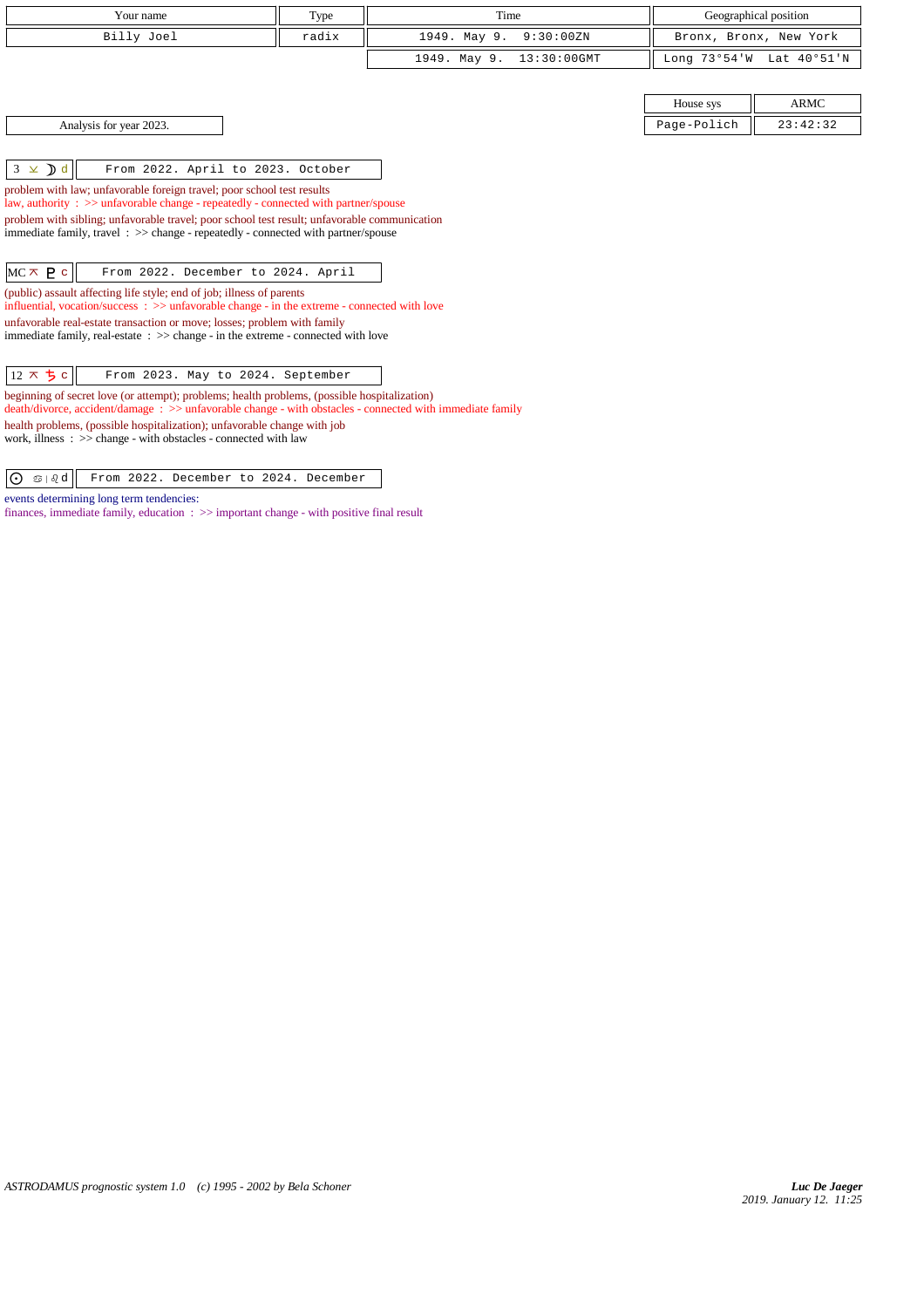| Your name                                                                                                                                                                                | Type  | Time                        |              | Geographical position  |
|------------------------------------------------------------------------------------------------------------------------------------------------------------------------------------------|-------|-----------------------------|--------------|------------------------|
| Billy Joel                                                                                                                                                                               | radix | 1949. May 9.<br>9:30:00ZN   |              | Bronx, Bronx, New York |
|                                                                                                                                                                                          |       | 1949. May 9.<br>13:30:00GMT | Long 73°54'W | Lat 40°51'N            |
|                                                                                                                                                                                          |       |                             |              |                        |
|                                                                                                                                                                                          |       |                             | House sys    | <b>ARMC</b>            |
| Analysis for year 2024.                                                                                                                                                                  |       |                             | Page-Polich  | 23:42:32               |
|                                                                                                                                                                                          |       |                             |              |                        |
| $11 \square \Psi d$<br>From 2023. August to 2024. December                                                                                                                               |       |                             |              |                        |
| separation from friends; desires are fulfilled with great difficulties                                                                                                                   |       |                             |              |                        |
| desire, friend(s) : $\gg$ unfavorable change - with irregularity - connected with immediate family<br>gynecology problem; end of love; problem with child; unpleasantness                |       |                             |              |                        |
| love, sex/rarely childbirth : >> unfavorable change - with irregularity - connected with immediate family                                                                                |       |                             |              |                        |
|                                                                                                                                                                                          |       |                             |              |                        |
| $MC \times d$<br>From 2023. December to 2024. December                                                                                                                                   |       |                             |              |                        |
| unfavorable real-estate transaction or move; losses; problem with family                                                                                                                 |       |                             |              |                        |
| accident/damage, surgery : >> unfavorable change - with dynamics - connected with love<br>(public) assault affecting life style; end of job; illness of parents                          |       |                             |              |                        |
| principal, authority $\Rightarrow$ $\Rightarrow$ change - with dynamics - connected with love                                                                                            |       |                             |              |                        |
|                                                                                                                                                                                          |       |                             |              |                        |
| $MC \Box \Psi c$<br>From 2024. May to 2025. September                                                                                                                                    |       |                             |              |                        |
| (public) assault affecting life style; end of job; illness of parents                                                                                                                    |       |                             |              |                        |
| immediate family, vocation/success: >> unfavorable change - with irregularity - connected with death/divorce<br>unfavorable real-estate transaction or move; losses; problem with family |       |                             |              |                        |
| immediate family, death/divorce: >> unfavorable change - with irregularity - connected with hesitation                                                                                   |       |                             |              |                        |
|                                                                                                                                                                                          |       |                             |              |                        |
| $MC \triangle D d$<br>From 2024. March to 2025. September                                                                                                                                |       |                             |              |                        |

improvement in life style; favorable change with job

immediate family, authority :  $\gg$  favorable change - repeatedly - connected with partner/spouse favorable real-estate transaction or move; joy with family

immediate family, real-estate :  $\gg$  favorable change - repeatedly - connected with partner/spouse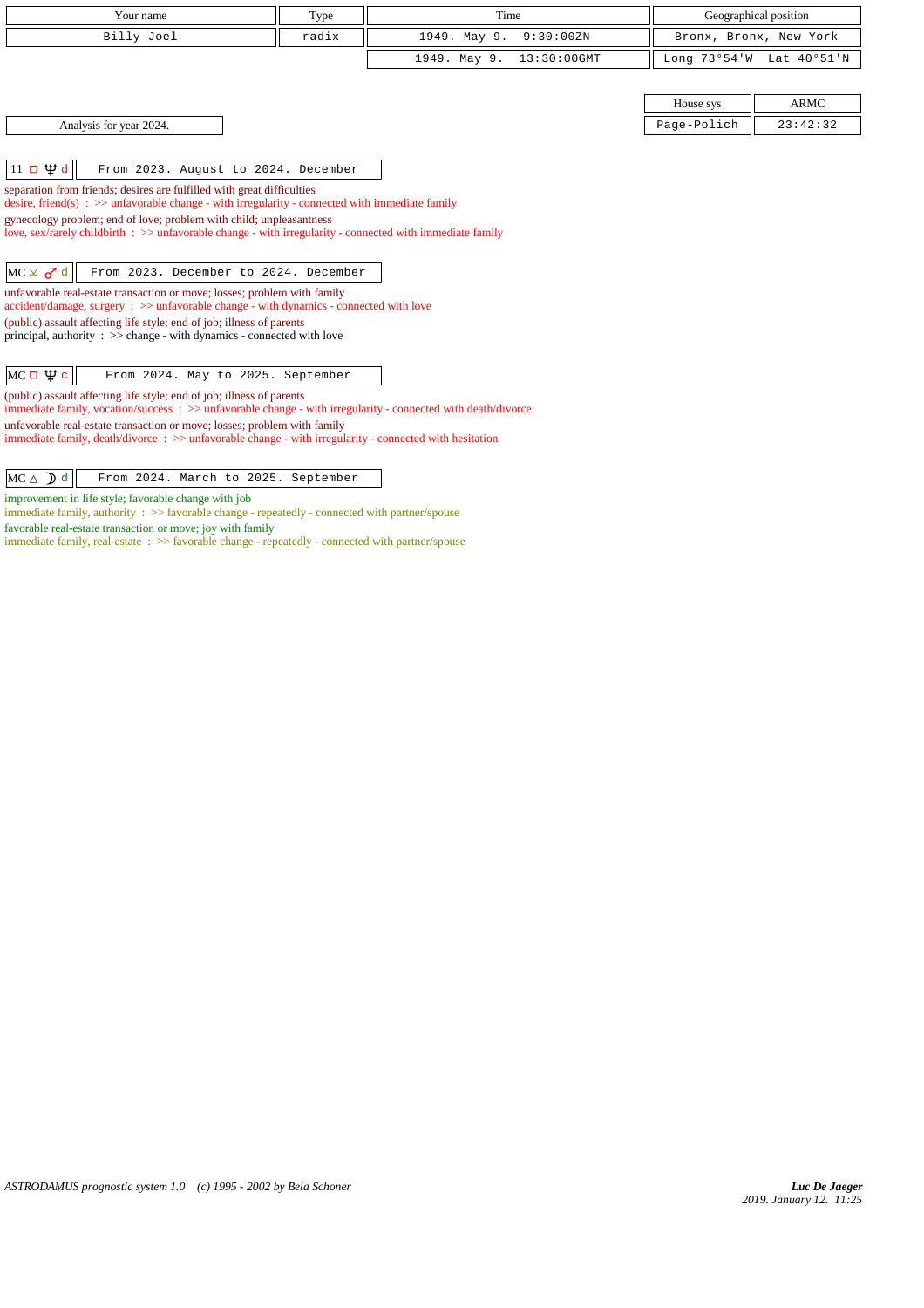| Your name                                                                                                                                                                                         | Type  | Time                                                                                                                                     |             | Geographical position    |
|---------------------------------------------------------------------------------------------------------------------------------------------------------------------------------------------------|-------|------------------------------------------------------------------------------------------------------------------------------------------|-------------|--------------------------|
| Billy Joel                                                                                                                                                                                        | radix | 1949. May 9.<br>9:30:00ZN                                                                                                                |             | Bronx, Bronx, New York   |
|                                                                                                                                                                                                   |       | 1949. May 9.<br>13:30:00GMT                                                                                                              |             | Long 73°54'W Lat 40°51'N |
|                                                                                                                                                                                                   |       |                                                                                                                                          |             |                          |
|                                                                                                                                                                                                   |       |                                                                                                                                          | House sys   | <b>ARMC</b>              |
| Analysis for year 2025.                                                                                                                                                                           |       |                                                                                                                                          | Page-Polich | 23:42:32                 |
|                                                                                                                                                                                                   |       |                                                                                                                                          |             |                          |
| ਲੂ ⊂<br>$12\Box$<br>From 2024. July to 2025. July                                                                                                                                                 |       |                                                                                                                                          |             |                          |
| problems; health problems, (possible hospitalization)<br>death/divorce, accident/damage: >> unfavorable change - unexpectedly - connected with distant relatives                                  |       |                                                                                                                                          |             |                          |
| health problems, (possible hospitalization); unfavorable change with job                                                                                                                          |       |                                                                                                                                          |             |                          |
| distant relatives, work $\Rightarrow$ >> unfavorable change - unexpectedly - connected with death/divorce                                                                                         |       |                                                                                                                                          |             |                          |
| $11 \Box \odot c$<br>From 2024. July to 2026. January                                                                                                                                             |       |                                                                                                                                          |             |                          |
| separation from friends; desires are fulfilled with great difficulties                                                                                                                            |       |                                                                                                                                          |             |                          |
| desire, friend(s) : $\gg$ important change - with positive final result - connected with finances<br>gynecology problem; end of love; problem with child; unpleasantness                          |       |                                                                                                                                          |             |                          |
| love, luck $\therefore$ $\Rightarrow$ important change - with positive final result - connected with finances                                                                                     |       |                                                                                                                                          |             |                          |
|                                                                                                                                                                                                   |       |                                                                                                                                          |             |                          |
| $\sum d$<br>$3 \times$<br>From 2024. December to 2025. December                                                                                                                                   |       |                                                                                                                                          |             |                          |
| problem with sibling; unfavorable travel; poor school test result; unfavorable communication<br>immediate family, conctract $\Rightarrow$ > change - with tension - connected with administration |       |                                                                                                                                          |             |                          |
| problem with law; unfavorable foreign travel; poor school test results                                                                                                                            |       |                                                                                                                                          |             |                          |
| distant relatives, foreign countries : >> change - with tension - connected with conctract                                                                                                        |       |                                                                                                                                          |             |                          |
| $3 * P c$<br>From 2024. November to 2026. March                                                                                                                                                   |       |                                                                                                                                          |             |                          |
| foreign travel; favorable law procedure                                                                                                                                                           |       |                                                                                                                                          |             |                          |
| authority, law $\Rightarrow$ 5 > favorable change - in the extreme - connected with love<br>joy with sibling; domestic travel or examination; favorable communication                             |       |                                                                                                                                          |             |                          |
| administration, education $\Rightarrow$ Savorable change - in the extreme - connected with love                                                                                                   |       |                                                                                                                                          |             |                          |
|                                                                                                                                                                                                   |       |                                                                                                                                          |             |                          |
| $Asc \Box$ # d<br>From 2025. January to 2026. January                                                                                                                                             |       |                                                                                                                                          |             |                          |
| health problems; risk of accident or surgery, death/separation/divorce in immediate environment: (scale: 5)                                                                                       |       | accident/damage, surgery, death/divorce, foreign countries, law: >> unfavorable change - unexpectedly - connected with distant relatives |             |                          |
| risk of divorce, end of love; health problem of partner (scale: 5)<br>law, education : >> unfavorable change - unexpectedly - connected with accident/damage                                      |       |                                                                                                                                          |             |                          |
|                                                                                                                                                                                                   |       |                                                                                                                                          |             |                          |
| Ψ<br>$Q \mid \mathfrak{D} C$<br>From 2024. October to 2026. April                                                                                                                                 |       |                                                                                                                                          |             |                          |
| events determining long term tendencies:                                                                                                                                                          |       |                                                                                                                                          |             |                          |
| vocation/success, immediate family, real-estate : >> important change - with irregularity                                                                                                         |       |                                                                                                                                          |             |                          |

 $\boxed{11 \times P d}$  From 2024. November to 2026. March

gynecology problem; end of love; problem with child; unpleasantness love, child : >> unfavorable change - in the extreme - connected with sex/rarely childbirth separation from friends; desires are fulfilled with great difficulties desire, friend(s)  $\therefore$  >> change - in the extreme - connected with love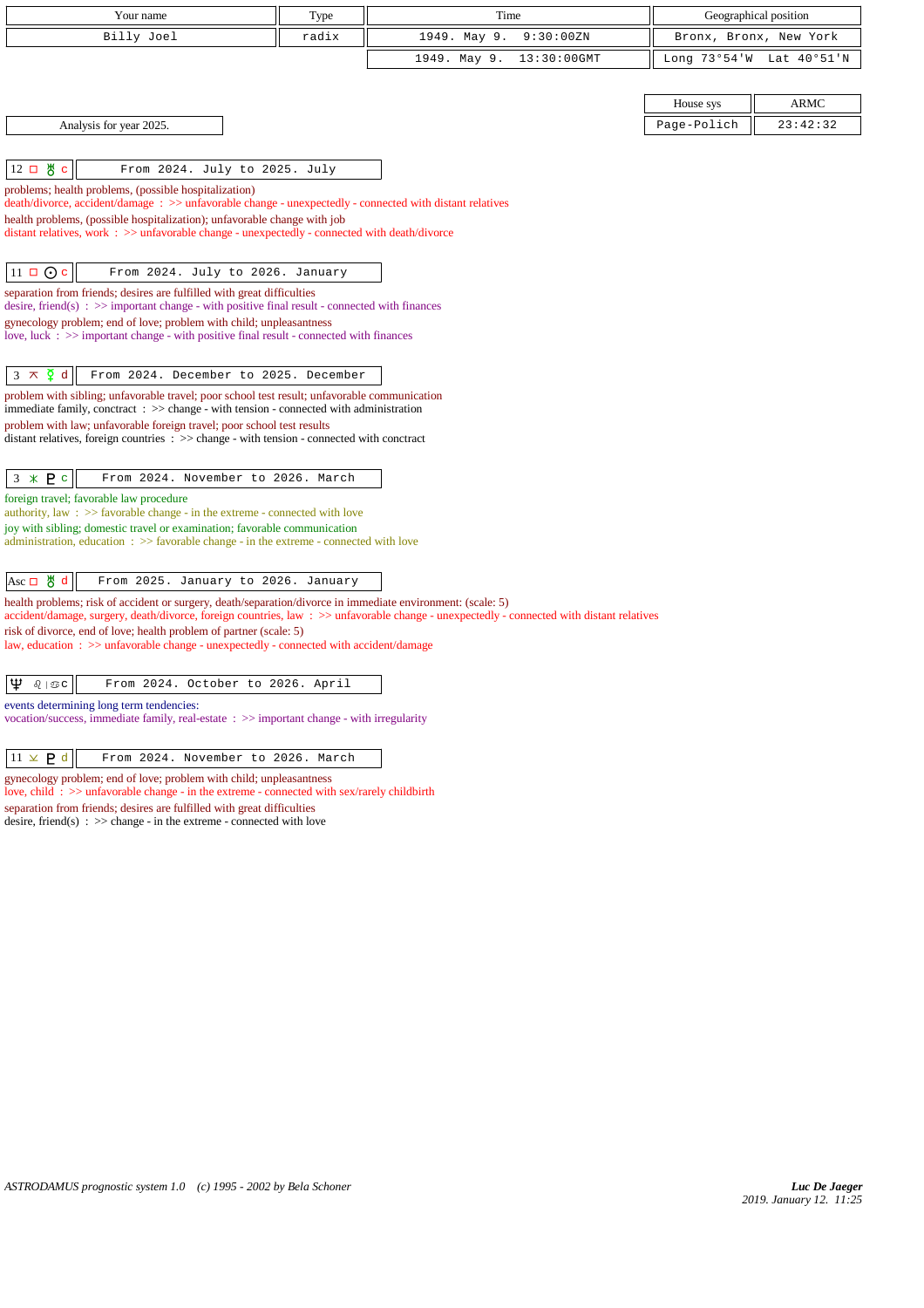| Your name                                                                                                                                                                          | Type  | Time                           |             | Geographical position    |
|------------------------------------------------------------------------------------------------------------------------------------------------------------------------------------|-------|--------------------------------|-------------|--------------------------|
| Billy Joel                                                                                                                                                                         | radix | 1949. May 9.<br>9:30:00 ZN     |             | Bronx, Bronx, New York   |
|                                                                                                                                                                                    |       | 1949. May 9.<br>$13:30:00$ GMT |             | Long 73°54'W Lat 40°51'N |
|                                                                                                                                                                                    |       |                                |             |                          |
|                                                                                                                                                                                    |       |                                | House sys   | <b>ARMC</b>              |
| Analysis for year 2026.                                                                                                                                                            |       |                                | Page-Polich | 23:42:32                 |
|                                                                                                                                                                                    |       |                                |             |                          |
| Asc $\Box$ 4 c<br>From 2025. July to 2026. July                                                                                                                                    |       |                                |             |                          |
| health problems;<br>work, illness, vocation/success, immediate family $\Rightarrow$ unfavorable change - with great luck - connected with law                                      |       |                                |             |                          |
| risk of divorce, end of love; health problem of partner (scale: 2)                                                                                                                 |       |                                |             |                          |
| law, partner/spouse : >> unfavorable change - with great luck - connected with work                                                                                                |       |                                |             |                          |
|                                                                                                                                                                                    |       |                                |             |                          |
| $12 \Box$ $9d$<br>From 2025. December to 2026. December                                                                                                                            |       |                                |             |                          |
| problems; health problems, (no hospitalization)<br>secret, distant relatives : >> important change - with good luck - connected with finances                                      |       |                                |             |                          |
| health problems, (no hospitalization); unfavorable change with job                                                                                                                 |       |                                |             |                          |
| work, illness $\Rightarrow$ important change - with good luck - connected with finances                                                                                            |       |                                |             |                          |
| $2 \times Qd$<br>From 2025. October to 2027. April                                                                                                                                 |       |                                |             |                          |
| financial decline, incidental expenses                                                                                                                                             |       |                                |             |                          |
| finances : $\gg$ important change - with positive final result - connected with immediate family<br>end of love, divorce;                                                          |       |                                |             |                          |
| sex/rarely childbirth, illness : >> change - with positive final result - connected with finances                                                                                  |       |                                |             |                          |
|                                                                                                                                                                                    |       |                                |             |                          |
| Asc $\times$ 5 d<br>From 2026. February to 2027. June                                                                                                                              |       |                                |             |                          |
| risk of divorce, end of love; health problem of partner (scale: 5)<br>law, education: $\gg$ unfavorable change - with obstacles - connected with death/divorce                     |       |                                |             |                          |
| health problems; risk of accident or surgery, death/separation/divorce in immediate environment: (scale: 5)                                                                        |       |                                |             |                          |
| partner/spouse, external environment, accident/damage, surgery, death/divorce: >> change - with obstacles - connected with law                                                     |       |                                |             |                          |
| $3\Delta\Psi c$<br>From 2026. April to 2027. August                                                                                                                                |       |                                |             |                          |
| joy with sibling; domestic travel or examination; favorable communication<br>immediate family, communication : >> favorable change - with irregularity - connected with hesitation |       |                                |             |                          |
| foreign travel; favorable law procedure                                                                                                                                            |       |                                |             |                          |

law, authority : >> favorable change - with irregularity - connected with immediate family

events determining long term tendencies: love, child, finances : >> important change - in the extreme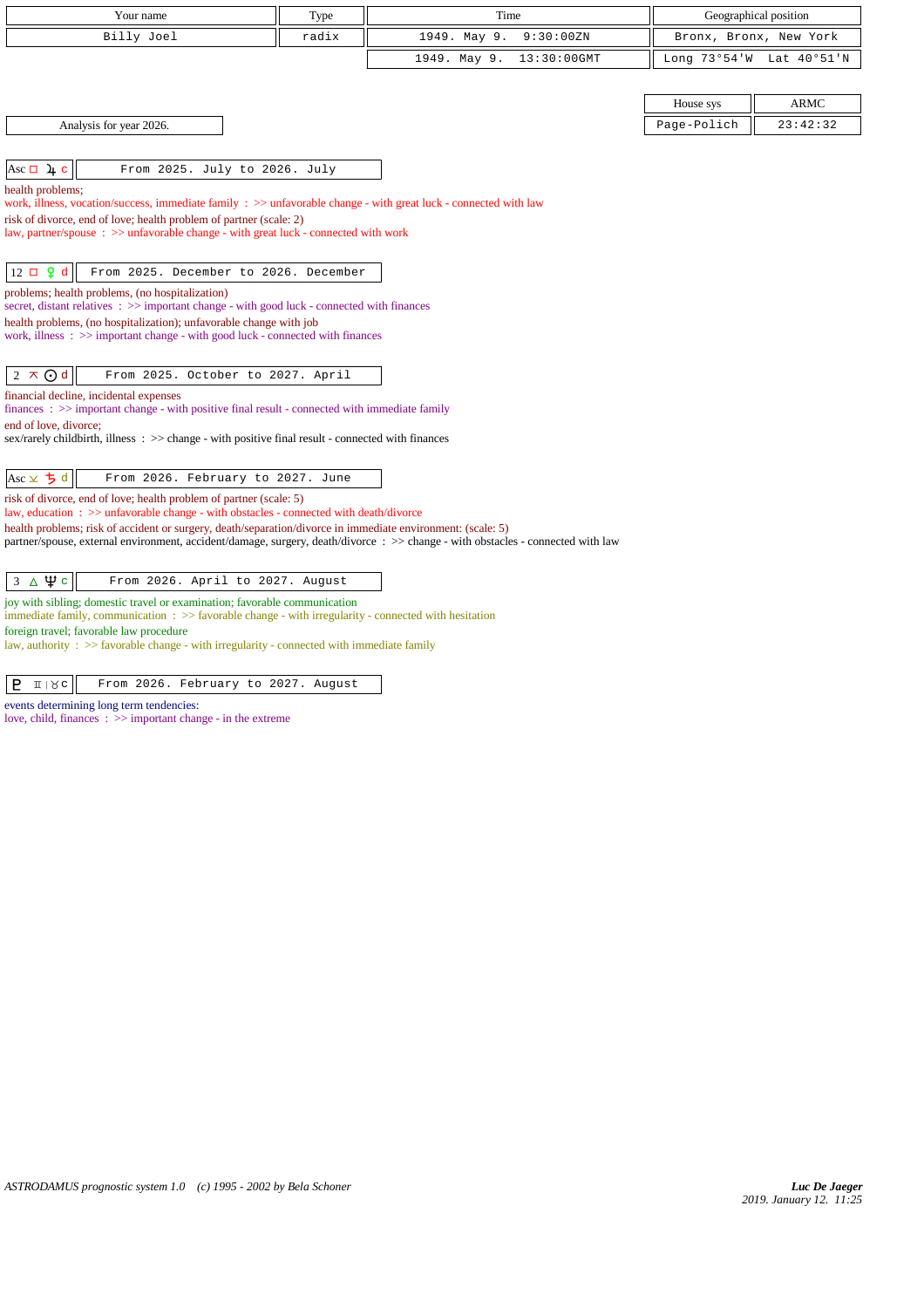| Your name                                                  | Type  | Time                     |                        | Geographical position    |
|------------------------------------------------------------|-------|--------------------------|------------------------|--------------------------|
| Billy Joel                                                 | radix | 1949. May 9. 9:30:00ZN   | Bronx, Bronx, New York |                          |
|                                                            |       | 1949. May 9. 13:30:00GMT |                        | Long 73°54'W Lat 40°51'N |
|                                                            |       |                          |                        |                          |
|                                                            |       |                          | House sys              | ARMC                     |
| Analysis for year 2027.                                    |       |                          | Page-Polich            | 23:42:32                 |
|                                                            |       |                          |                        |                          |
| $MC \circ \Phi d$<br>From 2026. December to 2027. December |       |                          |                        |                          |

improvement in life style; favorable change with job

immediate family, authority : >> important change - with tension - connected with conctract

 $\;$  immediate family, accident/damage  $\; : \; >>$  important change - with tension - connected with conctract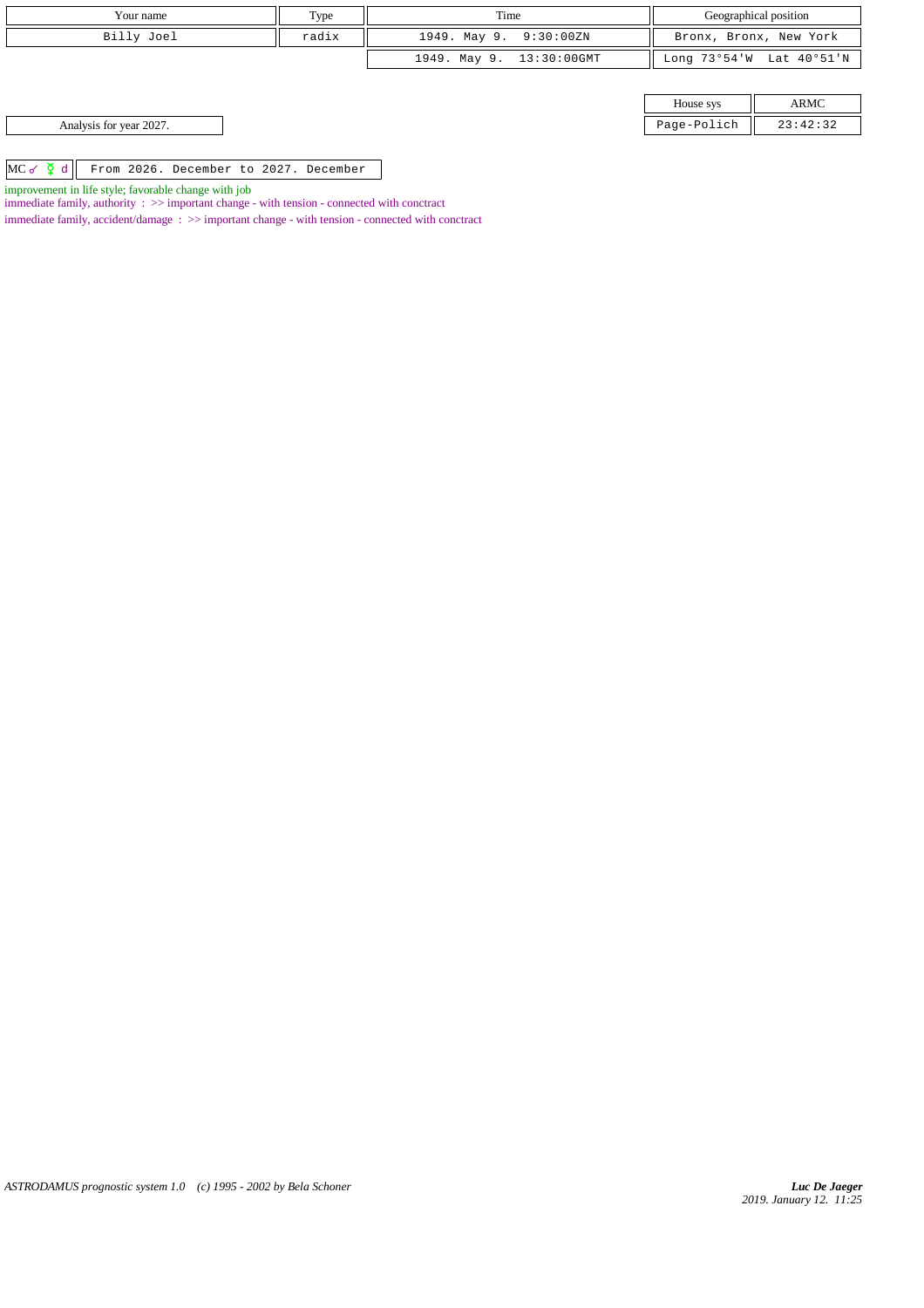| Your name                                                                                                                                                                                                            | Type  | Time                        |             | Geographical position    |
|----------------------------------------------------------------------------------------------------------------------------------------------------------------------------------------------------------------------|-------|-----------------------------|-------------|--------------------------|
| Billy Joel                                                                                                                                                                                                           | radix | 1949. May 9.<br>9:30:00ZN   |             | Bronx, Bronx, New York   |
|                                                                                                                                                                                                                      |       | 1949. May 9.<br>13:30:00GMT |             | Long 73°54'W Lat 40°51'N |
|                                                                                                                                                                                                                      |       |                             |             |                          |
|                                                                                                                                                                                                                      |       |                             | House sys   | <b>ARMC</b>              |
| Analysis for year 2028.                                                                                                                                                                                              |       |                             | Page-Polich | 23:42:32                 |
|                                                                                                                                                                                                                      |       |                             |             |                          |
| $MC \times \xi$ c<br>From 2027. July to 2028. July                                                                                                                                                                   |       |                             |             |                          |
| (public) assault affecting life style; end of job; illness of parents                                                                                                                                                |       |                             |             |                          |
| immediate family, authority $\Rightarrow$ $\Rightarrow$ change - with tension - connected with conctract<br>unfavorable real-estate transaction or move; losses; problem with family                                 |       |                             |             |                          |
| immediate family, accident/damage : >> change - with tension - connected with conctract                                                                                                                              |       |                             |             |                          |
|                                                                                                                                                                                                                      |       |                             |             |                          |
| $\underline{\mathbf{a}}$   $\mathbf{M}$ d<br>From 2027. November to 2029. May<br>P.                                                                                                                                  |       |                             |             |                          |
| events determining long term tendencies:                                                                                                                                                                             |       |                             |             |                          |
| love, child, finances $\Rightarrow$ important change - in the extreme                                                                                                                                                |       |                             |             |                          |
| $3 \times \Psi d$<br>From 2028. January to 2029. May                                                                                                                                                                 |       |                             |             |                          |
| problem with law; unfavorable foreign travel; poor school test results                                                                                                                                               |       |                             |             |                          |
| law, authority : $\gg$ unfavorable change - with irregularity - connected with immediate family                                                                                                                      |       |                             |             |                          |
| problem with sibling; unfavorable travel; poor school test result; unfavorable communication<br>immediate family, communication $\Rightarrow$ > $\Rightarrow$ change - with irregularity - connected with hesitation |       |                             |             |                          |
|                                                                                                                                                                                                                      |       |                             |             |                          |
| Asc $\triangle$ 5 c<br>From 2028. March to 2029. July                                                                                                                                                                |       |                             |             |                          |
| favorable change related to self                                                                                                                                                                                     |       |                             |             |                          |
| partner/spouse, external environment : >> favorable change - with obstacles - connected with law                                                                                                                     |       |                             |             |                          |
| favorable change with marriage or partnership<br>law, education: >> favorable change - with obstacles - connected with vocation/success                                                                              |       |                             |             |                          |
|                                                                                                                                                                                                                      |       |                             |             |                          |
| 2 $\sigma$ O c<br>From 2028. March to 2029. September                                                                                                                                                                |       |                             |             |                          |
| improvement of financial situation                                                                                                                                                                                   |       |                             |             |                          |
| finances : $\gg$ important change - with positive final result - connected with immediate family                                                                                                                     |       |                             |             |                          |
| sex/rarely childbirth, illness: >> important change - with positive final result - connected with finances                                                                                                           |       |                             |             |                          |

| $ 12 \times 9 \text{ c} $<br>From 2028. June to 2029. June |
|------------------------------------------------------------|
|------------------------------------------------------------|

favorable change with job or illness

work, illness : >> favorable change - with good luck - connected with finances resolution of problems

secret, distant relatives :  $>$  favorable change - with good luck - connected with finances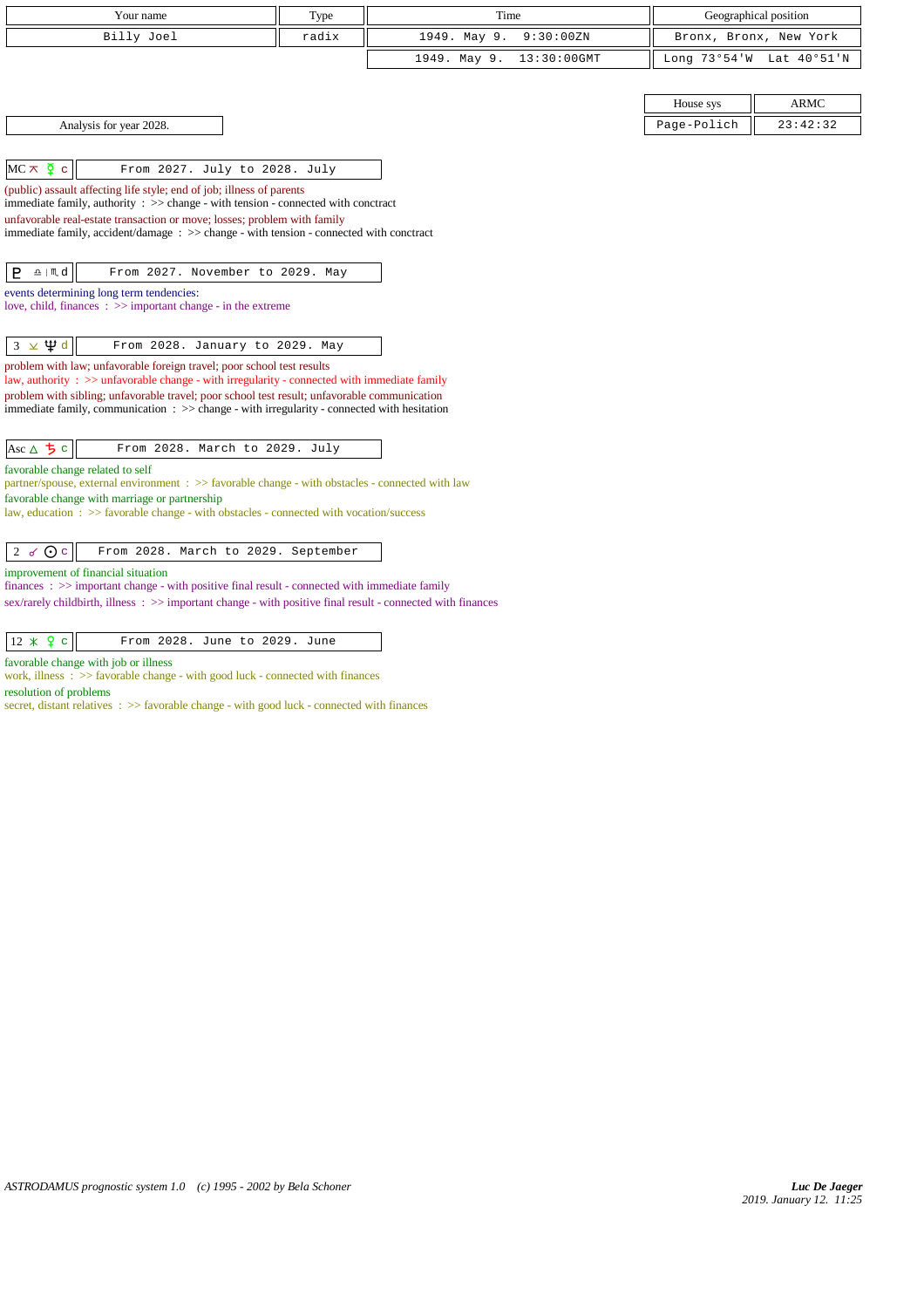| Your name                                                                                                                                                                                                         | Type  | Time                           |             | Geographical position    |
|-------------------------------------------------------------------------------------------------------------------------------------------------------------------------------------------------------------------|-------|--------------------------------|-------------|--------------------------|
| Billy Joel                                                                                                                                                                                                        | radix | 1949. May 9.<br>9:30:00ZN      |             | Bronx, Bronx, New York   |
|                                                                                                                                                                                                                   |       | $13:30:00$ GMT<br>1949. May 9. |             | Long 73°54'W Lat 40°51'N |
|                                                                                                                                                                                                                   |       |                                |             |                          |
|                                                                                                                                                                                                                   |       |                                | House sys   | <b>ARMC</b>              |
| Analysis for year 2029.                                                                                                                                                                                           |       |                                | Page-Polich | 23:42:32                 |
|                                                                                                                                                                                                                   |       |                                |             |                          |
| Asc $\Delta$ 4 d<br>From 2028. December to 2029. December                                                                                                                                                         |       |                                |             |                          |
| favorable change related to self<br>work, illness, vocation/success, immediate family : >> favorable change - with great luck - connected with law                                                                |       |                                |             |                          |
| favorable change with marriage or partnership                                                                                                                                                                     |       |                                |             |                          |
| law, partner/spouse : >> favorable change - with great luck - connected with work                                                                                                                                 |       |                                |             |                          |
|                                                                                                                                                                                                                   |       |                                |             |                          |
| $11 \times P$ c<br>From 2029. March to 2030. July                                                                                                                                                                 |       |                                |             |                          |
| beginning of love; joy with child; pleasantness<br>love, child: $\gg$ important change - in the extreme - connected with sex/rarely childbirth                                                                    |       |                                |             |                          |
| desire, friend(s) : $\gg$ important change - in the extreme - connected with love                                                                                                                                 |       |                                |             |                          |
|                                                                                                                                                                                                                   |       |                                |             |                          |
| ∣Ψ<br>$x \upharpoonright y_0$ d<br>From 2029. March to 2030. September                                                                                                                                            |       |                                |             |                          |
| events determining long term tendencies:<br>vocation/success, immediate family, real-estate : >> important change - with irregularity                                                                             |       |                                |             |                          |
|                                                                                                                                                                                                                   |       |                                |             |                          |
| $Asc \times \overset{\text{H}}{\circ} c$<br>From 2029. June to 2030. June                                                                                                                                         |       |                                |             |                          |
| favorable change with marriage or partnership                                                                                                                                                                     |       |                                |             |                          |
| law, education: >> favorable change - unexpectedly - connected with transportation                                                                                                                                |       |                                |             |                          |
| favorable change related to self<br>foreign countries, law: >> favorable change - unexpectedly - connected with transportation                                                                                    |       |                                |             |                          |
|                                                                                                                                                                                                                   |       |                                |             |                          |
| $\overline{3}$<br>$\Box$ $P$ d<br>From 2029. April to 2030. August                                                                                                                                                |       |                                |             |                          |
| problem with sibling; unfavorable travel; poor school test result; unfavorable communication<br>administration, education $\Rightarrow$ > $\Rightarrow$ unfavorable change - in the extreme - connected with love |       |                                |             |                          |
| problem with law; unfavorable foreign travel; poor school test results                                                                                                                                            |       |                                |             |                          |
| authority, law $\Rightarrow$ >> unfavorable change - in the extreme - connected with love                                                                                                                         |       |                                |             |                          |
|                                                                                                                                                                                                                   |       |                                |             |                          |

 $\begin{array}{|c|c|c|c|c|}\n3 & 6 & 2 & 6 \\
\hline\n\end{array}$  From 2029. June to 2030. June

joy with sibling; domestic travel or examination; favorable communication

immediate family, conctract : >> important change - with tension - connected with administration distant relatives, foreign countries : >> important change - with tension - connected with conctract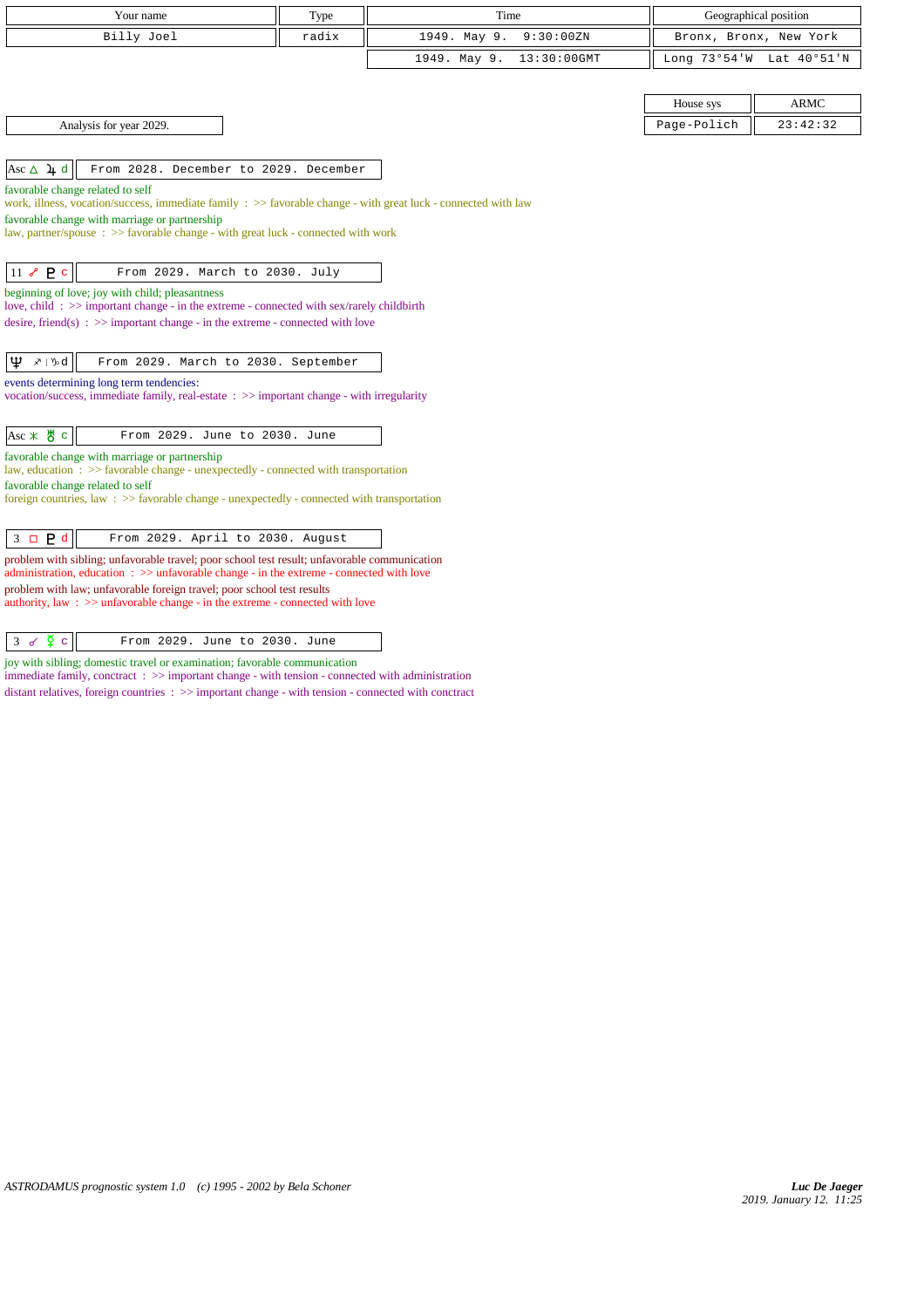| Your name                                                                                                                                                                     | Type  | Time                           |              | Geographical position  |  |
|-------------------------------------------------------------------------------------------------------------------------------------------------------------------------------|-------|--------------------------------|--------------|------------------------|--|
| Billy Joel                                                                                                                                                                    | radix | 1949. May 9.<br>9:30:00 ZN     |              | Bronx, Bronx, New York |  |
|                                                                                                                                                                               |       | 1949. May 9.<br>$13:30:00$ GMT | Long 73°54'W | Lat 40°51'N            |  |
|                                                                                                                                                                               |       |                                |              |                        |  |
|                                                                                                                                                                               |       |                                | House sys    | ARMC                   |  |
| Analysis for year 2030.                                                                                                                                                       |       |                                | Page-Polich  | 23:42:32               |  |
|                                                                                                                                                                               |       |                                |              |                        |  |
| $11 \times Qd$<br>From 2029. June to 2030. December                                                                                                                           |       |                                |              |                        |  |
| beginning of love; joy with child; pleasantness                                                                                                                               |       |                                |              |                        |  |
| love, luck $\div$ $\Rightarrow$ favorable change - with positive final result - connected with finances<br>beginning of new friendship; desire(s), pleasantness               |       |                                |              |                        |  |
| desire, friend(s) : $\gg$ favorable change - with positive final result - connected with finances                                                                             |       |                                |              |                        |  |
|                                                                                                                                                                               |       |                                |              |                        |  |
| 12 * 5 d<br>From 2029. November to 2030. November                                                                                                                             |       |                                |              |                        |  |
| favorable change with job or illness                                                                                                                                          |       |                                |              |                        |  |
| distant relatives, work $\Rightarrow$ Savorable change - unexpectedly - connected with transportation<br>resolution of problems                                               |       |                                |              |                        |  |
| distant relatives, isolation $\Rightarrow$ >> favorable change - unexpectedly - connected with transportation                                                                 |       |                                |              |                        |  |
|                                                                                                                                                                               |       |                                |              |                        |  |
| $MC \Box$ $C$<br>From 2029. October to 2031. April                                                                                                                            |       |                                |              |                        |  |
| (public) assault affecting life style; end of job; illness of parents                                                                                                         |       |                                |              |                        |  |
| immediate family, authority : >> unfavorable change - repeatedly - connected with partner/spouse                                                                              |       |                                |              |                        |  |
| unfavorable real-estate transaction or move; losses; problem with family<br>immediate family, real-estate: >> unfavorable change - repeatedly - connected with partner/spouse |       |                                |              |                        |  |
|                                                                                                                                                                               |       |                                |              |                        |  |
| МС $\Delta$ $\uplus$ d<br>From 2029. December to 2031. April                                                                                                                  |       |                                |              |                        |  |

improvement in life style; favorable change with job

immediate family, vocation/success : >> favorable change - with irregularity - connected with hesitation favorable real-estate transaction or move; joy with family

immediate family, real-estate : >> favorable change - with irregularity - connected with hesitation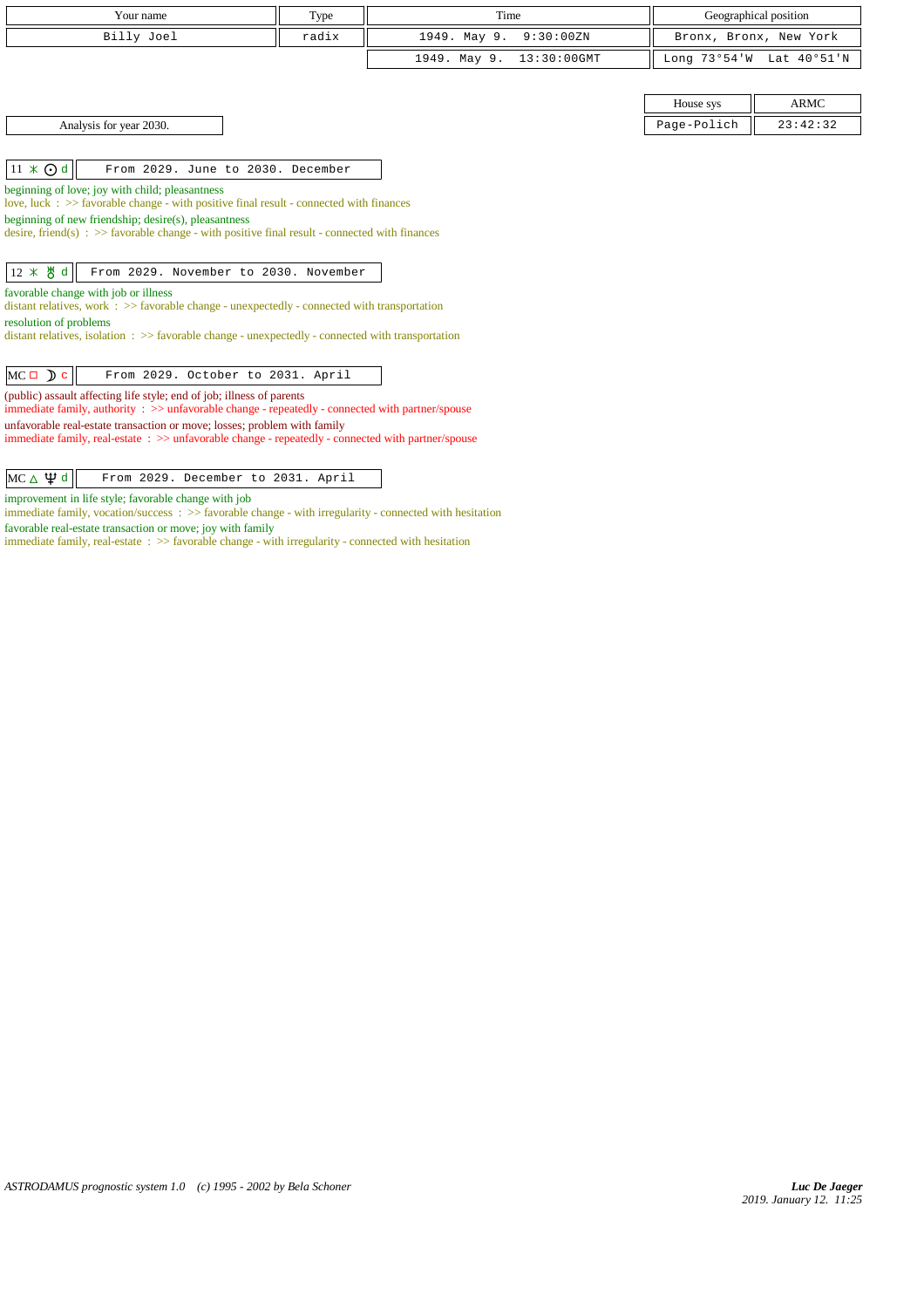| Your name                                                                                                                                                                                                                                                                                                                                                                                                                                                                                                                                                                                                                                                                                             | Type  | Time                        |             | Geographical position    |  |
|-------------------------------------------------------------------------------------------------------------------------------------------------------------------------------------------------------------------------------------------------------------------------------------------------------------------------------------------------------------------------------------------------------------------------------------------------------------------------------------------------------------------------------------------------------------------------------------------------------------------------------------------------------------------------------------------------------|-------|-----------------------------|-------------|--------------------------|--|
| Billy Joel                                                                                                                                                                                                                                                                                                                                                                                                                                                                                                                                                                                                                                                                                            | radix | 1949. May 9.<br>9:30:00ZN   |             | Bronx, Bronx, New York   |  |
|                                                                                                                                                                                                                                                                                                                                                                                                                                                                                                                                                                                                                                                                                                       |       | 1949. May 9.<br>13:30:00GMT |             | Long 73°54'W Lat 40°51'N |  |
|                                                                                                                                                                                                                                                                                                                                                                                                                                                                                                                                                                                                                                                                                                       |       |                             |             |                          |  |
|                                                                                                                                                                                                                                                                                                                                                                                                                                                                                                                                                                                                                                                                                                       |       |                             | House sys   | <b>ARMC</b>              |  |
| Analysis for year 2031.                                                                                                                                                                                                                                                                                                                                                                                                                                                                                                                                                                                                                                                                               |       |                             | Page-Polich | 23:42:32                 |  |
|                                                                                                                                                                                                                                                                                                                                                                                                                                                                                                                                                                                                                                                                                                       |       |                             |             |                          |  |
| $MC \triangle \sigma^{\prime}$ c<br>From 2030. July to 2031. July                                                                                                                                                                                                                                                                                                                                                                                                                                                                                                                                                                                                                                     |       |                             |             |                          |  |
| improvement in life style; favorable change with job<br>principal, authority $\Rightarrow$ Savorable change - with dynamics - connected with love<br>favorable real-estate transaction or move; joy with family<br>real-estate, immediate family : >> favorable change - with dynamics - connected with love<br>$11 \Delta \Psi c$<br>From 2030. September to 2032. January<br>beginning of new friendship; desire(s), pleasantness<br>desire, friend(s) : $\gg$ favorable change - with irregularity - connected with immediate family<br>beginning of love; joy with child; pleasantness<br>love, sex/rarely childbirth : >> favorable change - with irregularity - connected with immediate family |       |                             |             |                          |  |
| From 2030. July to 2032. July<br>$\odot$ $H \uplus C$<br>events determining long term tendencies:<br>finances, immediate family, education $\Rightarrow$ important change - with positive final result<br>12 o ち d<br>From 2030. December to 2032. April<br>beginning of secret love (or attempt); resolution of problems<br>death/divorce, accident/damage: >> important change - with obstacles - connected with immediate family<br>work, illness $\Rightarrow$ >> important change - with obstacles - connected with law                                                                                                                                                                          |       |                             |             |                          |  |

| $MC \times P d$ |  | From 2031. March to 2032. July |  |  |
|-----------------|--|--------------------------------|--|--|

favorable real-estate transaction or move; joy with family

immediate family, real-estate : >> favorable change - in the extreme - connected with love improvement in life style; favorable change with job

influential, vocation/success : >> favorable change - in the extreme - connected with love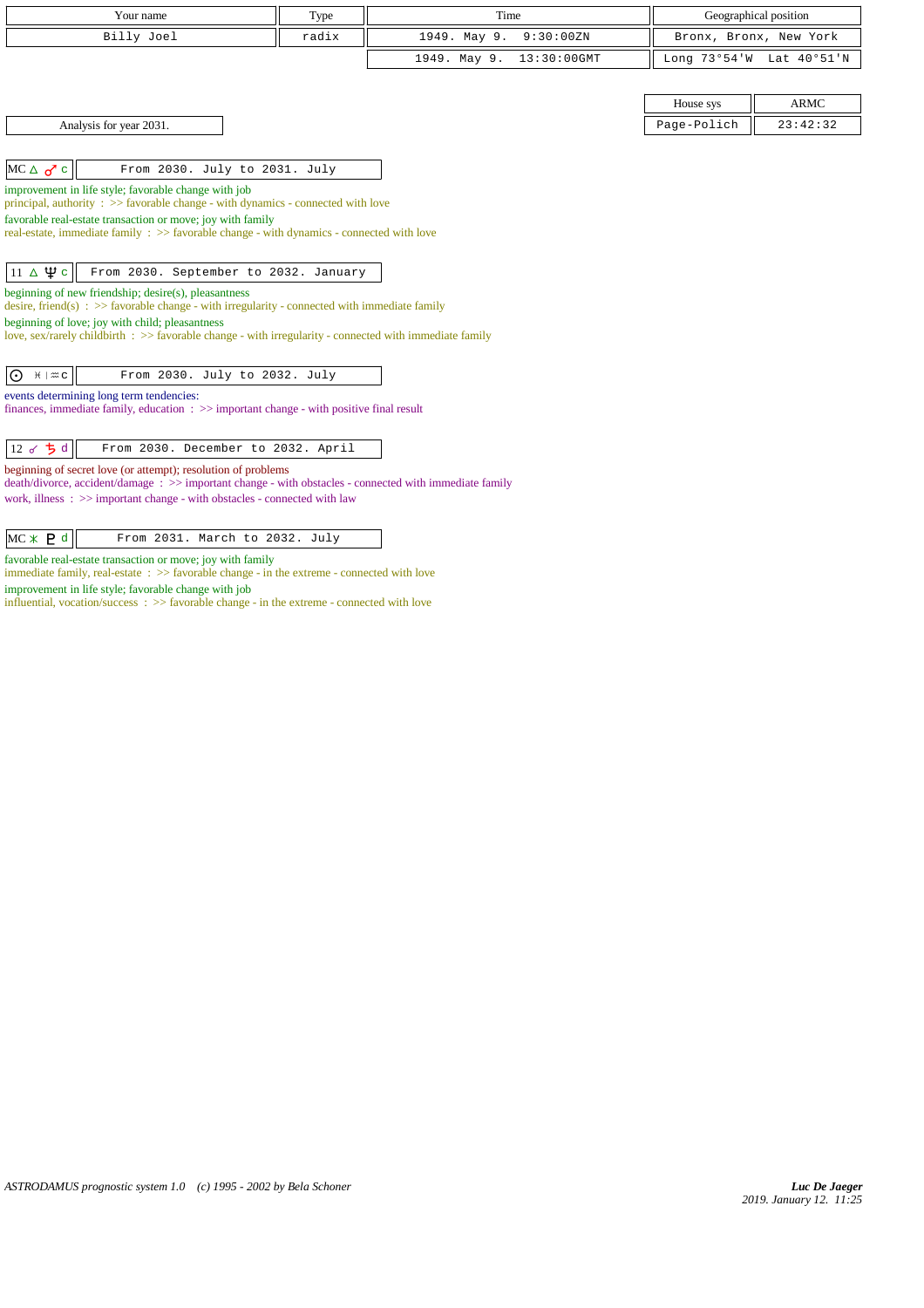| Your name                                                                                                                                                               | Type                                | Time                           |              | Geographical position  |  |  |  |
|-------------------------------------------------------------------------------------------------------------------------------------------------------------------------|-------------------------------------|--------------------------------|--------------|------------------------|--|--|--|
| Billy Joel                                                                                                                                                              | radix                               | 1949. May 9.<br>9:30:00ZN      |              | Bronx, Bronx, New York |  |  |  |
|                                                                                                                                                                         |                                     | 1949. May 9.<br>$13:30:00$ GMT | Long 73°54'W | Lat 40°51'N            |  |  |  |
|                                                                                                                                                                         |                                     |                                |              |                        |  |  |  |
|                                                                                                                                                                         |                                     |                                | House sys    | ARMC                   |  |  |  |
| Page-Polich<br>23:42:32<br>Analysis for year 2032.                                                                                                                      |                                     |                                |              |                        |  |  |  |
|                                                                                                                                                                         |                                     |                                |              |                        |  |  |  |
| $3 \triangle \mathbf{D}c$                                                                                                                                               | From 2031. September to 2033. March |                                |              |                        |  |  |  |
| joy with sibling; domestic travel or examination; favorable communication<br>immediate family, travel: >> favorable change - repeatedly - connected with partner/spouse |                                     |                                |              |                        |  |  |  |
| foreign travel; favorable law procedure<br>law, authority : $\gg$ favorable change - repeatedly - connected with partner/spouse                                         |                                     |                                |              |                        |  |  |  |
|                                                                                                                                                                         |                                     |                                |              |                        |  |  |  |
| $2 \times 9d$<br>From 2032. March to 2033. March                                                                                                                        |                                     |                                |              |                        |  |  |  |
| financial decline, incidental expenses                                                                                                                                  |                                     |                                |              |                        |  |  |  |
| finances : $\gg$ change - with good luck - connected with art                                                                                                           |                                     |                                |              |                        |  |  |  |
| end of love, divorce;                                                                                                                                                   |                                     |                                |              |                        |  |  |  |
| sex/rarely childbirth, illness : >> change - with good luck - connected with finances                                                                                   |                                     |                                |              |                        |  |  |  |
|                                                                                                                                                                         |                                     |                                |              |                        |  |  |  |
| $3 \times 0$ c<br>From 2032. June to 2033. June                                                                                                                         |                                     |                                |              |                        |  |  |  |

problem with law; unfavorable foreign travel; poor school test results authority, law :  $\gg$  unfavorable change - with dynamics - connected with love

trade, education : >> change - with dynamics - connected with love

problem with sibling; unfavorable travel; poor school test result; unfavorable communication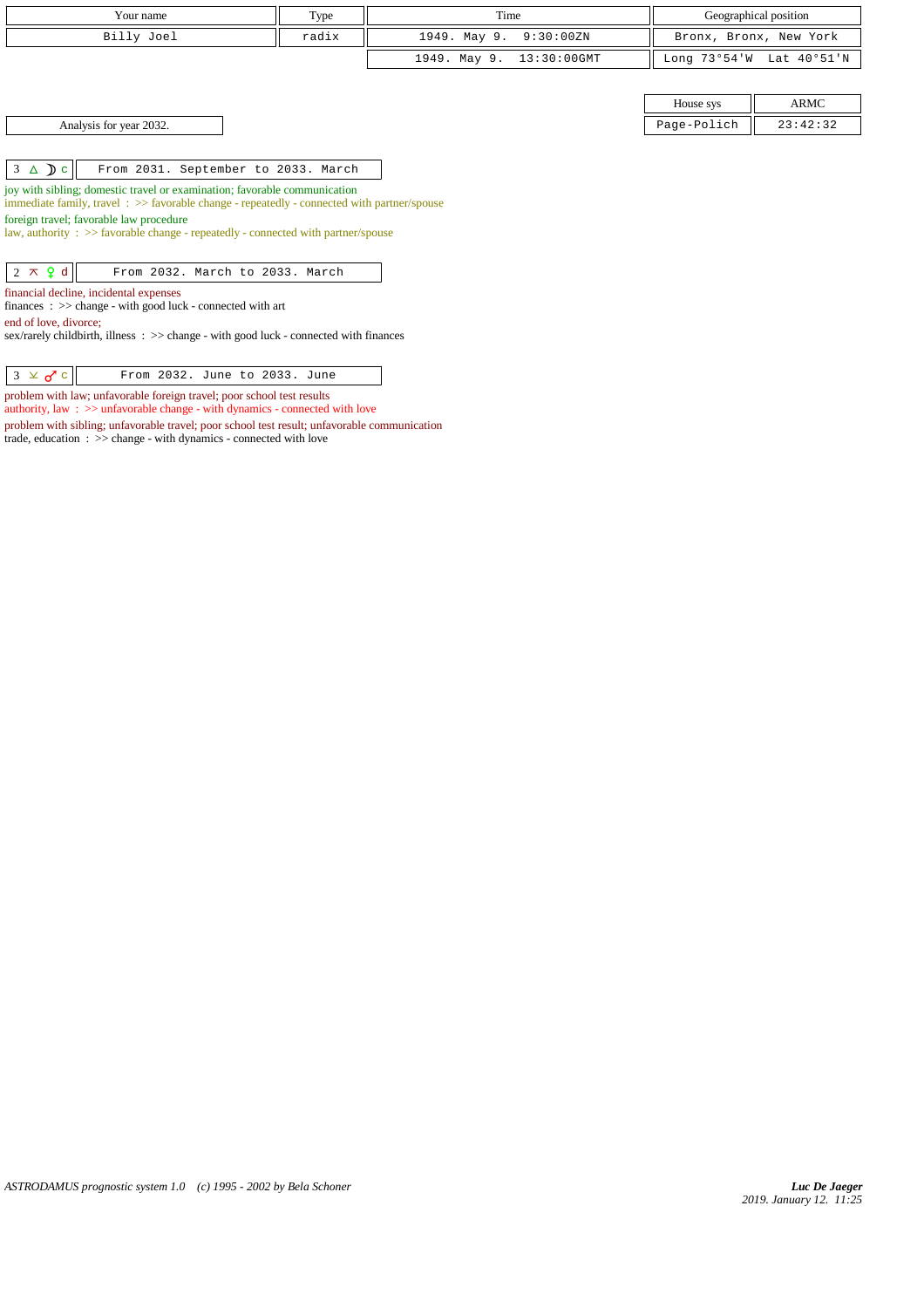| Your name                                                                                                                                                                                                                                      | Type  | Time                        |              | Geographical position  |  |  |
|------------------------------------------------------------------------------------------------------------------------------------------------------------------------------------------------------------------------------------------------|-------|-----------------------------|--------------|------------------------|--|--|
| Billy Joel                                                                                                                                                                                                                                     | radix | 1949. May 9.<br>9:30:00ZN   |              | Bronx, Bronx, New York |  |  |
|                                                                                                                                                                                                                                                |       | 1949. May 9.<br>13:30:00GMT | Long 73°54'W | Lat 40°51'N            |  |  |
|                                                                                                                                                                                                                                                |       |                             |              |                        |  |  |
|                                                                                                                                                                                                                                                |       |                             | House sys    | <b>ARMC</b>            |  |  |
| Analysis for year 2033.                                                                                                                                                                                                                        |       |                             | Page-Polich  | 23:42:32               |  |  |
|                                                                                                                                                                                                                                                |       |                             |              |                        |  |  |
| ₹<br>$\Omega$   mp $d$  <br>From 2032. April to 2033. October                                                                                                                                                                                  |       |                             |              |                        |  |  |
| events determining long term tendencies:<br>real-estate, immediate family, isolation, secret : >> important change - with tension                                                                                                              |       |                             |              |                        |  |  |
| $2 \Box P c$<br>From 2032. December to 2034. April                                                                                                                                                                                             |       |                             |              |                        |  |  |
| financial decline, incidental expenses<br>$finances : \gg$ unfavorable change - in the extreme - connected with love<br>end of love, divorce;<br>sex/rarely childbirth, illness : >> unfavorable change - in the extreme - connected with love |       |                             |              |                        |  |  |

 $\begin{array}{|c|c|c|c|c|}\n\hline \text{Asc} & \text{Q} & \text{From 2033. May to 2034. May}\n\end{array}$ 

risk of divorce, end of love; health problem of partner (scale: 0)

love, publicity : >> change - with good luck - connected with finances

health problems;

desire,  $friend(s)$  :  $\gg$  change - with good luck - connected with finances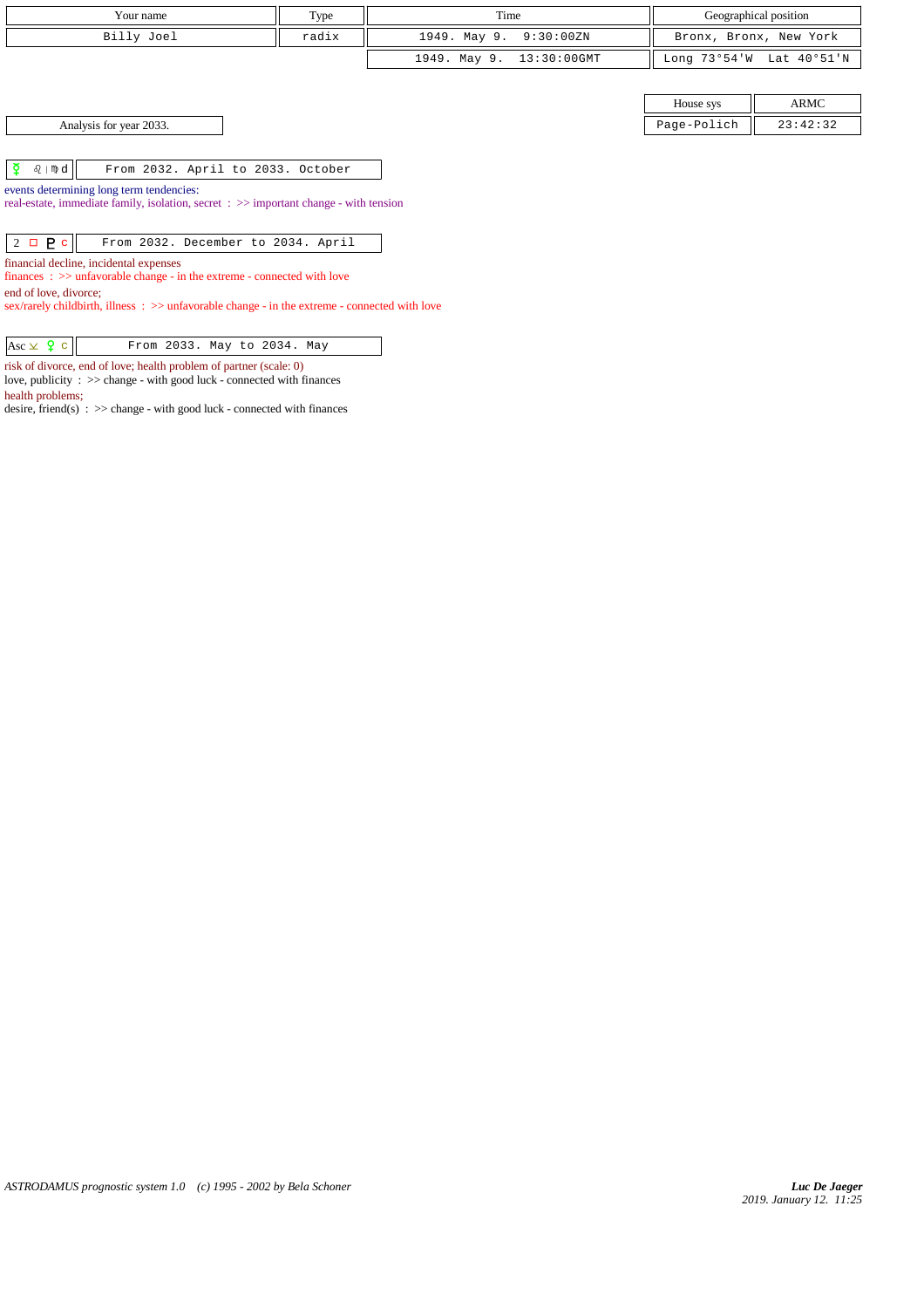| Your name                                                                                                                                                                                                                                                                                                                                                                                                                                                                                                                               | Type  | Time                        |             | Geographical position    |
|-----------------------------------------------------------------------------------------------------------------------------------------------------------------------------------------------------------------------------------------------------------------------------------------------------------------------------------------------------------------------------------------------------------------------------------------------------------------------------------------------------------------------------------------|-------|-----------------------------|-------------|--------------------------|
| Billy Joel                                                                                                                                                                                                                                                                                                                                                                                                                                                                                                                              | radix | 1949. May 9.<br>9:30:00ZN   |             | Bronx, Bronx, New York   |
|                                                                                                                                                                                                                                                                                                                                                                                                                                                                                                                                         |       | 1949. May 9.<br>13:30:00GMT |             | Long 73°54'W Lat 40°51'N |
|                                                                                                                                                                                                                                                                                                                                                                                                                                                                                                                                         |       |                             |             |                          |
|                                                                                                                                                                                                                                                                                                                                                                                                                                                                                                                                         |       |                             | House sys   | <b>ARMC</b>              |
| Analysis for year 2034.                                                                                                                                                                                                                                                                                                                                                                                                                                                                                                                 |       |                             | Page-Polich | 23:42:32                 |
|                                                                                                                                                                                                                                                                                                                                                                                                                                                                                                                                         |       |                             |             |                          |
| $12 \times 4$ d<br>From 2033. October to 2034. October                                                                                                                                                                                                                                                                                                                                                                                                                                                                                  |       |                             |             |                          |
| problems; health problems, (no hospitalization)<br>distant relatives, secret : >> unfavorable change - with great luck - connected with law                                                                                                                                                                                                                                                                                                                                                                                             |       |                             |             |                          |
| health problems, (no hospitalization); unfavorable change with job                                                                                                                                                                                                                                                                                                                                                                                                                                                                      |       |                             |             |                          |
| work, illness: >> change - with great luck - connected with law                                                                                                                                                                                                                                                                                                                                                                                                                                                                         |       |                             |             |                          |
|                                                                                                                                                                                                                                                                                                                                                                                                                                                                                                                                         |       |                             |             |                          |
| $11 \triangle \frac{5}{7}$ c<br>From 2033. November to 2034. November                                                                                                                                                                                                                                                                                                                                                                                                                                                                   |       |                             |             |                          |
| beginning of new friendship; desire(s), pleasantness<br>desire, friend(s) : $\gg$ favorable change - with tension - connected with immediate family                                                                                                                                                                                                                                                                                                                                                                                     |       |                             |             |                          |
| beginning of love; joy with child; pleasantness                                                                                                                                                                                                                                                                                                                                                                                                                                                                                         |       |                             |             |                          |
| child, love: >> favorable change - with tension - connected with immediate family                                                                                                                                                                                                                                                                                                                                                                                                                                                       |       |                             |             |                          |
| $\odot$ d<br>$\mathbf{3}$<br>From 2033. October to 2035. April<br>$\mathcal{S}$                                                                                                                                                                                                                                                                                                                                                                                                                                                         |       |                             |             |                          |
| foreign travel; favorable law procedure                                                                                                                                                                                                                                                                                                                                                                                                                                                                                                 |       |                             |             |                          |
| authority, law: >> important change - with positive final result - connected with finances                                                                                                                                                                                                                                                                                                                                                                                                                                              |       |                             |             |                          |
| immediate family, administration : >> important change - with positive final result - connected with finances                                                                                                                                                                                                                                                                                                                                                                                                                           |       |                             |             |                          |
| Asc $\pi$ o <sup>r</sup> d<br>From 2034. April to 2035. April                                                                                                                                                                                                                                                                                                                                                                                                                                                                           |       |                             |             |                          |
| health problems; risk of accident or surgery, death/separation/divorce in immediate environment: (scale: 4)<br>love, child, desire, friend(s) $\Rightarrow$ and $\Rightarrow$ and $\Rightarrow$ and $\Rightarrow$ and $\Rightarrow$ and $\Rightarrow$ and $\Rightarrow$ and $\Rightarrow$ and $\Rightarrow$ and $\Rightarrow$ and $\Rightarrow$ and $\Rightarrow$ and $\Rightarrow$ and $\Rightarrow$ and $\Rightarrow$ and $\Rightarrow$ and $\Rightarrow$ and $\Rightarrow$ and $\Rightarrow$ and $\Rightarrow$ and $\Rightarrow$ and |       |                             |             |                          |
| risk of divorce, end of love; health problem of partner (scale: 4)                                                                                                                                                                                                                                                                                                                                                                                                                                                                      |       |                             |             |                          |
| love, sex/rarely childbirth : >> change - with dynamics - connected with finances                                                                                                                                                                                                                                                                                                                                                                                                                                                       |       |                             |             |                          |
|                                                                                                                                                                                                                                                                                                                                                                                                                                                                                                                                         |       |                             |             |                          |
| $2 \times \Psi$ c<br>From 2034. May to 2035. September                                                                                                                                                                                                                                                                                                                                                                                                                                                                                  |       |                             |             |                          |
| financial decline, incidental expenses<br>والمسوار وعوله ومسمية واعتبر الروعو وسووري ومشروا ومرمسة واعتبرت والوسوار والواسوريوكسير ورواري والموس                                                                                                                                                                                                                                                                                                                                                                                        |       |                             |             |                          |

finances :  $>\!\!>$  unfavorable change - with irregularity - connected with immediate family end of love, divorce; risk of accident or surgery in immediate environment: (scale: 3) death/divorce, accident/damage : >> change - with irregularity - connected with immediate family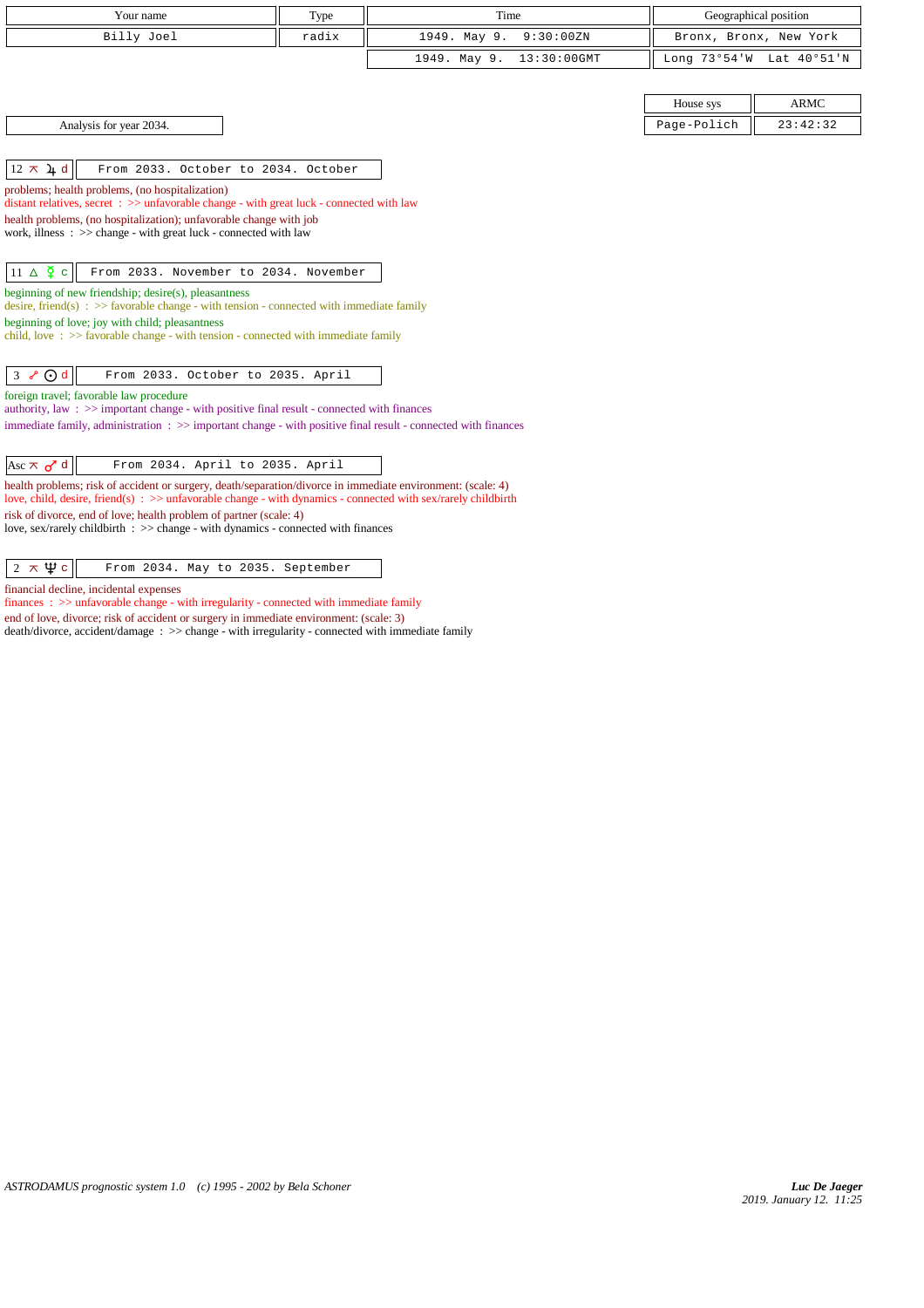| Your name                                                                                                                                                   | Type  | Time                        |              | Geographical position  |  |  |
|-------------------------------------------------------------------------------------------------------------------------------------------------------------|-------|-----------------------------|--------------|------------------------|--|--|
| Billy Joel                                                                                                                                                  | radix | 1949. May 9.<br>9:30:00ZN   |              | Bronx, Bronx, New York |  |  |
|                                                                                                                                                             |       | 1949. May 9.<br>13:30:00GMT | Long 73°54'W | Lat 40°51'N            |  |  |
|                                                                                                                                                             |       |                             |              |                        |  |  |
|                                                                                                                                                             |       |                             | House sys    | ARMC                   |  |  |
| Analysis for year 2035.                                                                                                                                     |       |                             | Page-Polich  | 23:42:32               |  |  |
|                                                                                                                                                             |       |                             |              |                        |  |  |
| $12 \times Q$ c<br>From 2034. June to 2035. December                                                                                                        |       |                             |              |                        |  |  |
| favorable change with job or illness                                                                                                                        |       |                             |              |                        |  |  |
| work, illness $\Rightarrow$ Savorable change - with positive final result - connected with finances<br>resolution of problems                               |       |                             |              |                        |  |  |
| secret, distant relatives : >> favorable change - with positive final result - connected with finances                                                      |       |                             |              |                        |  |  |
| Asc $\delta$ d<br>From 2034. July to 2036. January                                                                                                          |       |                             |              |                        |  |  |
| favorable change related to self<br>important life events, real-estate, immediate family : >> important change - repeatedly - connected with partner/spouse |       |                             |              |                        |  |  |
| partner/spouse, publicity $\therefore$ >> important change - repeatedly - connected with immediate family                                                   |       |                             |              |                        |  |  |

| $\left  \sum_{\alpha} x_{\alpha} \right $<br>From 2034. July to 2036. July |
|----------------------------------------------------------------------------|
|----------------------------------------------------------------------------|

events determining long term tendencies:

important life events, real-estate, immediate family : >> important change - repeatedly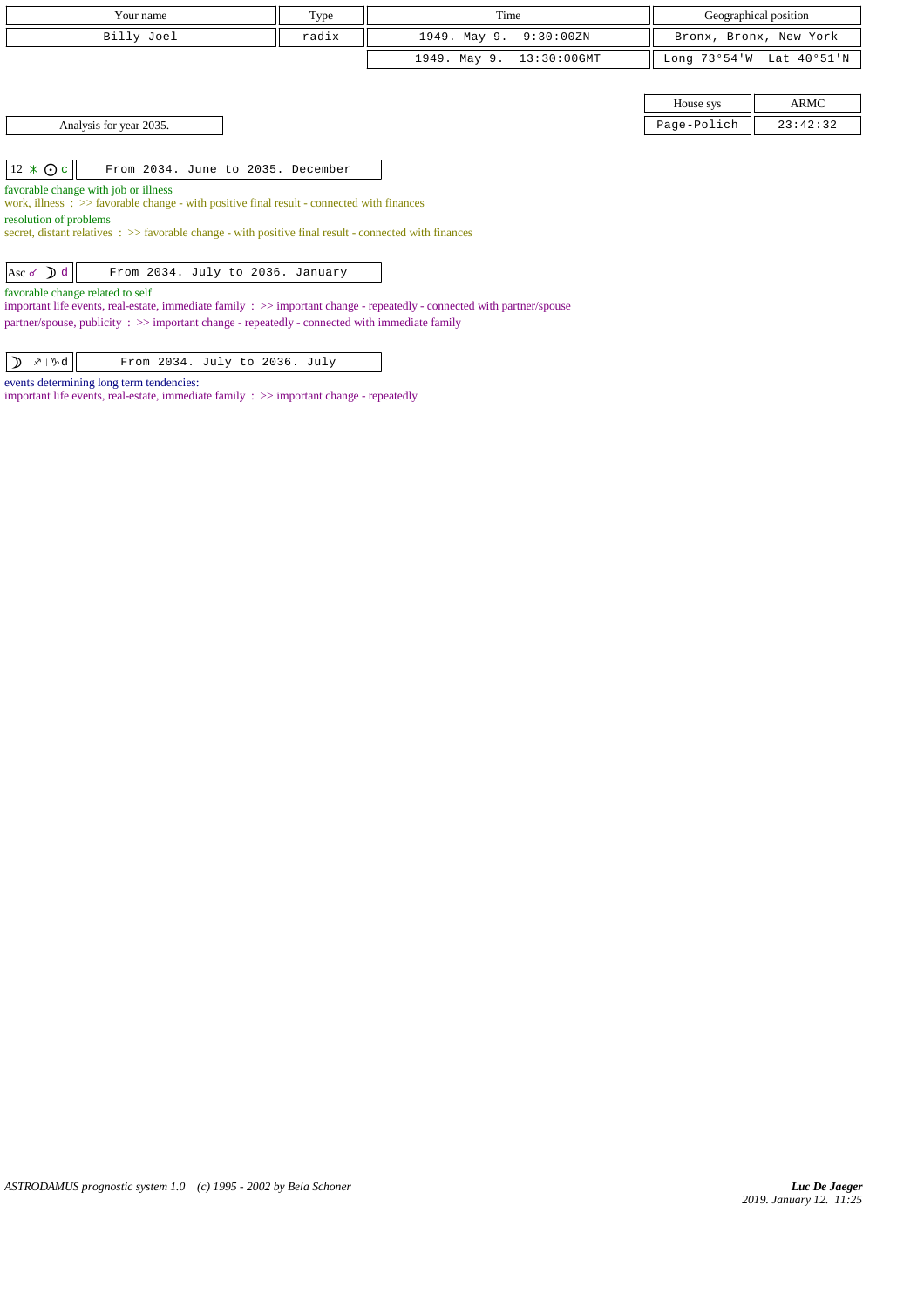| Your name                                                                                                                                                                     | Type  | Time                           |             | Geographical position    |
|-------------------------------------------------------------------------------------------------------------------------------------------------------------------------------|-------|--------------------------------|-------------|--------------------------|
| Billy Joel                                                                                                                                                                    | radix | 1949. May 9.<br>9:30:00ZN      |             | Bronx, Bronx, New York   |
|                                                                                                                                                                               |       | $13:30:00$ GMT<br>1949. May 9. |             | Long 73°54'W Lat 40°51'N |
|                                                                                                                                                                               |       |                                |             |                          |
|                                                                                                                                                                               |       |                                | House sys   | <b>ARMC</b>              |
| Analysis for year 2036.                                                                                                                                                       |       |                                | Page-Polich | 23:42:32                 |
|                                                                                                                                                                               |       |                                |             |                          |
| $\circledcirc$   $\circledcirc$ d<br>From 2035. April to 2036. October<br>♂                                                                                                   |       |                                |             |                          |
| events determining long term tendencies:<br>love, child, desire, friend(s) : $\gg$ important change - with dynamics                                                           |       |                                |             |                          |
|                                                                                                                                                                               |       |                                |             |                          |
| $MC \times 4$ c<br>From 2035. November to 2036. November                                                                                                                      |       |                                |             |                          |
| unfavorable real-estate transaction or move; losses; problem with family                                                                                                      |       |                                |             |                          |
| immediate family, real-estate : >> unfavorable change - with great luck - connected with law<br>(public) assault affecting life style; end of job; illness of parents         |       |                                |             |                          |
| vocation/success, immediate family $\Rightarrow$ change - with great luck - connected with law                                                                                |       |                                |             |                          |
|                                                                                                                                                                               |       |                                |             |                          |
| $11 \times 9$ d<br>From 2035. November to 2036. November                                                                                                                      |       |                                |             |                          |
| beginning of love; joy with child; pleasantness<br>love, child: >> favorable change - with good luck - connected with finances                                                |       |                                |             |                          |
| beginning of new friendship; desire(s), pleasantness                                                                                                                          |       |                                |             |                          |
| desire, friend(s) : $\gg$ favorable change - with good luck - connected with finances                                                                                         |       |                                |             |                          |
| $MC \times Q$ d<br>From 2035. September to 2037. March                                                                                                                        |       |                                |             |                          |
| unfavorable real-estate transaction or move; losses; problem with family                                                                                                      |       |                                |             |                          |
| immediate family, real-estate: >> important change - with positive final result - connected with finances                                                                     |       |                                |             |                          |
| (public) assault affecting life style; end of job; illness of parents<br>immediate family, vocation/success: >> change - with positive final result - connected with finances |       |                                |             |                          |
|                                                                                                                                                                               |       |                                |             |                          |
| $2$ $\Delta$ 5 d<br>From 2036. February to 2037. February                                                                                                                     |       |                                |             |                          |
| improvement of financial situation<br>$finances : \gg$ favorable change - unexpectedly - connected with transportation                                                        |       |                                |             |                          |
| (if existed) end of risk of divorce; improvement of partner's financial situation                                                                                             |       |                                |             |                          |
| sex/rarely childbirth, illness: >> favorable change - unexpectedly - connected with transportation                                                                            |       |                                |             |                          |
|                                                                                                                                                                               |       |                                |             |                          |

 $\boxed{11 \Delta$   $\triangleright$  c  $\boxed{\phantom{1}$  From 2036. January to 2037. July

beginning of new friendship; desire(s), pleasantness desire, friend(s) : >> favorable change - repeatedly - connected with partner/spouse beginning of love; joy with child; pleasantness

child, love : >> favorable change - repeatedly - connected with partner/spouse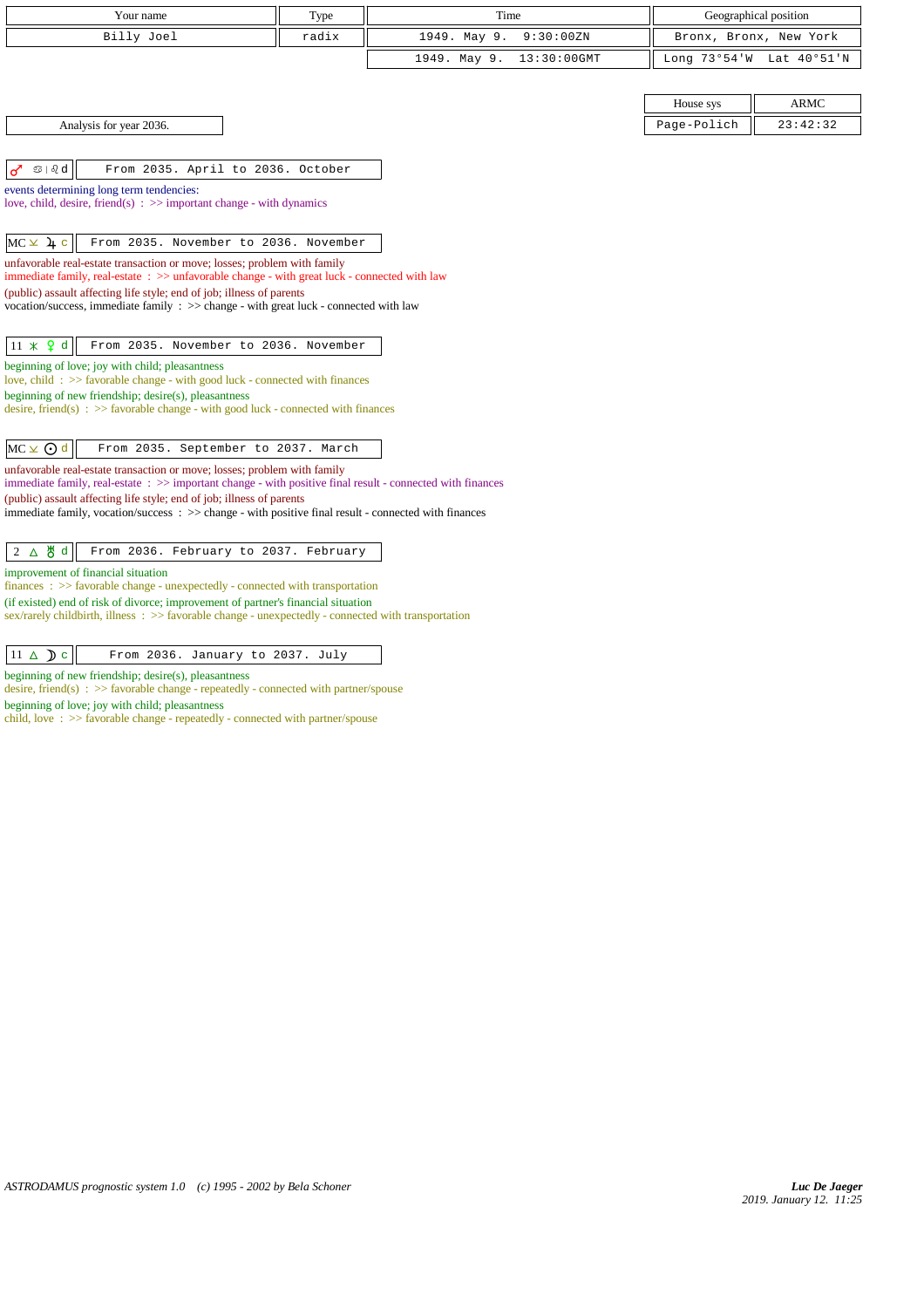| Your name                                                                                                                                                                                                                                                                                            | Type  | Time                           |             | Geographical position    |  |  |
|------------------------------------------------------------------------------------------------------------------------------------------------------------------------------------------------------------------------------------------------------------------------------------------------------|-------|--------------------------------|-------------|--------------------------|--|--|
| Billy Joel                                                                                                                                                                                                                                                                                           | radix | 1949. May 9.<br>9:30:00ZN      |             | Bronx, Bronx, New York   |  |  |
|                                                                                                                                                                                                                                                                                                      |       | $13:30:00$ GMT<br>1949. May 9. |             | Long 73°54'W Lat 40°51'N |  |  |
|                                                                                                                                                                                                                                                                                                      |       |                                |             |                          |  |  |
|                                                                                                                                                                                                                                                                                                      |       |                                | House sys   | <b>ARMC</b>              |  |  |
| Analysis for year 2037.                                                                                                                                                                                                                                                                              |       |                                | Page-Polich | 23:42:32                 |  |  |
|                                                                                                                                                                                                                                                                                                      |       |                                |             |                          |  |  |
| $11 \Box \sigma$ <sup>c</sup><br>From 2036. November to 2037. November                                                                                                                                                                                                                               |       |                                |             |                          |  |  |
| separation from friends; desires are fulfilled with great difficulties<br>desire, friend(s) : $\gg$ unfavorable change - with dynamics - connected with love                                                                                                                                         |       |                                |             |                          |  |  |
| gynecology problem; end of love; problem with child; unpleasantness<br>love, sex/rarely childbirth : >> unfavorable change - with dynamics - connected with death/divorce                                                                                                                            |       |                                |             |                          |  |  |
| ¥<br>From 2036. December to 2038. June<br>$H \mid \mathfrak{m}$ C                                                                                                                                                                                                                                    |       |                                |             |                          |  |  |
| events determining long term tendencies:<br>desire, friend(s) : $\gg$ important change - with good luck                                                                                                                                                                                              |       |                                |             |                          |  |  |
| Asc $\Delta$ $\Phi$ d<br>From 2037. March to 2038. March                                                                                                                                                                                                                                             |       |                                |             |                          |  |  |
| favorable change related to self<br>real-estate, immediate family, isolation, secret : >> favorable change - with tension - connected with conctract<br>favorable change with marriage or partnership<br>education, publicity : >> favorable change - with tension - connected with immediate family |       |                                |             |                          |  |  |
| $2 * 5 d$<br>From 2037. March to 2038. July                                                                                                                                                                                                                                                          |       |                                |             |                          |  |  |

(if existed) end of risk of divorce; improvement of partner's financial situation sex/rarely childbirth, illness : >> favorable change - with obstacles - connected with law improvement of financial situation

finances : >> favorable change - with obstacles - connected with law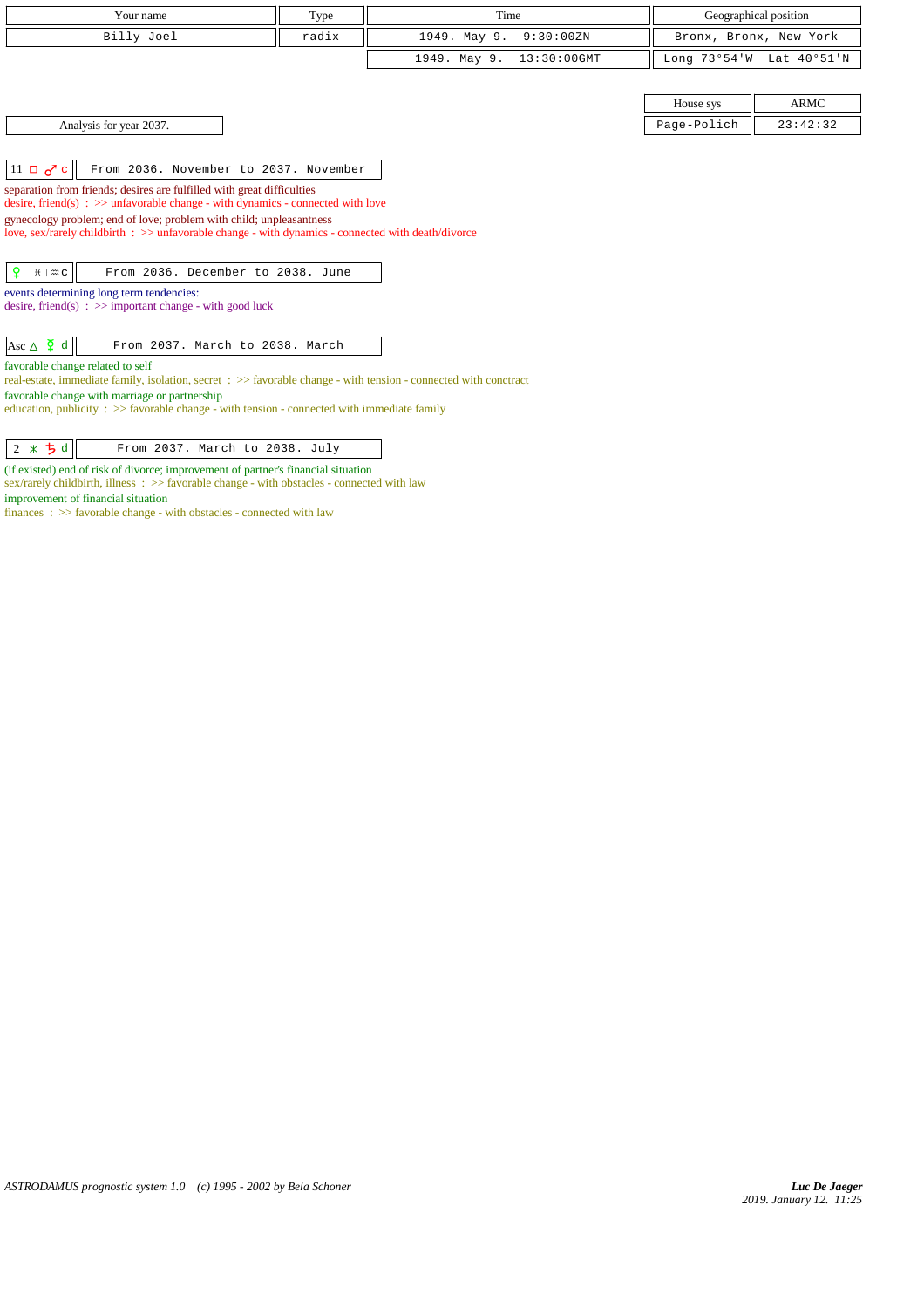| Type<br>Your name                                          |                                 | Time                     | Geographical position |                          |
|------------------------------------------------------------|---------------------------------|--------------------------|-----------------------|--------------------------|
| Billy Joel                                                 | radix<br>1949. May 9. 9:30:00ZN |                          |                       | Bronx, Bronx, New York   |
|                                                            |                                 | 1949. May 9. 13:30:00GMT |                       | Long 73°54'W Lat 40°51'N |
|                                                            |                                 |                          |                       |                          |
|                                                            |                                 |                          | House sys             | ARMC                     |
| Analysis for year 2038.                                    |                                 |                          | Page-Polich           | 23:42:32                 |
|                                                            |                                 |                          |                       |                          |
| $2 \times \overline{2}$ c<br>From 2037. July to 2038. July |                                 |                          |                       |                          |

end of love, divorce; risk of accident or surgery, death/separation/divorce in immediate environment: (scale: 6) accident/damage, surgery : >> change - with tension - connected with immediate family financial decline, incidental expenses

finances : >> change - with tension - connected with immediate family

| $3 \Delta \mu c$ From 2037. October to 2038. October |  |  |  |  |  |  |
|------------------------------------------------------|--|--|--|--|--|--|
|------------------------------------------------------|--|--|--|--|--|--|

joy with sibling; domestic travel or examination; favorable communication immediate family, education : >> favorable change - with great luck - connected with law

foreign travel; favorable law procedure

law, authority :  $\gg$  favorable change - with great luck - connected with work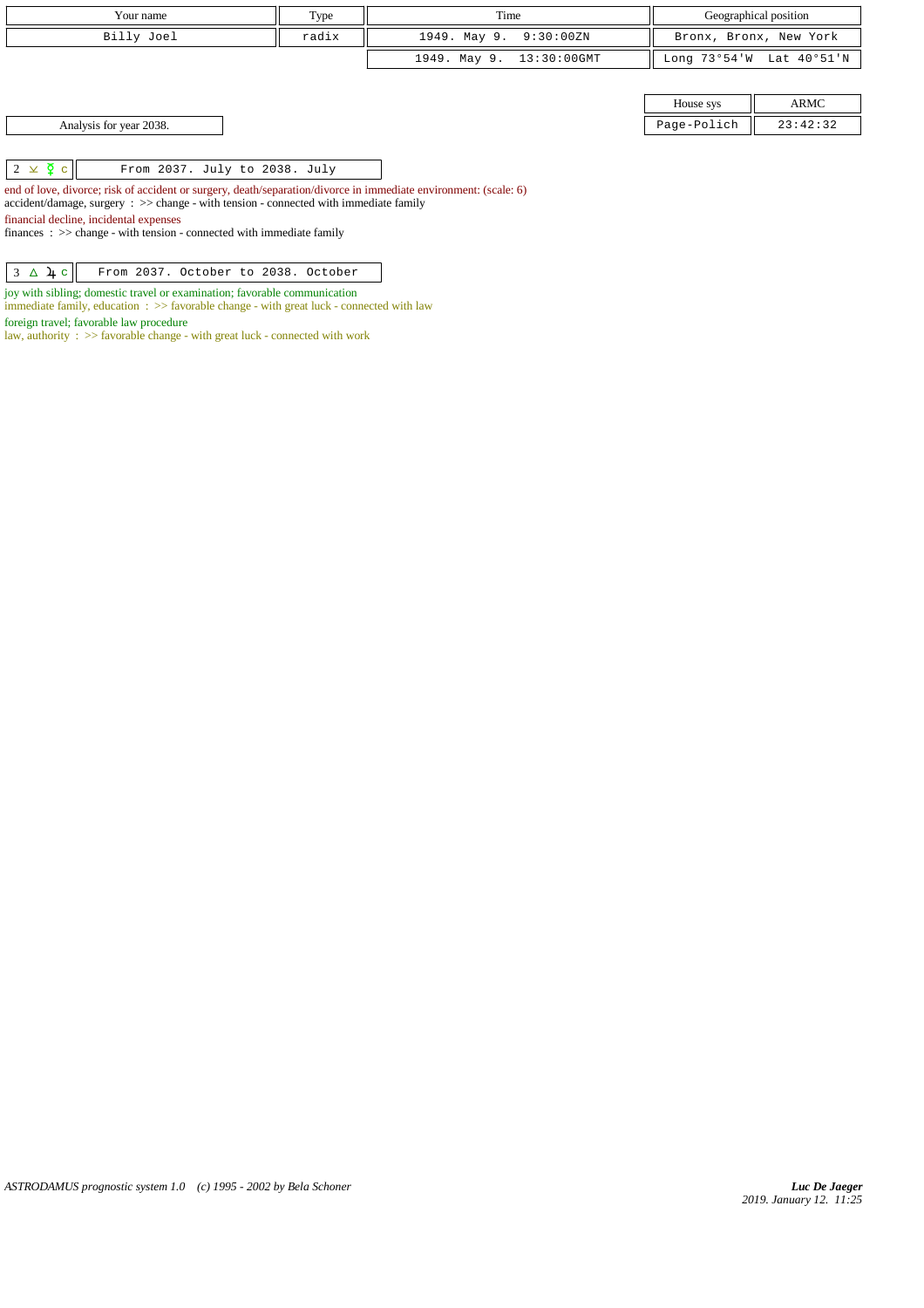| Your name                                                                                                                                              | Type  | Time                           |              | Geographical position  |  |  |
|--------------------------------------------------------------------------------------------------------------------------------------------------------|-------|--------------------------------|--------------|------------------------|--|--|
| Billy Joel                                                                                                                                             | radix | 1949. May 9.<br>9:30:00ZN      |              | Bronx, Bronx, New York |  |  |
|                                                                                                                                                        |       | 1949. May 9.<br>$13:30:00$ GMT | Long 73°54'W | Lat 40°51'N            |  |  |
|                                                                                                                                                        |       |                                |              |                        |  |  |
|                                                                                                                                                        |       |                                | House sys    | <b>ARMC</b>            |  |  |
| Analysis for year 2039.                                                                                                                                |       |                                | Page-Polich  | 23:42:32               |  |  |
|                                                                                                                                                        |       |                                |              |                        |  |  |
| $MC \triangle \frac{1}{2}c$<br>From 2038. July to 2039. November                                                                                       |       |                                |              |                        |  |  |
| improvement in life style; favorable change with job                                                                                                   |       |                                |              |                        |  |  |
| vocation/success, influential: >> favorable change - with obstacles - connected with law<br>favorable real-estate transaction or move; joy with family |       |                                |              |                        |  |  |
| immediate family, real-estate $\Rightarrow$ > favorable change - with obstacles - connected with law                                                   |       |                                |              |                        |  |  |
|                                                                                                                                                        |       |                                |              |                        |  |  |
| $12 \triangle \sigma^{\dagger}$ d<br>From 2039. February to 2040. February                                                                             |       |                                |              |                        |  |  |
| beginning of secret love (or attempt); resolution of problems<br>isolation, secret : >> favorable change - with dynamics - connected with love         |       |                                |              |                        |  |  |
| favorable change with job or illness                                                                                                                   |       |                                |              |                        |  |  |
| illness, work $\Rightarrow$ > favorable change - with dynamics - connected with love                                                                   |       |                                |              |                        |  |  |
|                                                                                                                                                        |       |                                |              |                        |  |  |
| $12 \times P$ c<br>From 2039. February to 2040. June                                                                                                   |       |                                |              |                        |  |  |

beginning of secret love (or attempt); problems; health problems, (no hospitalization) secret, distant relatives : >> unfavorable change - in the extreme - connected with love

health problems, (no hospitalization); unfavorable change with job illness, work : >> change - in the extreme - connected with love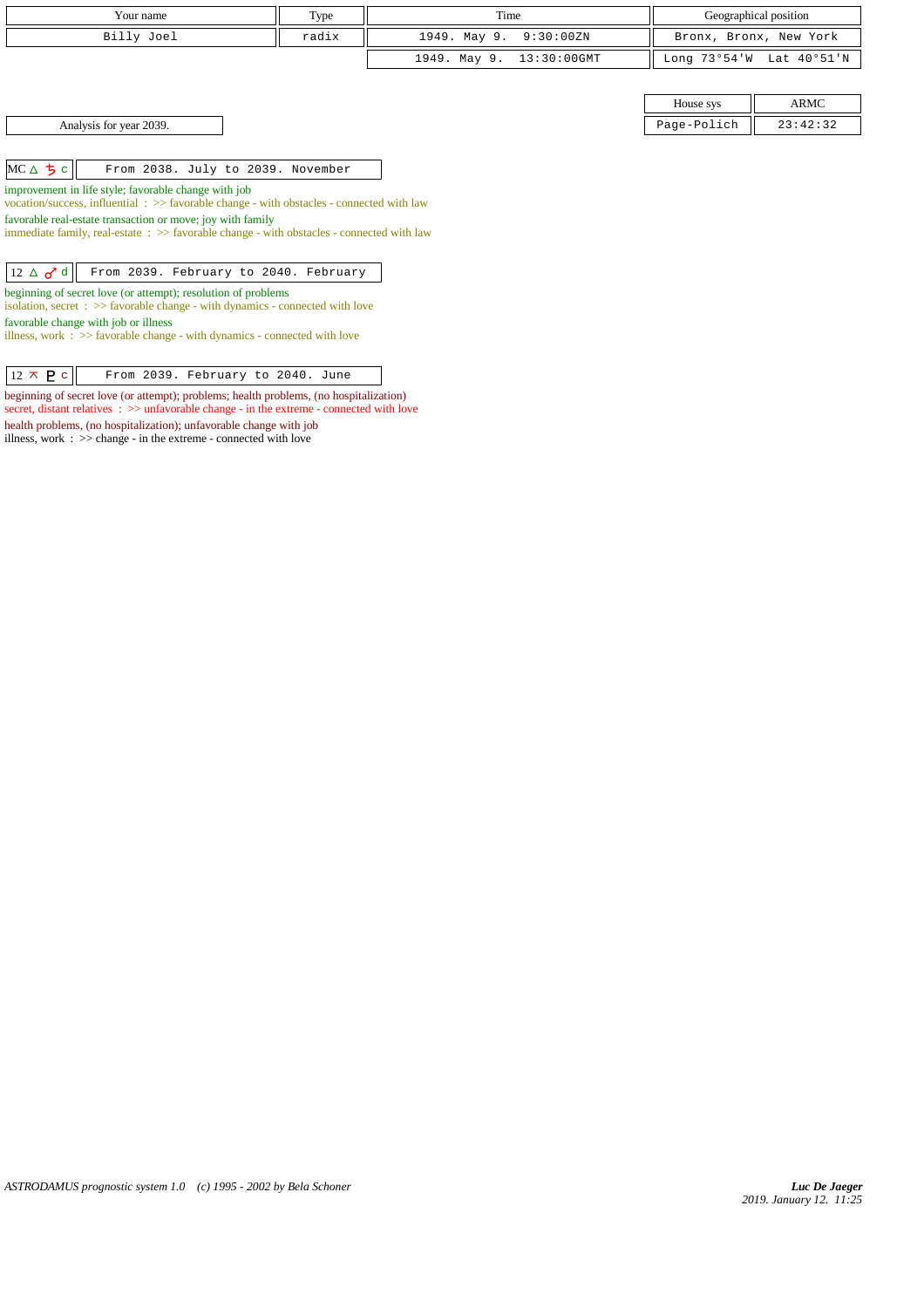| Your name                                                                                                                                                                                                                                                                                                  | Type  | Time                        |             | Geographical position    |
|------------------------------------------------------------------------------------------------------------------------------------------------------------------------------------------------------------------------------------------------------------------------------------------------------------|-------|-----------------------------|-------------|--------------------------|
| Billy Joel                                                                                                                                                                                                                                                                                                 | radix | 1949. May 9.<br>9:30:00ZN   |             | Bronx, Bronx, New York   |
|                                                                                                                                                                                                                                                                                                            |       | 1949. May 9.<br>13:30:00GMT |             | Long 73°54'W Lat 40°51'N |
|                                                                                                                                                                                                                                                                                                            |       |                             |             |                          |
|                                                                                                                                                                                                                                                                                                            |       |                             | House sys   | ARMC                     |
| Analysis for year 2040.                                                                                                                                                                                                                                                                                    |       |                             | Page-Polich | 23:42:32                 |
|                                                                                                                                                                                                                                                                                                            |       |                             |             |                          |
| Asc $\times$ $\odot$ c<br>From 2039. April to 2040. October                                                                                                                                                                                                                                                |       |                             |             |                          |
| risk of divorce, end of love; health problem of partner (scale: 0)<br>education, love: $\gg$ important change - with positive final result - connected with finances<br>health problems;<br>finances, immediate family, education : >> change - with positive final result - connected with administration |       |                             |             |                          |
| $12 \times$ <b>)</b> d<br>From 2039. May to 2040. November                                                                                                                                                                                                                                                 |       |                             |             |                          |
| health problems, (possible hospitalization); unfavorable change with job                                                                                                                                                                                                                                   |       |                             |             |                          |
| illness, work $\Rightarrow$ > $\Rightarrow$ unfavorable change - repeatedly - connected with partner/spouse<br>problems; health problems, (possible hospitalization)                                                                                                                                       |       |                             |             |                          |
| surgery, accident/damage: >> change - repeatedly - connected with partner/spouse                                                                                                                                                                                                                           |       |                             |             |                          |
|                                                                                                                                                                                                                                                                                                            |       |                             |             |                          |
| $MC \rightarrow$ 5 $\sigma$<br>From 2039. October to 2040. October                                                                                                                                                                                                                                         |       |                             |             |                          |
| favorable real-estate transaction or move; joy with family<br>accident/damage, death/divorce: >> important change - unexpectedly - connected with distant relatives                                                                                                                                        |       |                             |             |                          |
| immediate family, authority : >> important change - unexpectedly - connected with accident/damage                                                                                                                                                                                                          |       |                             |             |                          |
|                                                                                                                                                                                                                                                                                                            |       |                             |             |                          |
| $11 \times$ 붕 d<br>From 2039. October to 2040. October                                                                                                                                                                                                                                                     |       |                             |             |                          |
| gynecology problem; end of love; problem with child; unpleasantness<br>sex/rarely childbirth, love: >> unfavorable change - unexpectedly - connected with accident/damage                                                                                                                                  |       |                             |             |                          |
| separation from friends; desires are fulfilled with great difficulties<br>friend(s), desire $\Rightarrow$ > change - unexpectedly - connected with accident/damage                                                                                                                                         |       |                             |             |                          |
| $2 \times D c$<br>From 2039. September to 2041. March                                                                                                                                                                                                                                                      |       |                             |             |                          |
| financial decline, incidental expenses                                                                                                                                                                                                                                                                     |       |                             |             |                          |
| finances: >> unfavorable change - repeatedly - connected with partner/spouse<br>end of love, divorce; risk of accident or surgery in immediate environment: (scale: 3)                                                                                                                                     |       |                             |             |                          |
| illness, surgery $\therefore$ $\gg$ change - repeatedly - connected with partner/spouse                                                                                                                                                                                                                    |       |                             |             |                          |
|                                                                                                                                                                                                                                                                                                            |       |                             |             |                          |
| $2 \Box 4 d$<br>From 2039. December to 2040. December                                                                                                                                                                                                                                                      |       |                             |             |                          |
| financial decline, incidental expenses<br>finances: >> unfavorable change - with great luck - connected with law                                                                                                                                                                                           |       |                             |             |                          |
| end of love, divorce:                                                                                                                                                                                                                                                                                      |       |                             |             |                          |
| illness, sex/rarely childbirth $\therefore$ >> unfavorable change - with great luck - connected with law                                                                                                                                                                                                   |       |                             |             |                          |
| Q d<br>From 2040. April to 2041. April<br>3 <sub>o</sub>                                                                                                                                                                                                                                                   |       |                             |             |                          |
| foreign travel; favorable law procedure                                                                                                                                                                                                                                                                    |       |                             |             |                          |
| law, foreign countries : >> important change - with good luck - connected with finances                                                                                                                                                                                                                    |       |                             |             |                          |
| education, trade: >> important change - with good luck - connected with finances                                                                                                                                                                                                                           |       |                             |             |                          |
| Asc $\sigma \psi d$<br>From 2040. April to 2041. August                                                                                                                                                                                                                                                    |       |                             |             |                          |

favorable change related to self

vocation/success, immediate family, real-estate : >> important change - with irregularity - connected with hesitation partner/spouse, publicity : >> important change - with irregularity - connected with immediate family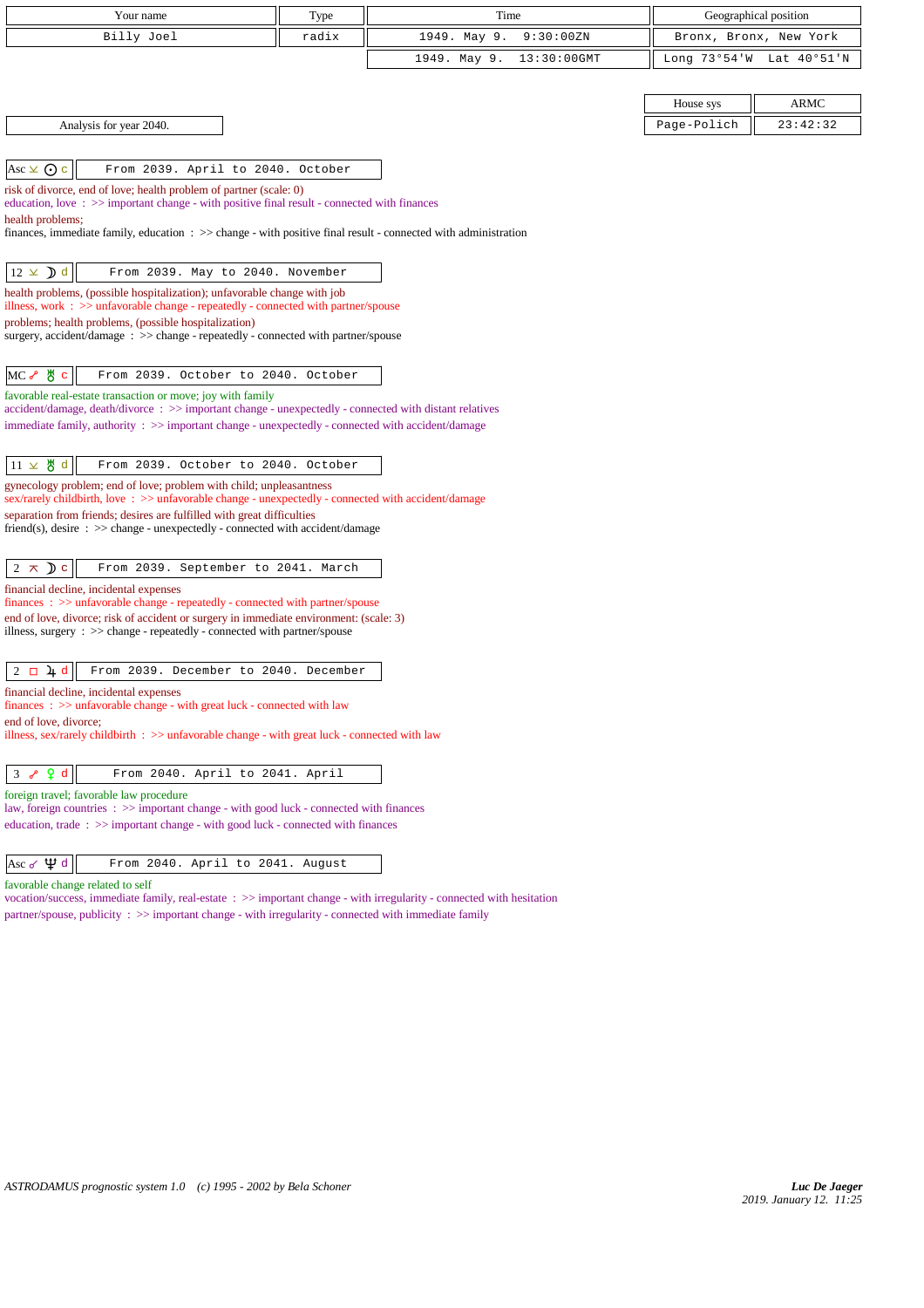| Your name                                                                                                                                                                                           | Type  | Time                           |                        | Geographical position    |
|-----------------------------------------------------------------------------------------------------------------------------------------------------------------------------------------------------|-------|--------------------------------|------------------------|--------------------------|
| Billy Joel                                                                                                                                                                                          | radix | 1949. May 9.<br>9:30:00ZN      | Bronx, Bronx, New York |                          |
|                                                                                                                                                                                                     |       | 1949. May 9.<br>$13:30:00$ GMT |                        | Long 73°54'W Lat 40°51'N |
|                                                                                                                                                                                                     |       |                                |                        |                          |
|                                                                                                                                                                                                     |       |                                | House sys              | <b>ARMC</b>              |
| Analysis for year 2041.                                                                                                                                                                             |       |                                | Page-Polich            | 23:42:32                 |
|                                                                                                                                                                                                     |       |                                |                        |                          |
| 2 $\sigma$ $\sigma$ $\sigma$<br>From 2040. July to 2041. July                                                                                                                                       |       |                                |                        |                          |
| improvement of financial situation<br>$finances : \gg important change - with dynamics - connected with love$                                                                                       |       |                                |                        |                          |
| sex/rarely childbirth, accident/damage: $\gg$ important change - with dynamics - connected with love                                                                                                |       |                                |                        |                          |
|                                                                                                                                                                                                     |       |                                |                        |                          |
| 3 口 ち c<br>From 2040. June to 2041. October                                                                                                                                                         |       |                                |                        |                          |
| problem with sibling; unfavorable travel; poor school test result; unfavorable communication<br>administration, education: $\gg$ unfavorable change - with obstacles - connected with death/divorce |       |                                |                        |                          |
| problem with law; unfavorable foreign travel; poor school test results                                                                                                                              |       |                                |                        |                          |
| law, foreign countries : >> unfavorable change - with obstacles - connected with death/divorce                                                                                                      |       |                                |                        |                          |
|                                                                                                                                                                                                     |       |                                |                        |                          |
| $12 \times \Psi$ c<br>From 2040. July to 2041. November                                                                                                                                             |       |                                |                        |                          |
| problems; health problems, (possible hospitalization)<br>secret, isolation $\Rightarrow$ >> unfavorable change - with irregularity - connected with immediate family                                |       |                                |                        |                          |
| health problems, (possible hospitalization); unfavorable change with job                                                                                                                            |       |                                |                        |                          |
| work, illness $\Rightarrow$ $\Rightarrow$ change - with irregularity - connected with immediate family                                                                                              |       |                                |                        |                          |
| $\gamma \mid \beta d$<br>From 2040. August to 2042. February<br>4                                                                                                                                   |       |                                |                        |                          |
| events determining long term tendencies:                                                                                                                                                            |       |                                |                        |                          |
| work, illness, vocation/success, immediate family $\Rightarrow$ important change - with great luck                                                                                                  |       |                                |                        |                          |
|                                                                                                                                                                                                     |       |                                |                        |                          |
| $11 \times 5d$<br>From 2040. November to 2042. March                                                                                                                                                |       |                                |                        |                          |
| gynecology problem; end of love; problem with child; unpleasantness<br>love, sex/rarely childbirth : >> unfavorable change - with obstacles - connected with law                                    |       |                                |                        |                          |
| separation from friends; desires are fulfilled with great difficulties                                                                                                                              |       |                                |                        |                          |

desire, friend(s) : >> change - with obstacles - connected with law

| $\frac{1}{2}$ |  |  |  | From 2040. November to 2042. May |  |  |  |  |
|---------------|--|--|--|----------------------------------|--|--|--|--|
|---------------|--|--|--|----------------------------------|--|--|--|--|

events determining long term tendencies:

accident/damage, surgery, death/divorce, foreign countries, law : >> important change - unexpectedly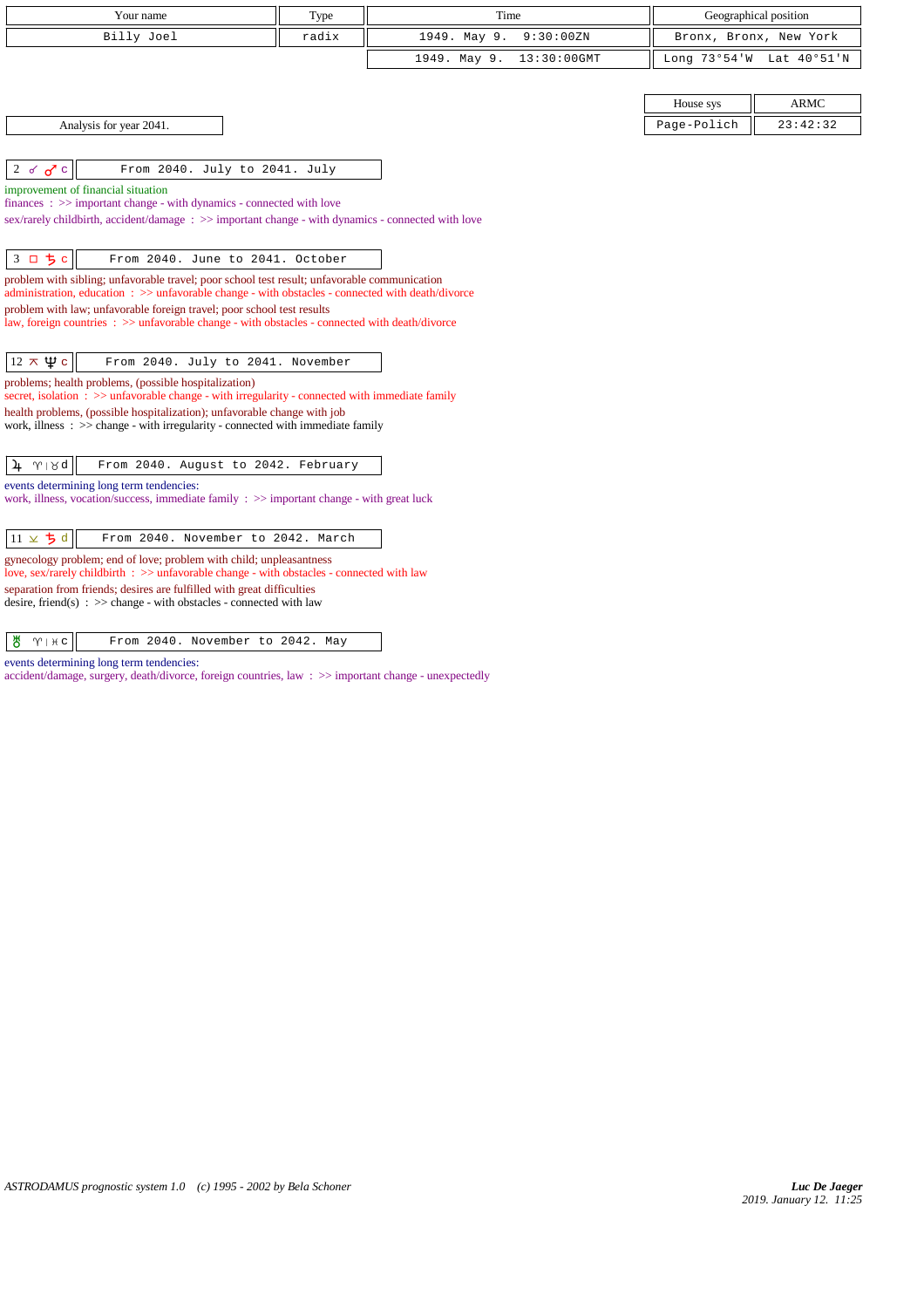| Your name                                                                                                                                                                                                         | Type  | Time                        |              | Geographical position  |
|-------------------------------------------------------------------------------------------------------------------------------------------------------------------------------------------------------------------|-------|-----------------------------|--------------|------------------------|
| Billy Joel                                                                                                                                                                                                        | radix | 1949. May 9.<br>9:30:00ZN   |              | Bronx, Bronx, New York |
|                                                                                                                                                                                                                   |       | 1949. May 9.<br>13:30:00GMT | Long 73°54'W | Lat 40°51'N            |
|                                                                                                                                                                                                                   |       |                             |              |                        |
|                                                                                                                                                                                                                   |       |                             | House sys    | <b>ARMC</b>            |
| Analysis for year 2042.                                                                                                                                                                                           |       |                             | Page-Polich  | 23:42:32               |
| ზ<br>$3 \times$<br>From 2041. September to 2042. September<br>$\mathbf C$                                                                                                                                         |       |                             |              |                        |
| problem with law; unfavorable foreign travel; poor school test results                                                                                                                                            |       |                             |              |                        |
| distant relatives, law: >> unfavorable change - unexpectedly - connected with death/divorce                                                                                                                       |       |                             |              |                        |
| problem with sibling; unfavorable travel; poor school test result; unfavorable communication<br>transportation, immediate family $\Rightarrow$ $\Rightarrow$ change - unexpectedly - connected with death/divorce |       |                             |              |                        |
|                                                                                                                                                                                                                   |       |                             |              |                        |
| Asc $*$ <b>P</b> d<br>From 2041. July to 2042. November                                                                                                                                                           |       |                             |              |                        |
| favorable change with marriage or partnership                                                                                                                                                                     |       |                             |              |                        |
| love, sex/rarely childbirth $\Rightarrow$ favorable change - in the extreme - connected with child<br>favorable change related to self                                                                            |       |                             |              |                        |
| love, child, finances $\Rightarrow$ favorable change - in the extreme - connected with sex/rarely childbirth                                                                                                      |       |                             |              |                        |
|                                                                                                                                                                                                                   |       |                             |              |                        |
| $12 \Box \Phi d$<br>From 2042. January to 2043. January                                                                                                                                                           |       |                             |              |                        |
| problems; health problems, (possible hospitalization)<br>accident/damage, isolation: >> important change - with tension - connected with immediate family                                                         |       |                             |              |                        |
| health problems, (possible hospitalization); unfavorable change with job                                                                                                                                          |       |                             |              |                        |
| distant relatives, work $\Rightarrow$ > important change - with tension - connected with conctract                                                                                                                |       |                             |              |                        |
| From 2042. February to 2043. February<br>$11 \times 4c$                                                                                                                                                           |       |                             |              |                        |
| beginning of new friendship; desire(s), pleasantness                                                                                                                                                              |       |                             |              |                        |
| friend(s), desire $\Rightarrow$ important change - with great luck - connected with law                                                                                                                           |       |                             |              |                        |
| child, love: $\gg$ important change - with great luck - connected with law                                                                                                                                        |       |                             |              |                        |
|                                                                                                                                                                                                                   |       |                             |              |                        |
| $MC \times 9 d$<br>From 2042. March to 2043. March                                                                                                                                                                |       |                             |              |                        |
| unfavorable real-estate transaction or move; losses; problem with family<br>real-estate, immediate family : >> change - with good luck - connected with finances                                                  |       |                             |              |                        |
| (public) assault affecting life style; end of job; illness of parents                                                                                                                                             |       |                             |              |                        |
| vocation/success, immediate family : >> change - with good luck - connected with finances                                                                                                                         |       |                             |              |                        |
|                                                                                                                                                                                                                   |       |                             |              |                        |
| <b>ち III8c</b><br>From 2042. January to 2043. July                                                                                                                                                                |       |                             |              |                        |

events determining long term tendencies:

partner/spouse, external environment, accident/damage, surgery, death/divorce : >> important change - with obstacles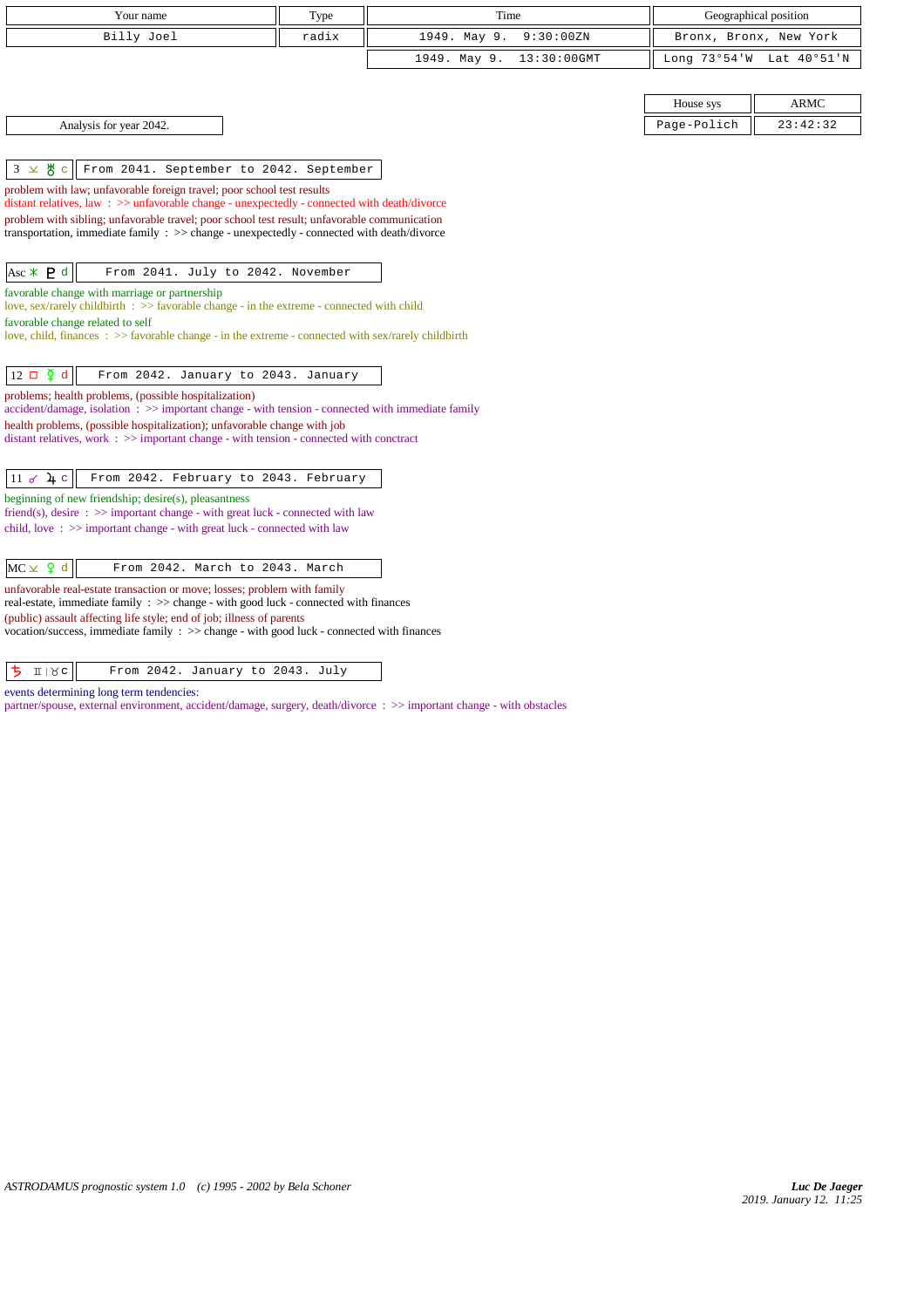| Your name  | Type  | Time                     | Geographical position    |
|------------|-------|--------------------------|--------------------------|
| Billy Joel | radix | 1949. May 9. 9:30:00ZN   | Bronx, Bronx, New York   |
|            |       | 1949. May 9. 13:30:00GMT | Long 73°54'W Lat 40°51'N |

| House sys   |          |
|-------------|----------|
| Page-Polich | 23:42:32 |

Analysis for year 2043. Page-Polich 23:42:32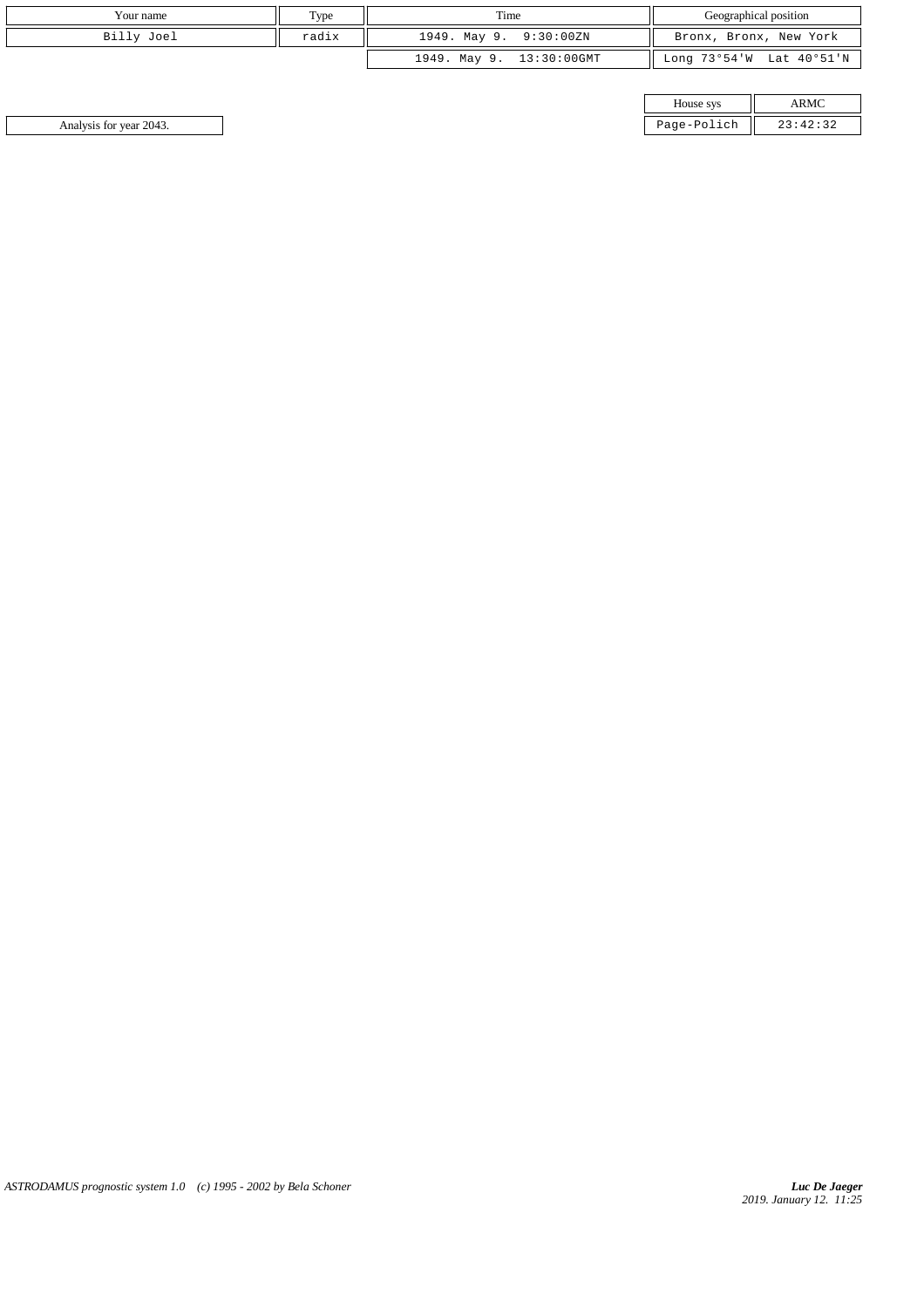| Your name                                                                                                                                                                   | Type  | Time                        | Geographical position  |             |
|-----------------------------------------------------------------------------------------------------------------------------------------------------------------------------|-------|-----------------------------|------------------------|-------------|
| Billy Joel                                                                                                                                                                  | radix | 1949. May 9.<br>9:30:00ZN   | Bronx, Bronx, New York |             |
|                                                                                                                                                                             |       | 1949. May 9.<br>13:30:00GMT | Long 73°54'W           | Lat 40°51'N |
|                                                                                                                                                                             |       |                             |                        |             |
|                                                                                                                                                                             |       |                             | House sys              | <b>ARMC</b> |
| Analysis for year 2044.                                                                                                                                                     |       |                             | Page-Polich            | 23:42:32    |
|                                                                                                                                                                             |       |                             |                        |             |
| ち<br>$M \mid x$ d<br>From 2043. April to 2044. October                                                                                                                      |       |                             |                        |             |
| events determining long term tendencies:                                                                                                                                    |       |                             |                        |             |
| partner/spouse, external environment, accident/damage, surgery, death/divorce: >> important change - with obstacles                                                         |       |                             |                        |             |
|                                                                                                                                                                             |       |                             |                        |             |
| $MC \times 9$ c<br>From 2043. August to 2044. August                                                                                                                        |       |                             |                        |             |
| (public) assault affecting life style; end of job; illness of parents<br>vocation/success, immediate family $\Rightarrow$ change - with good luck - connected with finances |       |                             |                        |             |
| unfavorable real-estate transaction or move; losses; problem with family                                                                                                    |       |                             |                        |             |
| real-estate, immediate family : >> change - with good luck - connected with finances                                                                                        |       |                             |                        |             |
|                                                                                                                                                                             |       |                             |                        |             |
| $11$ $8$ $4$ d<br>From 2043. September to 2044. September<br>beginning of love; joy with child; pleasantness                                                                |       |                             |                        |             |
| child, love: $\gg$ important change - with great luck - connected with law                                                                                                  |       |                             |                        |             |
| friend(s), desire $\Rightarrow$ important change - with great luck - connected with law                                                                                     |       |                             |                        |             |
|                                                                                                                                                                             |       |                             |                        |             |
| $12 \Box \overline{2}$<br>From 2043. September to 2044. September<br>$\mathbf{C}$                                                                                           |       |                             |                        |             |
| problems; health problems, (possible hospitalization)<br>$accident/damage$ , isolation : $\gg$ important change - with tension - connected with immediate family            |       |                             |                        |             |
| health problems, (possible hospitalization); unfavorable change with job                                                                                                    |       |                             |                        |             |
| distant relatives, work $\Rightarrow$ > important change - with tension - connected with conctract                                                                          |       |                             |                        |             |
|                                                                                                                                                                             |       |                             |                        |             |
| Asc $\triangle$ <b>P</b> c<br>From 2043. December to 2045. April                                                                                                            |       |                             |                        |             |
| favorable change related to self<br>love, child, finances : $\gg$ favorable change - in the extreme - connected with sex/rarely childbirth                                  |       |                             |                        |             |
| favorable change with marriage or partnership                                                                                                                               |       |                             |                        |             |
| love, sex/rarely childbirth $\therefore$ >> favorable change - in the extreme - connected with child                                                                        |       |                             |                        |             |
| $3 \times 8$ d<br>From 2044. February to 2045. February                                                                                                                     |       |                             |                        |             |
| problem with sibling; unfavorable travel; poor school test result; unfavorable communication                                                                                |       |                             |                        |             |
| transportation, immediate family $\Rightarrow$ >> unfavorable change - unexpectedly - connected with death/divorce                                                          |       |                             |                        |             |
| problem with law; unfavorable foreign travel; poor school test results                                                                                                      |       |                             |                        |             |

distant relatives, law : >> change - unexpectedly - connected with death/divorce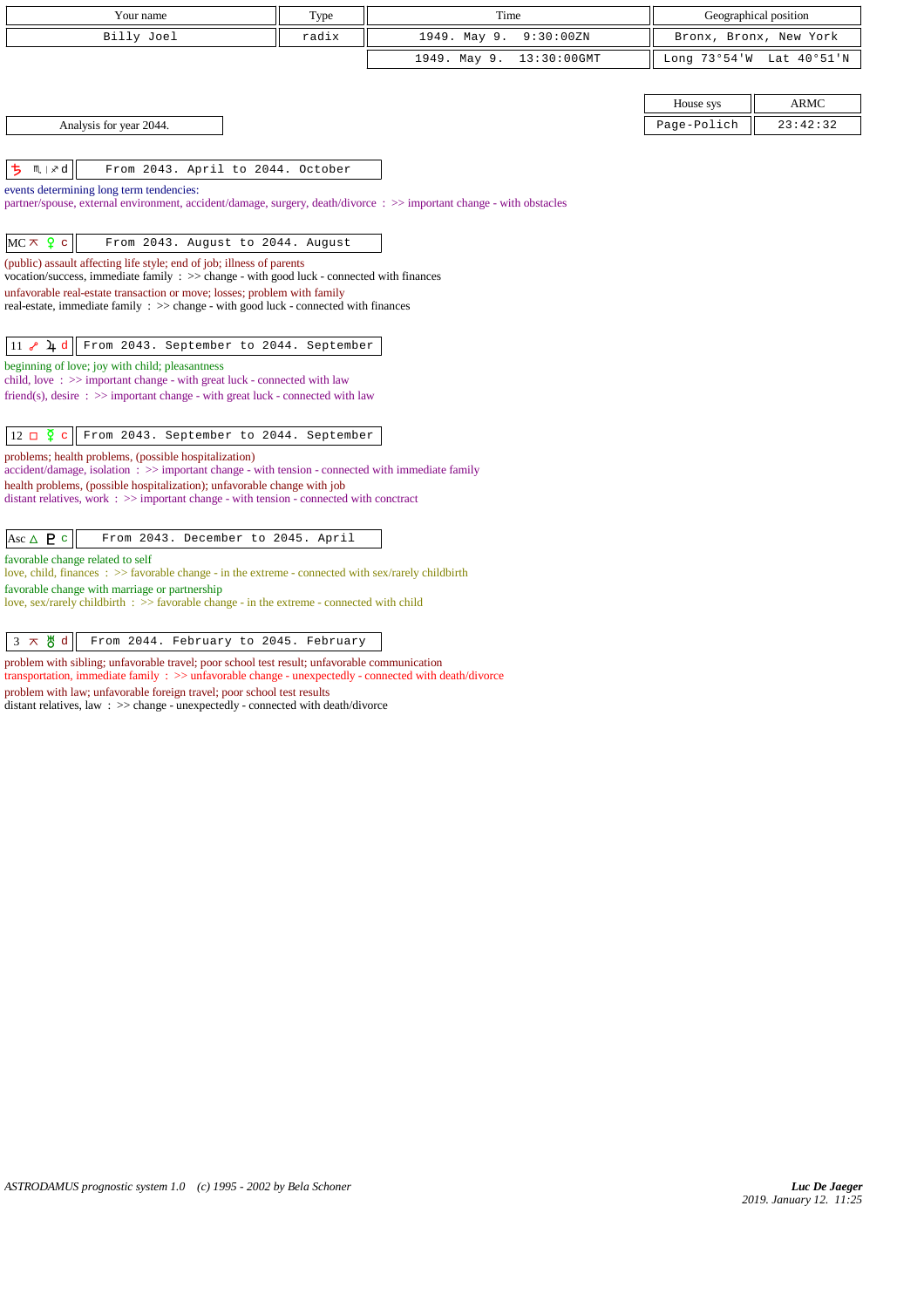| Your name                                                                                                                                                                                        | Type  | Time                        |              | Geographical position  |  |
|--------------------------------------------------------------------------------------------------------------------------------------------------------------------------------------------------|-------|-----------------------------|--------------|------------------------|--|
| Billy Joel                                                                                                                                                                                       | radix | 1949. May 9.<br>9:30:00ZN   |              | Bronx, Bronx, New York |  |
|                                                                                                                                                                                                  |       | 1949. May 9.<br>13:30:00GMT | Long 73°54'W | Lat 40°51'N            |  |
|                                                                                                                                                                                                  |       |                             |              |                        |  |
|                                                                                                                                                                                                  |       |                             | House sys    | <b>ARMC</b>            |  |
| Analysis for year 2045.                                                                                                                                                                          |       |                             | Page-Polich  | 23:42:32               |  |
|                                                                                                                                                                                                  |       |                             |              |                        |  |
| ₩<br>$m \mid \overline{v}$ d<br>From 2044. June to 2045. December                                                                                                                                |       |                             |              |                        |  |
| events determining long term tendencies:                                                                                                                                                         |       |                             |              |                        |  |
| accident/damage, surgery, death/divorce, foreign countries, law: >> important change - unexpectedly                                                                                              |       |                             |              |                        |  |
| $11 \times 5c$<br>From 2044. October to 2046. February                                                                                                                                           |       |                             |              |                        |  |
| separation from friends; desires are fulfilled with great difficulties                                                                                                                           |       |                             |              |                        |  |
| desire, friend(s) : $\gg$ unfavorable change - with obstacles - connected with law                                                                                                               |       |                             |              |                        |  |
| gynecology problem; end of love; problem with child; unpleasantness<br>love, sex/rarely childbirth : >> change - with obstacles - connected with law                                             |       |                             |              |                        |  |
|                                                                                                                                                                                                  |       |                             |              |                        |  |
| 4<br>$M \rvert \triangleq C$<br>From 2044. September to 2046. March                                                                                                                              |       |                             |              |                        |  |
| events determining long term tendencies:                                                                                                                                                         |       |                             |              |                        |  |
| work, illness, vocation/success, immediate family $\Rightarrow$ important change - with great luck                                                                                               |       |                             |              |                        |  |
| $12 \times \Psi d$<br>From 2045. February to 2046. June                                                                                                                                          |       |                             |              |                        |  |
| health problems, (possible hospitalization); unfavorable change with job                                                                                                                         |       |                             |              |                        |  |
| work, illness : $\gg$ unfavorable change - with irregularity - connected with immediate family                                                                                                   |       |                             |              |                        |  |
| problems; health problems, (possible hospitalization)<br>secret, isolation $\Rightarrow$ > $\Rightarrow$ change - with irregularity - connected with immediate family                            |       |                             |              |                        |  |
|                                                                                                                                                                                                  |       |                             |              |                        |  |
| 2 $\delta$ o <sup>d</sup><br>From 2045. April to 2046. April                                                                                                                                     |       |                             |              |                        |  |
| (if existed) end of risk of divorce; improvement of partner's financial situation                                                                                                                |       |                             |              |                        |  |
| sex/rarely childbirth, accident/damage: >> important change - with dynamics - connected with love<br>$finances: \gg important change - with dynamics - connected with love$                      |       |                             |              |                        |  |
|                                                                                                                                                                                                  |       |                             |              |                        |  |
| 3 口 ち d<br>From 2045. March to 2046. July                                                                                                                                                        |       |                             |              |                        |  |
| problem with sibling; unfavorable travel; poor school test result; unfavorable communication<br>administration, education: >> unfavorable change - with obstacles - connected with death/divorce |       |                             |              |                        |  |
| problem with law; unfavorable foreign travel; poor school test results                                                                                                                           |       |                             |              |                        |  |

law, foreign countries : >> unfavorable change - with obstacles - connected with death/divorce

favorable change with marriage or partnership

partner/spouse, publicity : >> important change - with irregularity - connected with immediate family

vocation/success, immediate family, real-estate : >> important change - with irregularity - connected with hesitation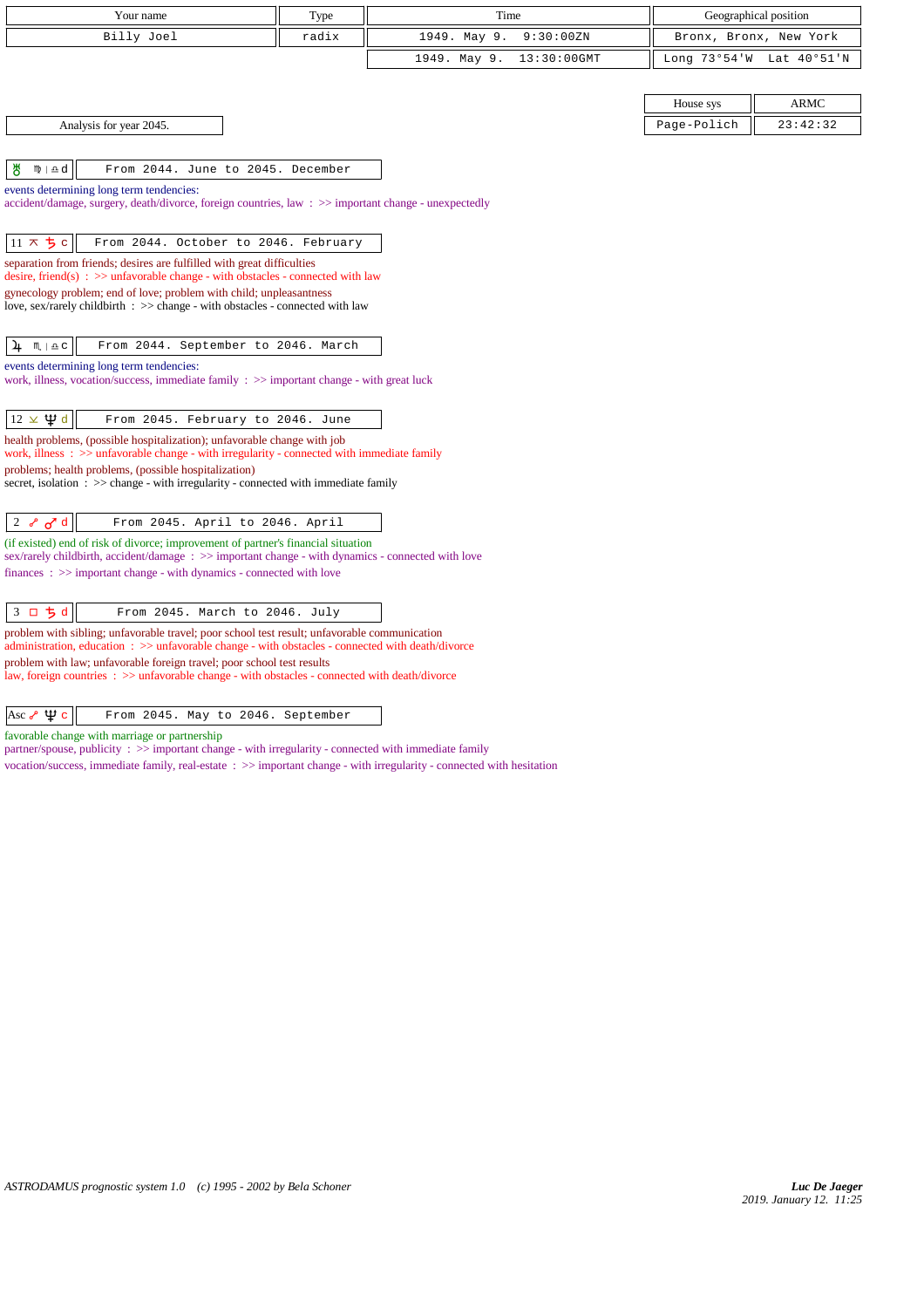| Your name                                                                                                                                                                                                  | Type  | Time                           |              | Geographical position  |
|------------------------------------------------------------------------------------------------------------------------------------------------------------------------------------------------------------|-------|--------------------------------|--------------|------------------------|
| Billy Joel                                                                                                                                                                                                 | radix | 1949. May 9.<br>9:30:00ZN      |              | Bronx, Bronx, New York |
|                                                                                                                                                                                                            |       | 1949. May 9.<br>$13:30:00$ GMT | Long 73°54'W | Lat $40°51'$ N         |
|                                                                                                                                                                                                            |       |                                |              |                        |
|                                                                                                                                                                                                            |       |                                | House sys    | <b>ARMC</b>            |
| Analysis for year 2046.                                                                                                                                                                                    |       |                                | Page-Polich  | 23:42:32               |
|                                                                                                                                                                                                            |       |                                |              |                        |
| Q <sub>c</sub><br>3<br>From 2045. July to 2046. July<br>ক                                                                                                                                                  |       |                                |              |                        |
| joy with sibling; domestic travel or examination; favorable communication<br>education, trade: $\gg$ important change - with good luck - connected with finances                                           |       |                                |              |                        |
| law, foreign countries : >> important change - with good luck - connected with finances                                                                                                                    |       |                                |              |                        |
|                                                                                                                                                                                                            |       |                                |              |                        |
| $2 \Box 4 c$<br>From 2045. October to 2046. October                                                                                                                                                        |       |                                |              |                        |
| financial decline, incidental expenses                                                                                                                                                                     |       |                                |              |                        |
| $finances : \gg$ unfavorable change - with great luck - connected with law<br>end of love, divorce;                                                                                                        |       |                                |              |                        |
| illness, sex/rarely childbirth $\therefore$ >> unfavorable change - with great luck - connected with law                                                                                                   |       |                                |              |                        |
|                                                                                                                                                                                                            |       |                                |              |                        |
| $2 \times d$<br>From 2045. July to 2047. January                                                                                                                                                           |       |                                |              |                        |
| end of love, divorce; risk of accident or surgery in immediate environment: (scale: 3)<br>illness, surgery : >> unfavorable change - repeatedly - connected with partner/spouse                            |       |                                |              |                        |
| financial decline, incidental expenses                                                                                                                                                                     |       |                                |              |                        |
| $finances : \gg change - repeatedly - connected with partner/spouse$                                                                                                                                       |       |                                |              |                        |
| $11 \times 8$ c<br>From 2046. January to 2047. January                                                                                                                                                     |       |                                |              |                        |
| separation from friends; desires are fulfilled with great difficulties                                                                                                                                     |       |                                |              |                        |
| $friend(s)$ , desire : $\gg$ unfavorable change - unexpectedly - connected with accident/damage                                                                                                            |       |                                |              |                        |
| gynecology problem; end of love; problem with child; unpleasantness<br>sex/rarely childbirth, love : >> change - unexpectedly - connected with accident/damage                                             |       |                                |              |                        |
|                                                                                                                                                                                                            |       |                                |              |                        |
| MC of 5 d<br>From 2046. January to 2047. January                                                                                                                                                           |       |                                |              |                        |
| improvement in life style; favorable change with job                                                                                                                                                       |       |                                |              |                        |
| immediate family, authority : >> important change - unexpectedly - connected with accident/damage<br>accident/damage, death/divorce: >> important change - unexpectedly - connected with distant relatives |       |                                |              |                        |
|                                                                                                                                                                                                            |       |                                |              |                        |
| $12 \times D c$<br>From 2045. December to 2047. June                                                                                                                                                       |       |                                |              |                        |
| problems; health problems, (possible hospitalization)                                                                                                                                                      |       |                                |              |                        |
| surgery, accident/damage: $\gg$ unfavorable change - repeatedly - connected with partner/spouse<br>health problems, (possible hospitalization); unfavorable change with job                                |       |                                |              |                        |
| illness, work $\therefore$ >> change - repeatedly - connected with partner/spouse                                                                                                                          |       |                                |              |                        |
|                                                                                                                                                                                                            |       |                                |              |                        |
| Asc $\pi$ $\odot$ d<br>From 2046. January to 2047. July                                                                                                                                                    |       |                                |              |                        |

health problems;

finances, immediate family, education : >> important change - with positive final result - connected with administration

risk of divorce, end of love; health problem of partner (scale: 0)

education, love : >> change - with positive final result - connected with finances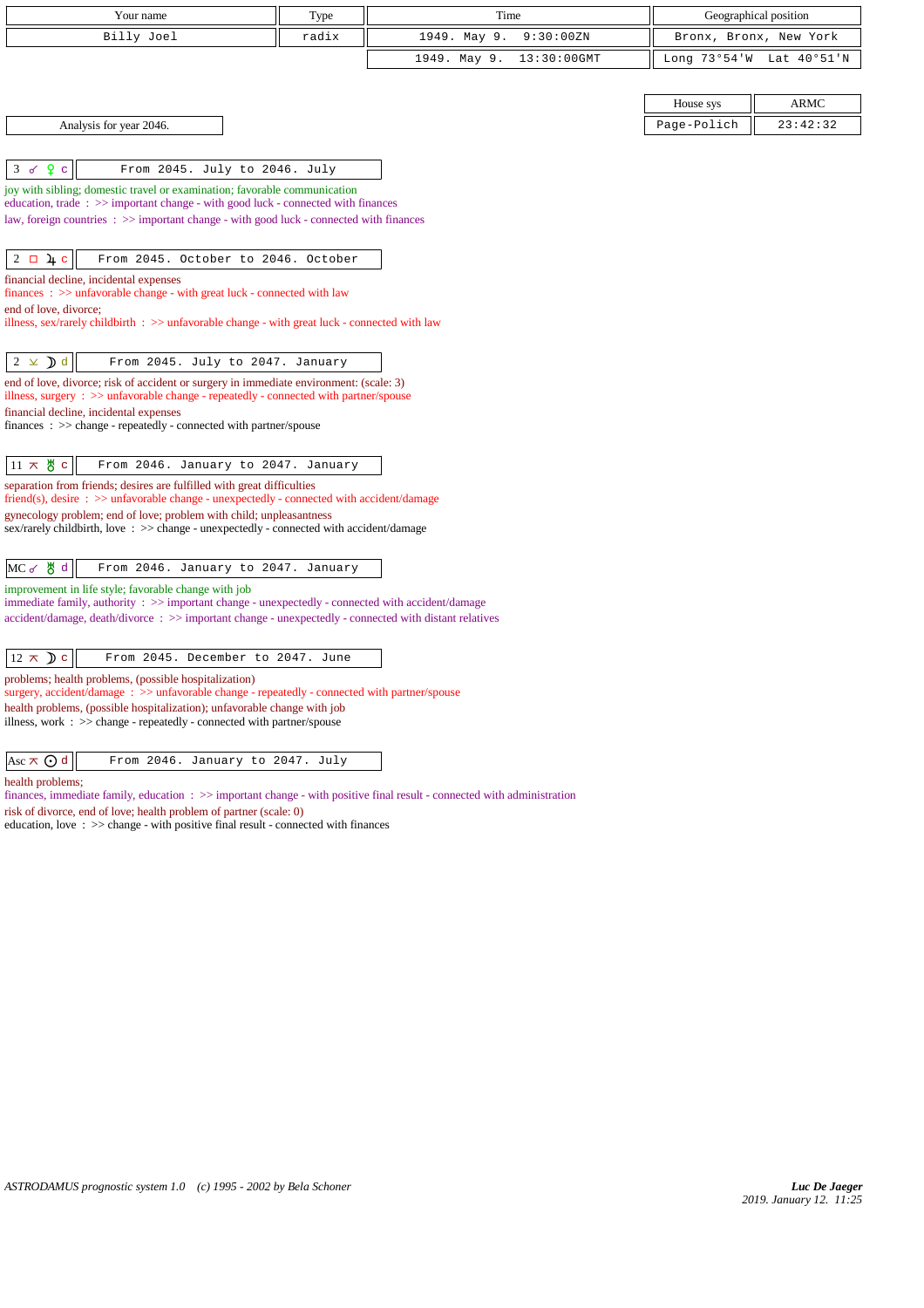| Your name                                                                                                                                                                                                                                                                                                                                                                                        | Type  | Time                        |              | Geographical position  |
|--------------------------------------------------------------------------------------------------------------------------------------------------------------------------------------------------------------------------------------------------------------------------------------------------------------------------------------------------------------------------------------------------|-------|-----------------------------|--------------|------------------------|
|                                                                                                                                                                                                                                                                                                                                                                                                  |       |                             |              |                        |
| Billy Joel                                                                                                                                                                                                                                                                                                                                                                                       | radix | 1949. May 9.<br>9:30:00ZN   |              | Bronx, Bronx, New York |
|                                                                                                                                                                                                                                                                                                                                                                                                  |       | 1949. May 9.<br>13:30:00GMT | Long 73°54'W | Lat 40°51'N            |
|                                                                                                                                                                                                                                                                                                                                                                                                  |       |                             |              |                        |
|                                                                                                                                                                                                                                                                                                                                                                                                  |       |                             | House sys    | ARMC                   |
| Analysis for year 2047.                                                                                                                                                                                                                                                                                                                                                                          |       |                             | Page-Polich  | 23:42:32               |
| $12 \times P d$<br>From 2046. May to 2047. September<br>health problems, (no hospitalization); unfavorable change with job<br>illness, work $\Rightarrow$ >> unfavorable change - in the extreme - connected with love<br>beginning of secret love (or attempt); problems; health problems, (no hospitalization)<br>secret, distant relatives : >> change - in the extreme - connected with love |       |                             |              |                        |
| 12 $\angle$ $\sigma$ c From 2046. September to 2047. September<br>favorable change with job or illness<br>illness, work $\Rightarrow$ 5 > favorable change - with dynamics - connected with love<br>beginning of secret love (or attempt); resolution of problems<br>isolation, secret $\Rightarrow$ >> favorable change - with dynamics - connected with love                                   |       |                             |              |                        |
| $MC \times 5d$<br>From 2047. February to 2048. June                                                                                                                                                                                                                                                                                                                                              |       |                             |              |                        |

favorable real-estate transaction or move; joy with family

immediate family, real-estate : >> favorable change - with obstacles - connected with law improvement in life style; favorable change with job

vocation/success, influential : >> favorable change - with obstacles - connected with law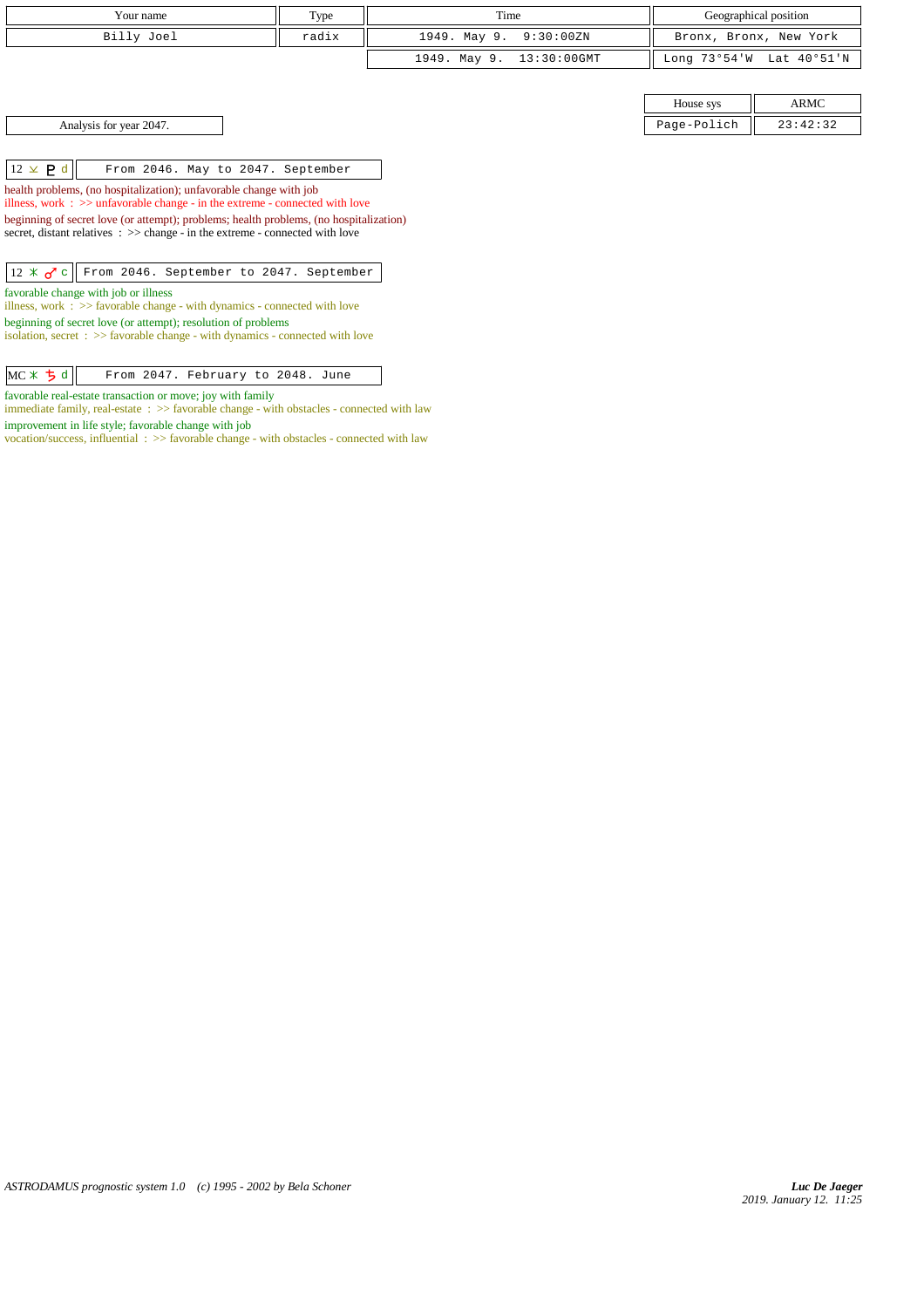| Your name                                                                                                                                                                      | Type  | Time                        |           | Geographical position    |  |  |
|--------------------------------------------------------------------------------------------------------------------------------------------------------------------------------|-------|-----------------------------|-----------|--------------------------|--|--|
| Billy Joel                                                                                                                                                                     | radix | 1949. May 9.<br>9:30:00ZN   |           | Bronx, Bronx, New York   |  |  |
|                                                                                                                                                                                |       | 1949. May 9.<br>13:30:00GMT |           | Long 73°54'W Lat 40°51'N |  |  |
|                                                                                                                                                                                |       |                             |           |                          |  |  |
|                                                                                                                                                                                |       |                             | House sys | ARMC                     |  |  |
| Page-Polich<br>Analysis for year 2048.<br>23:42:32                                                                                                                             |       |                             |           |                          |  |  |
|                                                                                                                                                                                |       |                             |           |                          |  |  |
| $3 \times 1 d$<br>From 2048. January to 2049. January                                                                                                                          |       |                             |           |                          |  |  |
| foreign travel; favorable law procedure<br>law, authority : $\gg$ favorable change - with great luck - connected with work                                                     |       |                             |           |                          |  |  |
| joy with sibling; domestic travel or examination; favorable communication<br>immediate family, education $\Rightarrow$ Savorable change - with great luck - connected with law |       |                             |           |                          |  |  |
|                                                                                                                                                                                |       |                             |           |                          |  |  |

 $\begin{array}{|c|c|c|c|c|}\n\hline\n2 \times \check{Q} & \text{d} & \text{From 2048. April to 2049. April}\n\hline\n\end{array}$ 

financial decline, incidental expenses

finances : >> change - with tension - connected with immediate family

end of love, divorce; risk of accident or surgery, death/separation/divorce in immediate environment: (scale: 6)

accident/damage, surgery : >> change - with tension - connected with immediate family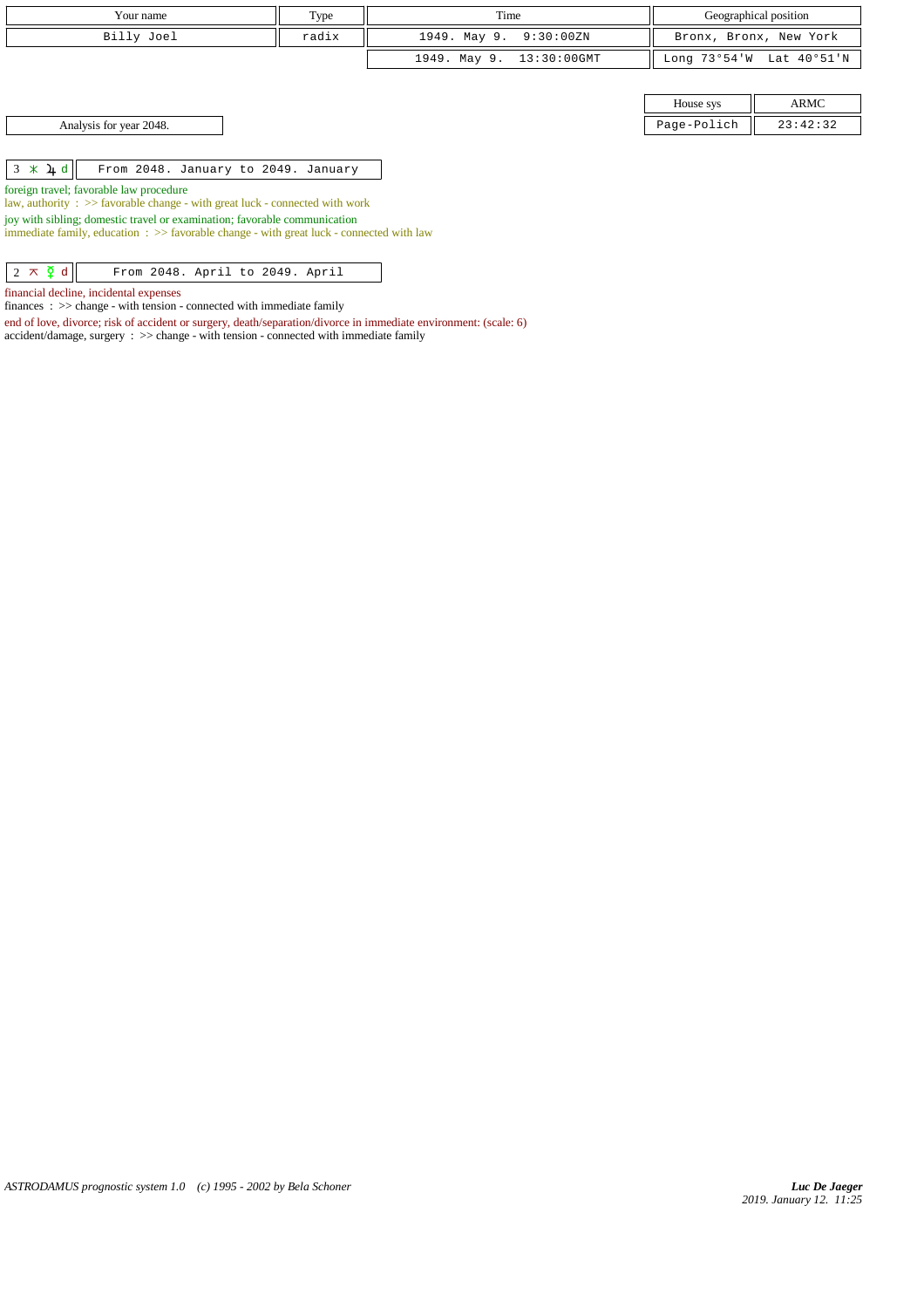|                                                                                                                                                                                 |       | Time                        |                        |             |
|---------------------------------------------------------------------------------------------------------------------------------------------------------------------------------|-------|-----------------------------|------------------------|-------------|
| Your name                                                                                                                                                                       | Type  |                             | Geographical position  |             |
| Billy Joel                                                                                                                                                                      | radix | 1949. May 9.<br>9:30:00 ZN  | Bronx, Bronx, New York |             |
|                                                                                                                                                                                 |       | 1949. May 9.<br>13:30:00GMT | Long 73°54'W           | Lat 40°51'N |
|                                                                                                                                                                                 |       |                             |                        |             |
|                                                                                                                                                                                 |       |                             | House sys              | <b>ARMC</b> |
| Analysis for year 2049.                                                                                                                                                         |       |                             | Page-Polich            | 23:42:32    |
|                                                                                                                                                                                 |       |                             |                        |             |
| 2 $\Delta$ 5 c<br>From 2048. June to 2049. October                                                                                                                              |       |                             |                        |             |
| improvement of financial situation                                                                                                                                              |       |                             |                        |             |
| finances: >> favorable change - with obstacles - connected with law                                                                                                             |       |                             |                        |             |
| (if existed) end of risk of divorce; improvement of partner's financial situation<br>sex/rarely childbirth, illness : >> favorable change - with obstacles - connected with law |       |                             |                        |             |
|                                                                                                                                                                                 |       |                             |                        |             |
| Asc $\angle$ $\frac{5}{4}$ c<br>From 2048. July to 2049. July                                                                                                                   |       |                             |                        |             |
|                                                                                                                                                                                 |       |                             |                        |             |
| favorable change with marriage or partnership<br>education, publicity $\Rightarrow$ S favorable change - with tension - connected with immediate family                         |       |                             |                        |             |
| favorable change related to self                                                                                                                                                |       |                             |                        |             |
| real-estate, immediate family, isolation, secret : >> favorable change - with tension - connected with conctract                                                                |       |                             |                        |             |
|                                                                                                                                                                                 |       |                             |                        |             |
| $\mathbf{Q}$<br>$\Omega$   mp $d$<br>From 2048. May to 2049. November                                                                                                           |       |                             |                        |             |
| events determining long term tendencies:                                                                                                                                        |       |                             |                        |             |
| desire, friend(s) : $\gg$ important change - with good luck                                                                                                                     |       |                             |                        |             |
|                                                                                                                                                                                 |       |                             |                        |             |
| $11 \Box \sigma^2 d$<br>From 2048. December to 2049. December                                                                                                                   |       |                             |                        |             |
| separation from friends; desires are fulfilled with great difficulties                                                                                                          |       |                             |                        |             |
| desire, friend(s) : $\gg$ unfavorable change - with dynamics - connected with love                                                                                              |       |                             |                        |             |
| gynecology problem; end of love; problem with child; unpleasantness<br>love, sex/rarely childbirth : >> unfavorable change - with dynamics - connected with death/divorce       |       |                             |                        |             |
|                                                                                                                                                                                 |       |                             |                        |             |
|                                                                                                                                                                                 |       |                             |                        |             |
| $11 \times D d$<br>From 2049. March to 2050. September                                                                                                                          |       |                             |                        |             |

beginning of love; joy with child; pleasantness

child, love : >> favorable change - repeatedly - connected with partner/spouse

beginning of new friendship; desire(s), pleasantness

desire, friend(s) : >> favorable change - repeatedly - connected with partner/spouse